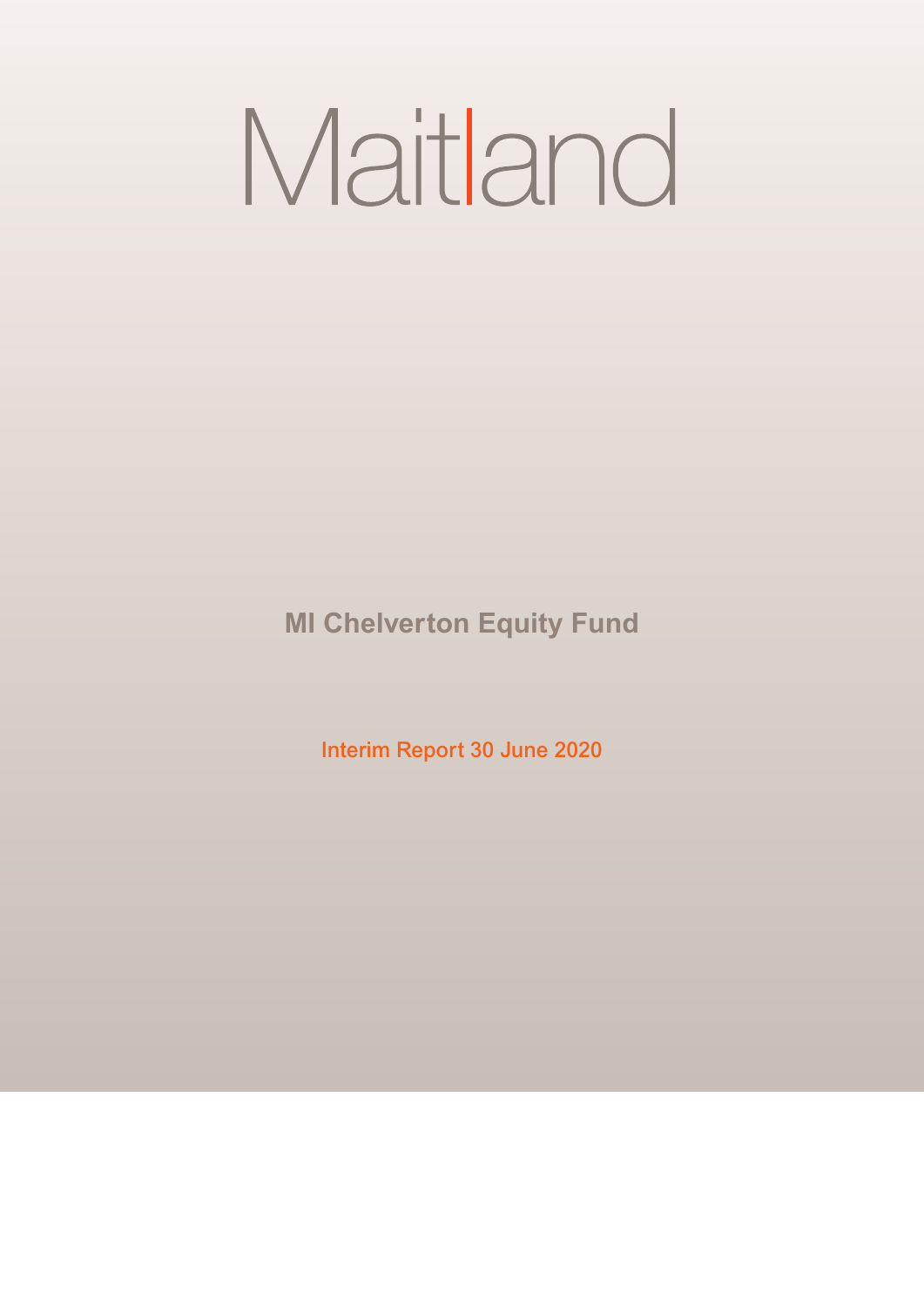## **Contents**

# Page

| Certification of Accounts by the Authorised Corporate Director (and account in the content of Accounts by the Authorised Corporate Director (and accounts and accounts 2)                                                      |
|--------------------------------------------------------------------------------------------------------------------------------------------------------------------------------------------------------------------------------|
| <b>MI Chelverton UK Equity Income Fund</b>                                                                                                                                                                                     |
| Investment Objective and Policy (and according to the control of the control of the control of the control of the control of the control of the control of the control of the control of the control of the control of the con |
|                                                                                                                                                                                                                                |
|                                                                                                                                                                                                                                |
|                                                                                                                                                                                                                                |
|                                                                                                                                                                                                                                |
|                                                                                                                                                                                                                                |
|                                                                                                                                                                                                                                |
|                                                                                                                                                                                                                                |
|                                                                                                                                                                                                                                |
| <b>MI Chelverton UK Equity Growth Fund</b>                                                                                                                                                                                     |
| Investment Objective and Policy (and accommodation of the contract of the contract of the contract of the cont                                                                                                                 |
|                                                                                                                                                                                                                                |
|                                                                                                                                                                                                                                |
|                                                                                                                                                                                                                                |
|                                                                                                                                                                                                                                |
|                                                                                                                                                                                                                                |
|                                                                                                                                                                                                                                |
|                                                                                                                                                                                                                                |
| <b>MI Chelverton European Select Fund</b>                                                                                                                                                                                      |
| Investment Objective and Policy (and according to the control of the control of the control of the control of the control of the control of the control of the control of the control of the control of the control of the con |
|                                                                                                                                                                                                                                |
|                                                                                                                                                                                                                                |
|                                                                                                                                                                                                                                |
|                                                                                                                                                                                                                                |
|                                                                                                                                                                                                                                |
|                                                                                                                                                                                                                                |
|                                                                                                                                                                                                                                |
|                                                                                                                                                                                                                                |
|                                                                                                                                                                                                                                |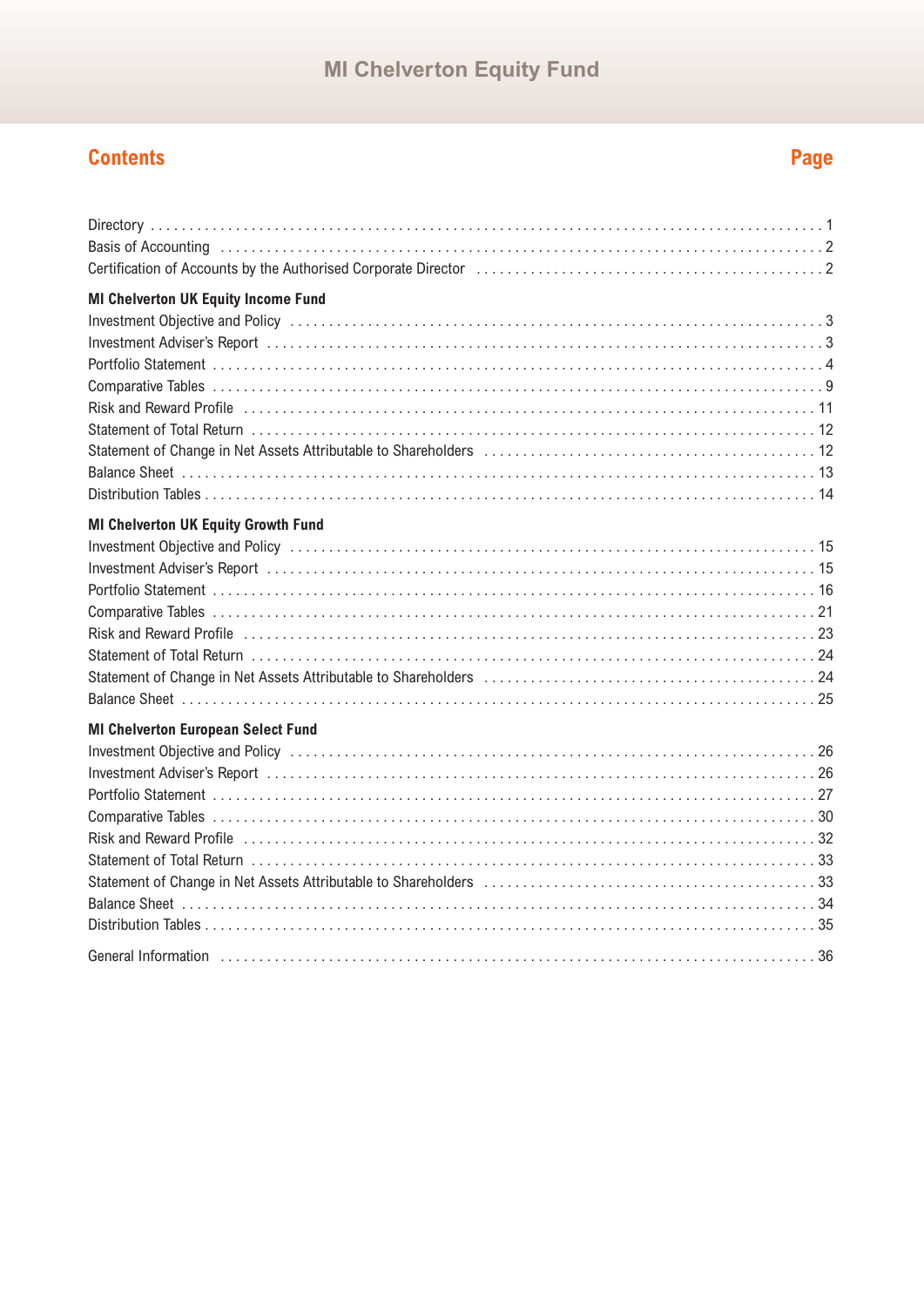## **Directory**

#### **Authorised Corporate Director (ACD) & Registrar**

Maitland Institutional Services Ltd Hamilton Centre, Rodney Way, Chelmsford, Essex CM1 3BY Telephone: 01245 398950 Fax: 01245 398951 Website: www.maitlandgroup.com (Authorised and regulated by the Financial Conduct Authority)

#### **Customer Service Centre**

Hamilton Centre, Rodney Way, Chelmsford, Essex CM1 3BY Telephone: 0345 305 4217 Fax: 0845 280 0188 E-mail: chelverton@maitlandgroup.co.uk

#### **Directors of the Authorised Corporate Director**

R Ackermann (retired 31 January 2020) P.J. Foley-Brickley C. O'Keeffe (appointed 28 January 2020) D. Phillips (Non-Executive Director appointed 18 December 2019) J. Thompson (Non-Executive Director appointed 18 December 2019)

#### **Investment Manager**

Chelverton Asset Management Limited 11 Laura Place, Bath BA2 4BL (Authorised and regulated by the Financial Conduct Authority)

#### **Fund Managers**

James Baker Edward Booth David Horner Dale Robertson Gareth Rudd David Taylor

#### **Depositary**

Northern Trust Global Services SE (UK Branch) 50 Bank Street, Canary Wharf, London E14 5NT (Authorised by the Prudential Regulation Authority and regulated by the Financial Conduct Authority and the Prudential Regulation Authority)

#### **Independent Auditor**

Grant Thornton UK LLP Statutory Auditors, Chartered Accountants 30 Finsbury Square, London EC2A 1AG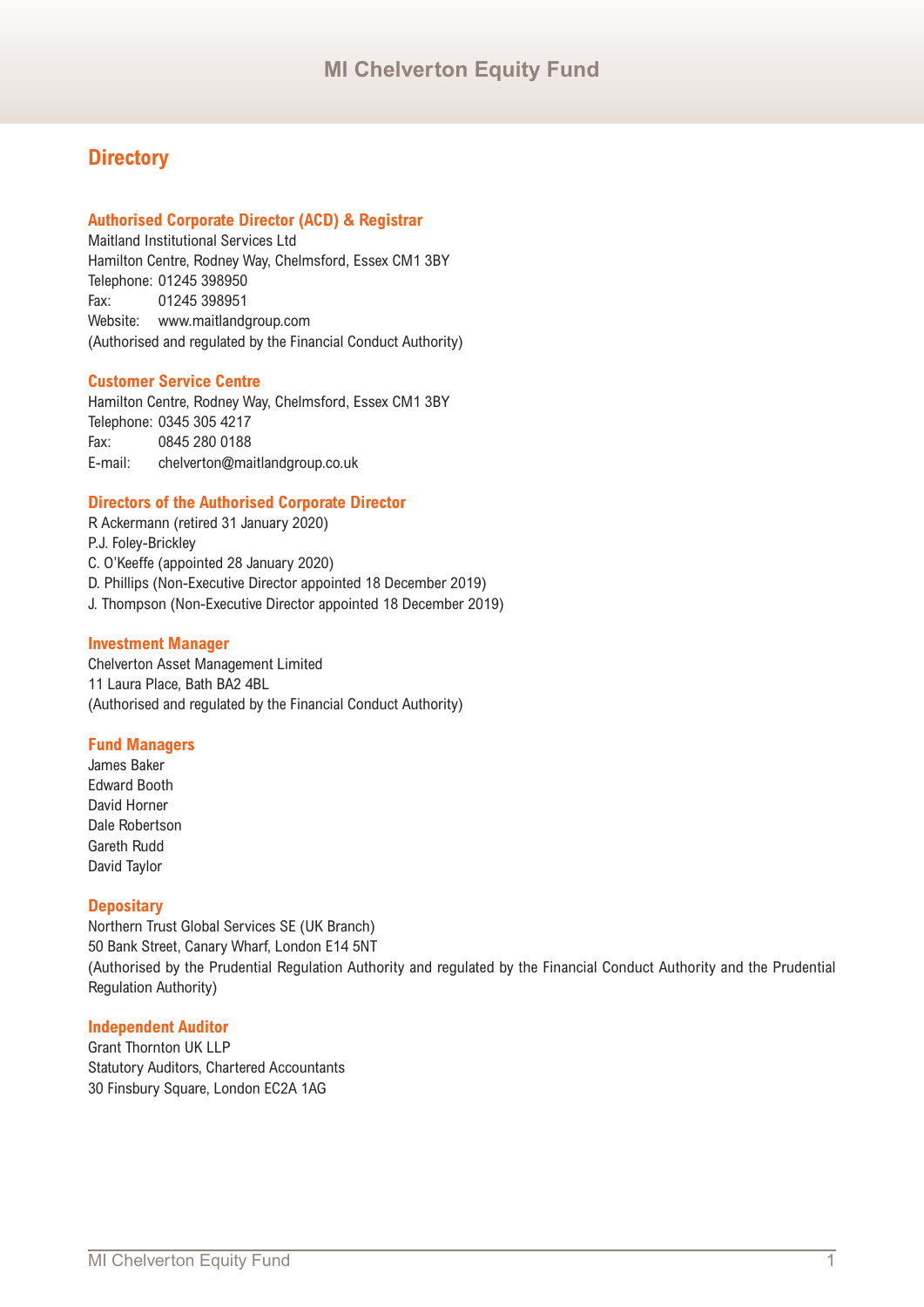## **Basis of Accounting**

The interim financial statements have been prepared under the historical cost basis, as modified by the revaluation of investments and in accordance with FRS 102 and the Statement of Recommended Practice (SORP) for Financial Statements of UK Authorised Funds issued by the Investment Association (IA) in May 2014.

The interim financial statements have been prepared on the same basis as the audited financial statements for the year ended 31 December 2019.

The financial statements have been prepared on the going concern basis.

#### **Certification of the Interim Report by the Authorised Corporate Director**

This report has been prepared in accordance with the requirements of the Financial Conduct Authority's Collective Investment Schemes sourcebook ("the COLL Sourcebook") and the Statement of Recommended Practice issued by the Investment Association.

**P.J. Foley-Brickley C. O'Keeffe Directors** Maitland Institutional Services Ltd 25 August 2020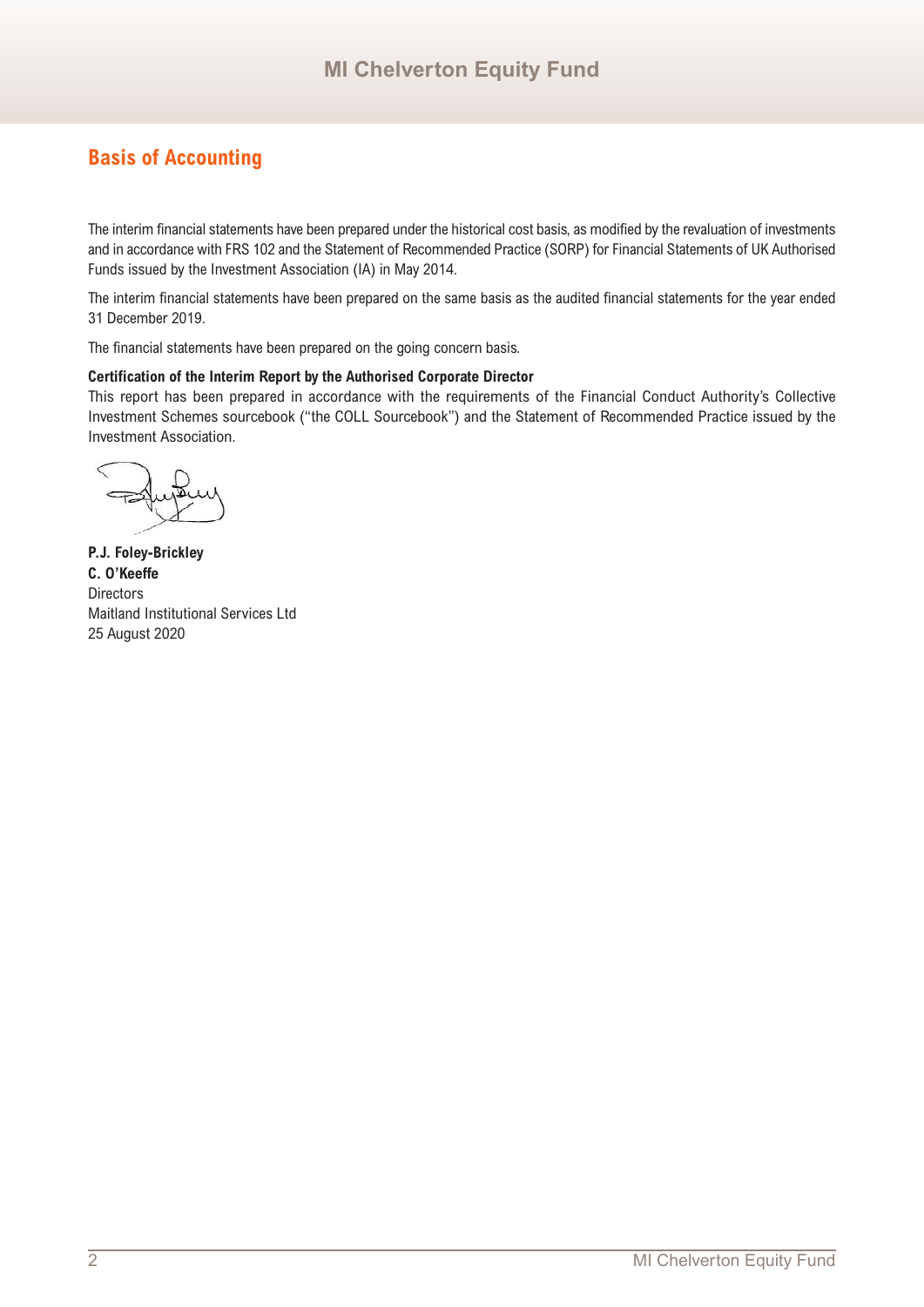## **Investment Objective and Policy**

The objective of the Sub-fund is to provide a progressive income stream and achieve long-term capital growth by investing primarily in a portfolio of fully listed and AIM traded UK equities.

The Sub-fund will invest primarily in UK companies which aim to provide a high initial dividend; progressive dividend payments, and long-term capital appreciation. The asset classes in which the Sub-fund is permitted to invest includes transferable securities, money market instruments, cash and near cash and deposits as permitted for UCITS schemes under COLL and in accordance with the Sub-fund's investment powers as summarised in the Prospectus.

## **Investment Adviser's Report**

for the period ended 30 June 2020

In the six months to 30/6/2020 the Sub-fund returned -30.33% versus a return of -20.37% for the UK IA Equity Income sector. (source Morningstar. NAV to NAV B Income shares: total return).

After a good end to the previous year where we benefited from the decisive election result the fund had a difficult time in February as rhetoric from No. 10 appeared to increase the chances of a no deal Brexit. The real story of the first half however then began to unfold in March as it became evident that Covid was not just an isolated problem rather it was a truly global issue and countries around the world began to lockdown populations and thereby economic activity. Almost counter intuitively, after an initial sharp sell off, stock markets rallied strongly around the world driven by growth sectors such as healthcare and technology. We are very much focussed on stocks at the 'value' end of the market however which are economically sensitive and, as a small and mid cap fund, we have underperformed as earnings guidance has been removed as a result of the unprecedented uncertainties prevailing in most business sectors.

Our relatively high gearing to the UK economy and its dependence on domestic consumption has also adversely affected our performance.. Historically in most times of economic stress the dividend income received from the companies that we invest in has helped to provide a floor to valuations. At the moment however this is not generally the case as a wide range of our holdings have had to temporarily suspend dividend payments as their short term earnings outlook is so unclear. This uncertainty was at its height at the peak time for dividend decisions for our companies in March. Financial support from the government has been swift in coming and welcome and differentiates the current crisis from the great financial crisis. The realistic price of making use of any furlough schemes or government finance initiatives however is the suspension of dividends whilst they are in place, or might still be used.

Stocks that have performed well for us in the first half have tended to be either financials, in defensive industries such as Tate and Lyle, or have earnings that are largely 'uncorrelated' to economic activity such as Sabre Insurance a car insurance business. Our worst performers include both industrial cyclicals such as Elementis and consumer cyclicals such as Hostelworld and Restaurant Group. We have sold a number of holdings including Polypipe, Hays and National Express and have added stocks more able to pay dividends in the short term such as Telecomm Plus and Drax. In looking to improve our total return it is important that we are careful to ensure an appropriate balance between capital growth and income as the economy recovers. In other words we should not buy 'expensive' income for the sake of it. However we are well aware as an income fund that the rebuilding of our income account is important to all of our shareholders. It is currently a work in progress that will require a combination of adding more 'uncorrelated' dividend payers and those stocks that will return to good levels of distribution earliest.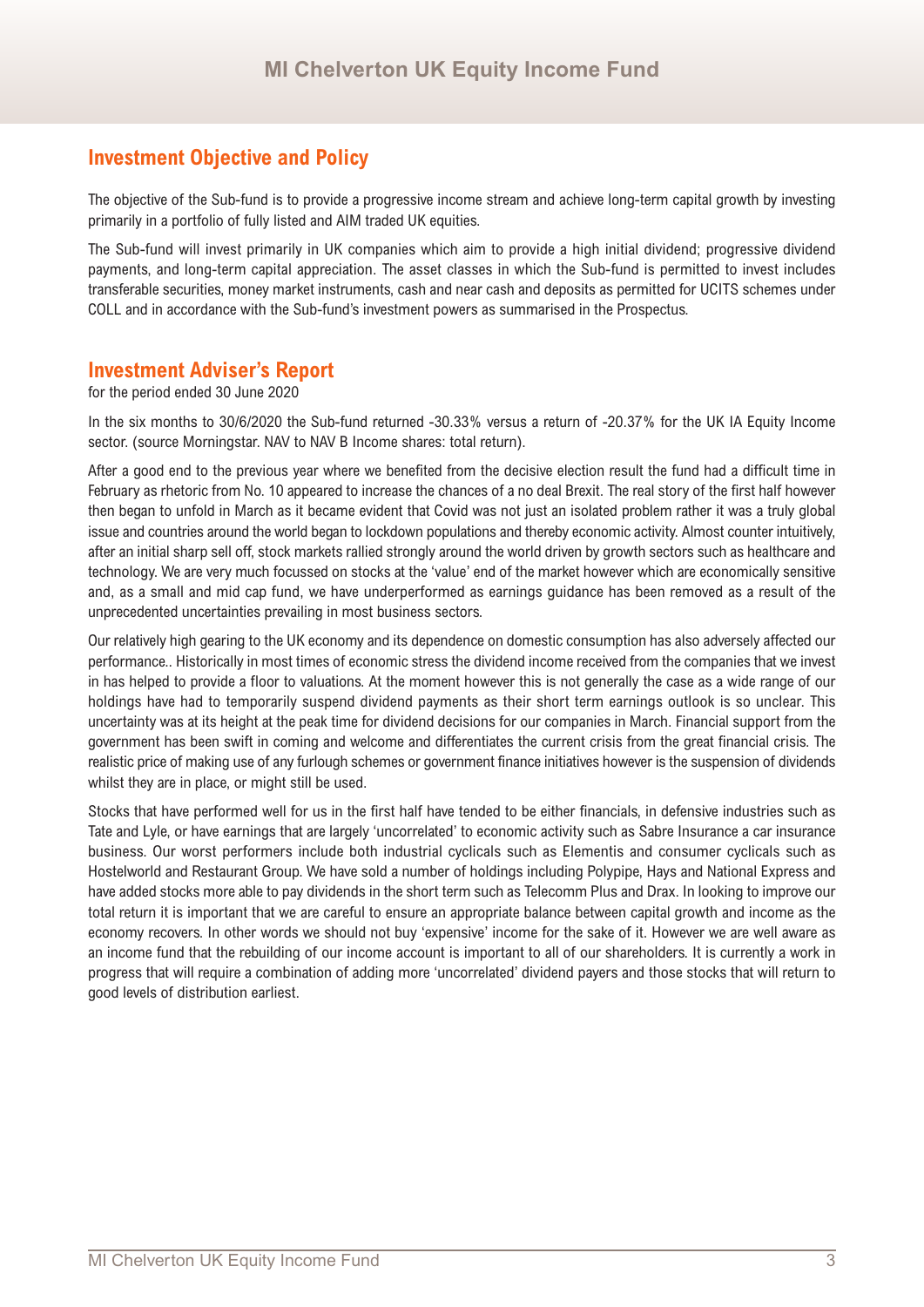as at 30 June 2020

|                |                                                      | <b>Market</b><br>value | % of total<br>net assets |
|----------------|------------------------------------------------------|------------------------|--------------------------|
| <b>Holding</b> | <b>Security</b>                                      | £                      | 2020                     |
|                | OIL & GAS 3.54% (3.13%)                              |                        |                          |
|                | Oil & Gas Producers 2.62% (2.17%)                    |                        |                          |
| 10,000,000     | Diversified Gas & Oil                                | 9,590,000              | 2.14                     |
| 12,725,000     | <b>Pharos Energy</b>                                 | 2,168,340              | 0.48                     |
|                |                                                      | 11,758,340             | 2.62                     |
|                | Oil Equipment, Services & Distribution 0.92% (0.96%) |                        |                          |
| 2,132,120      | John Wood                                            | 4,128,850              | 0.92                     |
|                | <b>BASIC MATERIALS 3.46% (3.03%)</b>                 |                        |                          |
|                | Chemicals 2.79% (3.03%)                              |                        |                          |
| 8,250,000      | Elementis                                            | 5,263,500              | 1.18                     |
| 2,600,000      | Synthomer                                            | 7,233,200              | 1.61                     |
|                |                                                      | 12,496,700             | 2.79                     |
|                |                                                      |                        |                          |
|                | Mining 0.67% (0.00%)                                 |                        |                          |
| 2,250,000      | Anglo Pacific                                        | 3,024,000              | 0.67                     |
|                | <b>INDUSTRIALS 33.22% (35.59%)</b>                   |                        |                          |
|                | Construction & Materials 5.84% (7.05%)               |                        |                          |
| 600,000        | Alumasc*                                             | 408,000                | 0.09                     |
| 5,858,500      | Epwin*                                               | 3,819,742              | 0.85                     |
| 2,600,000      | Eurocell                                             | 4,160,000              | 0.93                     |
| 484,442        | <b>Galliford Try</b>                                 | 572,901                | 0.13                     |
| 836,324        | Keller                                               | 5,293,931              | 1.18                     |
| 928,684        | Kier                                                 | 905,931                | 0.20                     |
| 350,167        | Morgan Sindall                                       | 4,307,054              | 0.96                     |
| 3,536,304      | Tyman                                                | 6,704,832              | 1.50                     |
|                |                                                      | 26, 172, 391           | 5.84                     |
|                | Aerospace & Defence 3.84% (4.25%)                    |                        |                          |
| 1,620,000      | <b>Babcock International</b>                         | 5,025,240              | 1.12                     |
| 4,850,000      | Senior                                               | 3,387,725              | 0.76                     |
| 440,000        | <b>Ultra Electronics</b>                             | 8,791,200              | 1.96                     |
|                |                                                      | 17,204,165             | 3.84                     |
|                | General Industrials 0.00% (1.58%)                    |                        |                          |
|                | Electronic & Electrical Equipment 6.46% (6.35%)      |                        |                          |
| 2,500,000      | <b>Morgan Advanced Materials</b>                     | 6,025,000              | 1.35                     |
| 4,000,000      | Strix*                                               | 7,672,000              | 1.71                     |
| 3,990,785      | <b>TT Electronics</b>                                | 6,485,026              | 1.45                     |
| 250,000        | XP Power                                             | 8,750,000              | 1.95                     |
|                |                                                      | 28,932,026             | 6.46                     |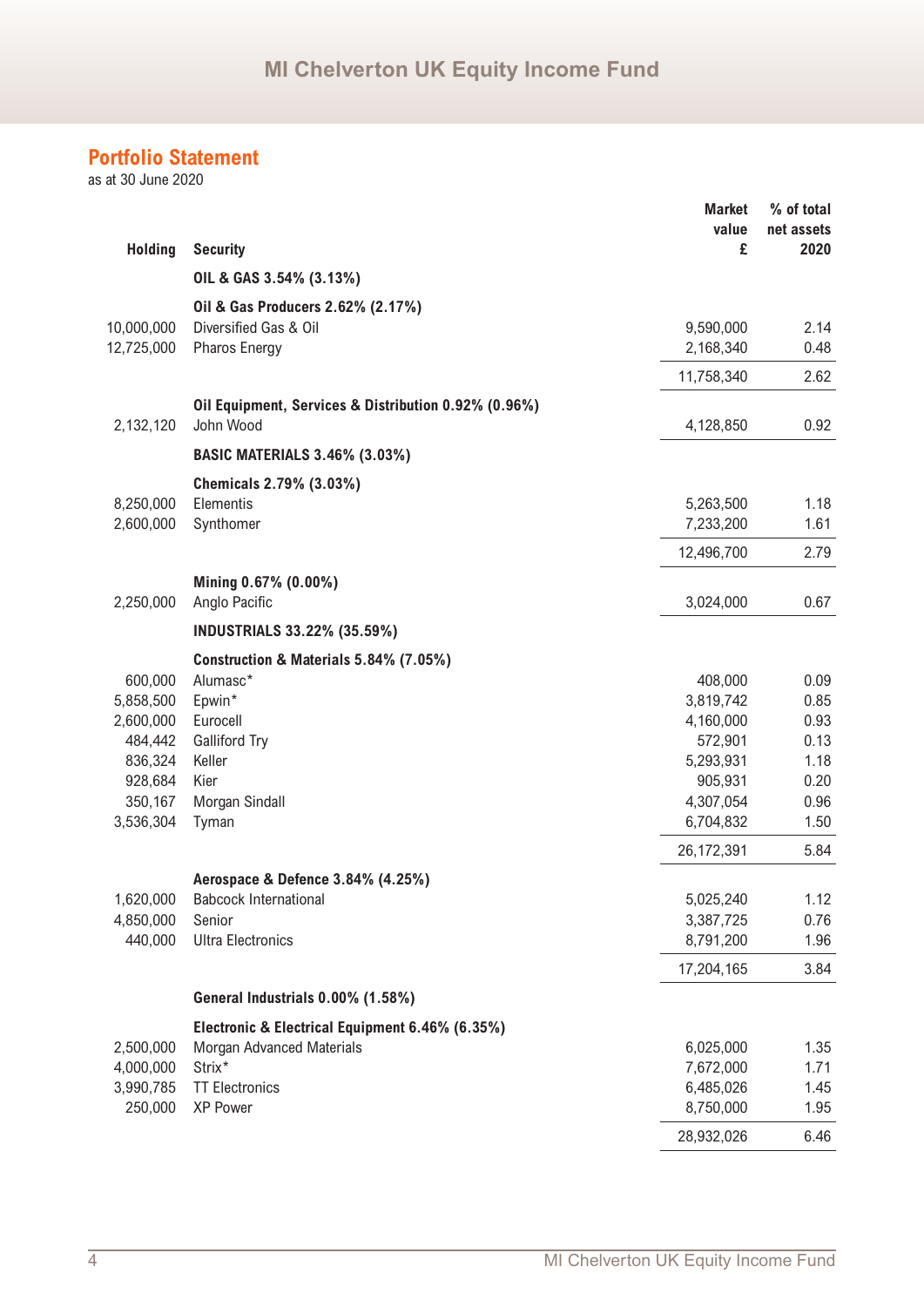|                |                                                   | <b>Market</b><br>value | % of total<br>net assets |
|----------------|---------------------------------------------------|------------------------|--------------------------|
| <b>Holding</b> | <b>Security</b>                                   | £                      | 2020                     |
|                | Industrial Engineering 6.40% (4.31%)              |                        |                          |
| 3,250,000      | Flowtech Fluidpower*                              | 2,340,000              | 0.52                     |
| 630,000        | IMI                                               | 5,811,750              | 1.30                     |
| 8,250,000      | Severfield                                        | 4,785,000              | 1.07                     |
| 1,435,415      | Vesuvius                                          | 5,563,669              | 1.24                     |
| 830,661        | Vitec                                             | 5,615,268              | 1.25                     |
| 427,460        | Weir                                              | 4,546,037              | 1.02                     |
|                |                                                   | 28,661,724             | 6.40                     |
|                | Industrial Transportation 3.04% (2.80%)           |                        |                          |
| 1,525,000      | <b>Braemar Shipping Services</b>                  | 1,784,250              | 0.40                     |
| 5,775,000      | DX*                                               | 675,675                | 0.15                     |
| 2,250,000      | <b>Signature Aviation</b>                         | 5,217,750              | 1.16                     |
| 3,221,383      | Wincanton                                         | 5,959,559              | 1.33                     |
|                |                                                   | 13,637,234             | 3.04                     |
|                | <b>Support Services 7.64% (9.25%)</b>             |                        |                          |
| 810,000        | Aggreko                                           | 3,586,680              | 0.80                     |
| 918,750        | De La Rue Open Offer Entitlement                  | 167,213                | 0.04                     |
| 1,915,480      | Essentra                                          | 5,574,047              | 1.24                     |
| 1,569,520      | Gattaca*                                          | 690,589                | 0.15                     |
| 1,205,000      | Inchcape                                          | 5,904,500              | 1.32                     |
| 3,000,000      | Kin and Carta                                     | 1,830,000              | 0.41                     |
| 4,335,000      | Redde Northgate                                   | 7,187,430              | 1.60                     |
| 5,500,000      | <b>RPS</b>                                        | 2,678,500              | 0.60                     |
| 2,450,000      | <b>Sthree</b>                                     | 6,615,000              | 1.48                     |
|                |                                                   | 34,233,959             | 7.64                     |
|                | <b>CONSUMER GOODS 8.66% (8.89%)</b>               |                        |                          |
|                | Food Producers 4.15% (3.45%)                      |                        |                          |
| 7,014,852      | Bakkavor                                          | 4,945,471              | 1.10                     |
| 4,400,000      | Devro                                             | 6,652,800              | 1.49                     |
| 1,050,000      | Tate & Lyle                                       | 7,009,800              | 1.56                     |
|                |                                                   | 18,608,071             | 4.15                     |
|                | Household Goods & Home Construction 4.51% (5.44%) |                        |                          |
| 225,000        | Bellway                                           | 5,728,500              | 1.28                     |
| 2,525,000      | <b>Crest Nicholson</b>                            | 4,991,925              | 1.11                     |
| 1,854,417      | Headlam                                           | 5,044,014              | 1.13                     |
| 623,952        | Vistry                                            | 4,433,179              | 0.99                     |
|                |                                                   | 20,197,618             | 4.51                     |
|                | <b>CONSUMER SERVICES 16.85% (22.58%)</b>          |                        |                          |
|                | Food & Drug Retailers 0.51% (0.29%)               |                        |                          |
| 5,500,000      | McColl's Retail                                   | 2,271,500              | 0.51                     |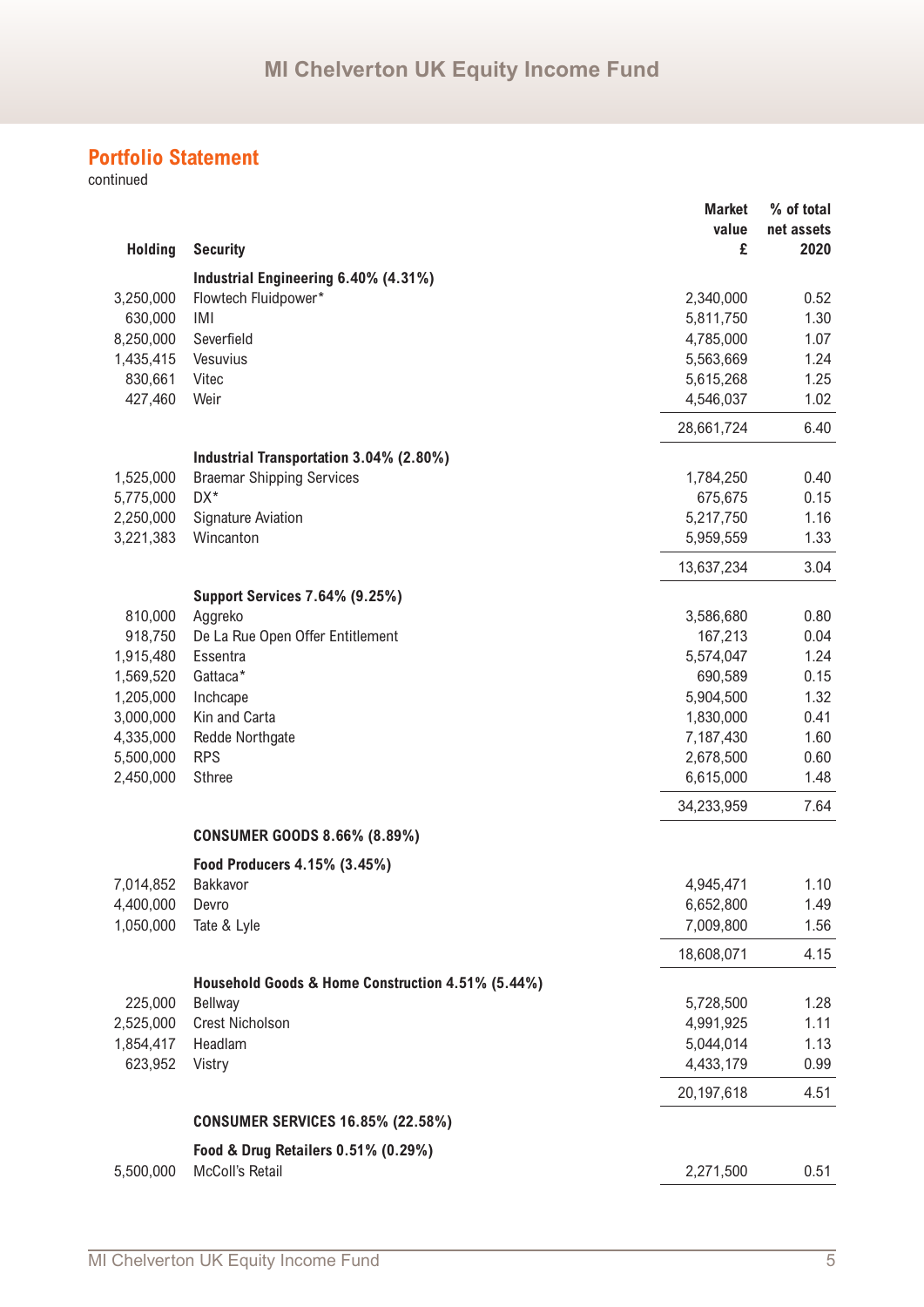|                |                                             | <b>Market</b> | % of total |
|----------------|---------------------------------------------|---------------|------------|
|                |                                             | value         | net assets |
| <b>Holding</b> | <b>Security</b>                             | £             | 2020       |
|                | General Retailers 3.40% (7.13%)             |               |            |
| 7,000,000      | Brown (N)                                   | 2,436,000     | 0.54       |
| 1,985,000      | <b>DFS Furniture</b>                        | 3,271,280     | 0.73       |
| 4,500,000      | Halfords                                    | 6,822,000     | 1.52       |
| 3,228,300      | Shoe Zone*                                  | 2,711,772     | 0.61       |
|                |                                             | 15,241,052    | 3.40       |
|                | Media 6.77% (5.54%)                         |               |            |
| 3,445,000      | <b>Bloomsbury Publishing</b>                | 6,855,550     | 1.53       |
| 10,000,000     | <b>Centaur Media</b>                        | 2,200,000     | 0.49       |
| 700,000        | Daily Mail & General Trust                  | 4,823,000     | 1.08       |
| 215,501        | Euromoney Institutional Investor            | 1,691,683     | 0.38       |
| 1,750,000      | Moneysupermarket.com                        | 5,663,000     | 1.26       |
| 2,200,000      | <b>STV</b>                                  | 5,016,000     | 1.12       |
| 3,450,000      | Wilmington                                  | 4,071,000     | 0.91       |
|                |                                             | 30,320,233    | 6.77       |
|                | Travel & Leisure 6.17% (9.62%)              |               |            |
| 269,818        | Go-Ahead                                    | 2,243,537     | 0.50       |
| 1,325,000      | GVC                                         | 9,810,300     | 2.19       |
| 4,048,921      | Hostelworld                                 | 2,550,820     | 0.57       |
| 9,000,000      | Marston's                                   | 4,774,500     | 1.07       |
| 2,500,000      | Rank                                        | 3,660,000     | 0.82       |
| 5,287,407      | Restaurant                                  | 2,979,454     | 0.66       |
| 10,500,000     | Saga                                        | 1,615,950     | 0.36       |
|                |                                             | 27,634,561    | 6.17       |
|                | TELECOMMUNICATIONS 1.86% (0.00%)            |               |            |
|                | Fixed Line Telecommunications 1.86% (0.00%) |               |            |
| 350,000        | <b>Telecom Plus</b>                         | 4,977,000     | 1.11       |
| 3,000,000      | Zegona Communications                       | 3,360,000     | 0.75       |
|                |                                             | 8,337,000     | 1.86       |
|                | UTILITIES 2.47% (1.55%)                     |               |            |
|                | Electricity 2.47% (0.00%)                   |               |            |
| 4,600,000      | Contourglobal                               | 8,730,800     | 1.95       |
| 900,000        | <b>Drax</b>                                 | 2,314,800     | 0.52       |
|                |                                             | 11,045,600    | 2.47       |
|                | Gas, Water & Multiutilities 0.00% (1.55%)   |               |            |
|                | FINANCIALS 21.79% (17.27%)                  |               |            |
|                | Banks 1.48% (1.27%)                         |               |            |
| 600,000        | <b>Close Brothers</b>                       | 6,630,000     | 1.48       |
|                |                                             |               |            |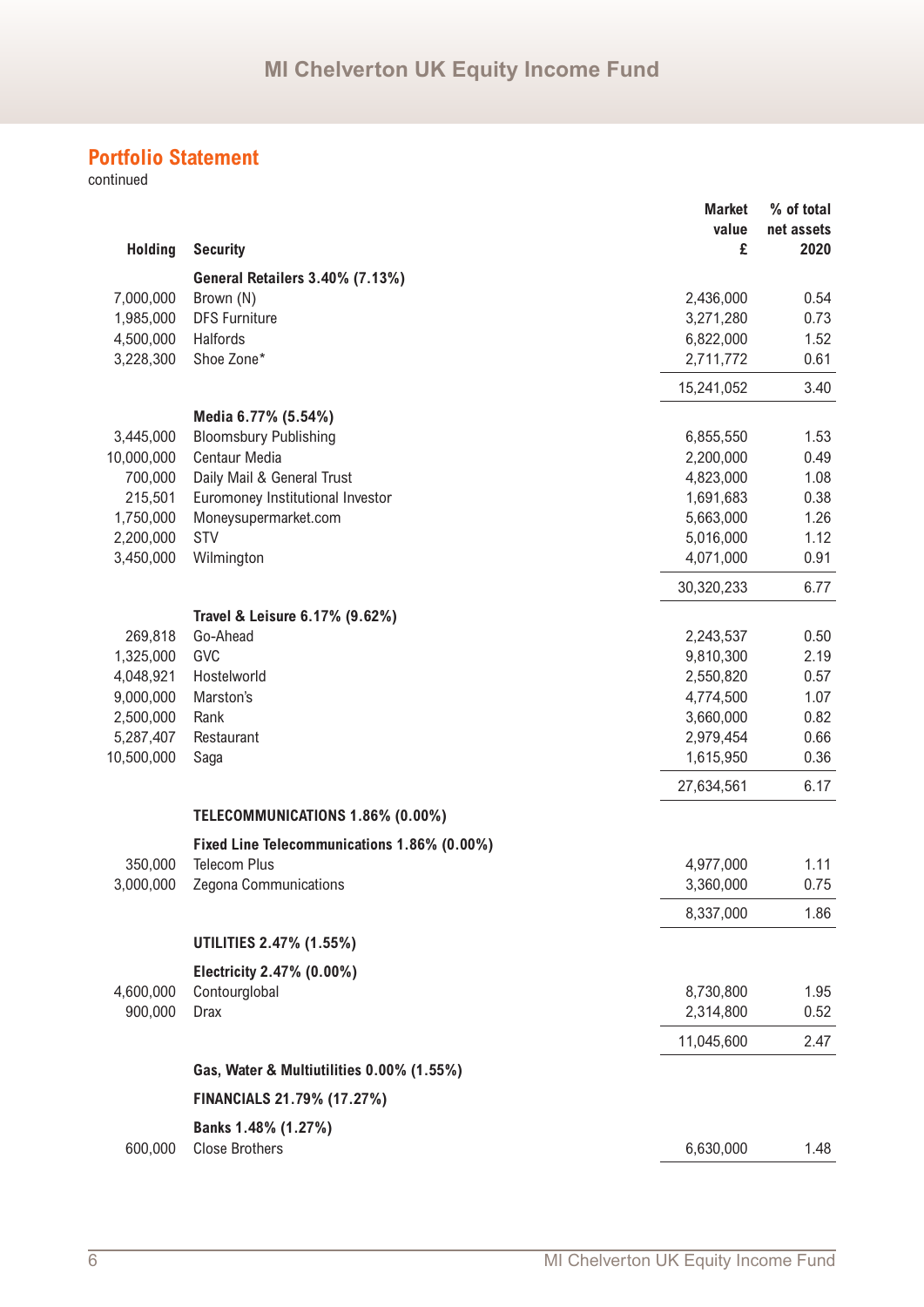|                |                                                 | <b>Market</b><br>value | % of total<br>net assets |
|----------------|-------------------------------------------------|------------------------|--------------------------|
| <b>Holding</b> | <b>Security</b>                                 | £                      | 2020                     |
|                | Non-life Insurance 3.57% (2.13%)                |                        |                          |
| 1,425,000      | Personal*                                       | 3,819,000              | 0.85                     |
| 1,750,000      | Randall & Quilter Investment*                   | 2,712,500              | 0.61                     |
| 3,588,000      | Sabre Insurance                                 | 9,472,320              | 2.11                     |
|                |                                                 | 16,003,820             | 3.57                     |
|                | Life Insurance 3.37% (2.32%)                    |                        |                          |
| 3,072,166      | Chesnara                                        | 8,755,673              | 1.96                     |
| 1,800,000      | <b>Hansard Global</b>                           | 558,000                | 0.12                     |
| 900,000        | Phoenix                                         | 5,796,000              | 1.29                     |
|                |                                                 | 15,109,673             | 3.37                     |
|                | Real Estate Investment & Services 0.73% (0.96%) |                        |                          |
| 3,246,600      | Foxtons                                         | 1,243,448              | 0.28                     |
| 1,202,500      | Palace Capital*                                 | 2,020,200              | 0.45                     |
|                |                                                 | 3,263,648              | 0.73                     |
|                | Real Estate Investment Trusts 2.05% (0.70%)     |                        |                          |
| 4,500,000      | <b>Regional REIT</b>                            | 3,195,000              | 0.71                     |
| 5,400,000      | Supermarket Income REIT                         | 5,994,000              | 1.34                     |
|                |                                                 | 9,189,000              | 2.05                     |
|                | <b>Financial Services 10.59% (9.89%)</b>        |                        |                          |
| 2,000,000      | Ashmore                                         | 8,344,000              | 1.86                     |
| 977,408        | <b>Brewin Dolphin</b>                           | 2,546,148              | 0.57                     |
| 4,800,000      | GLI Finance*                                    | 129,600                | 0.03                     |
| 2,247,090      | Jupiter Fund Management                         | 5,757,045              | 1.29                     |
| 1,200,811      | Mortgage Advice Bureau*                         | 7,036,752              | 1.57                     |
| 1,500,000      | Numis*                                          | 4,635,000              | 1.04                     |
| 1,279,750      | Polar Capital*                                  | 6,424,345              | 1.43                     |
| 2,356,818      | Premier Miton*                                  | 2,356,818              | 0.53                     |
| 1,500,000      | <b>Provident Financial</b>                      | 2,617,500              | 0.58                     |
| 1,102,914      | Tatton Asset Management*                        | 3,154,334              | 0.70                     |
| 4,000,000      | <b>XPS Pensions</b>                             | 4,440,000              | 0.99                     |
|                |                                                 | 47,441,542             | 10.59                    |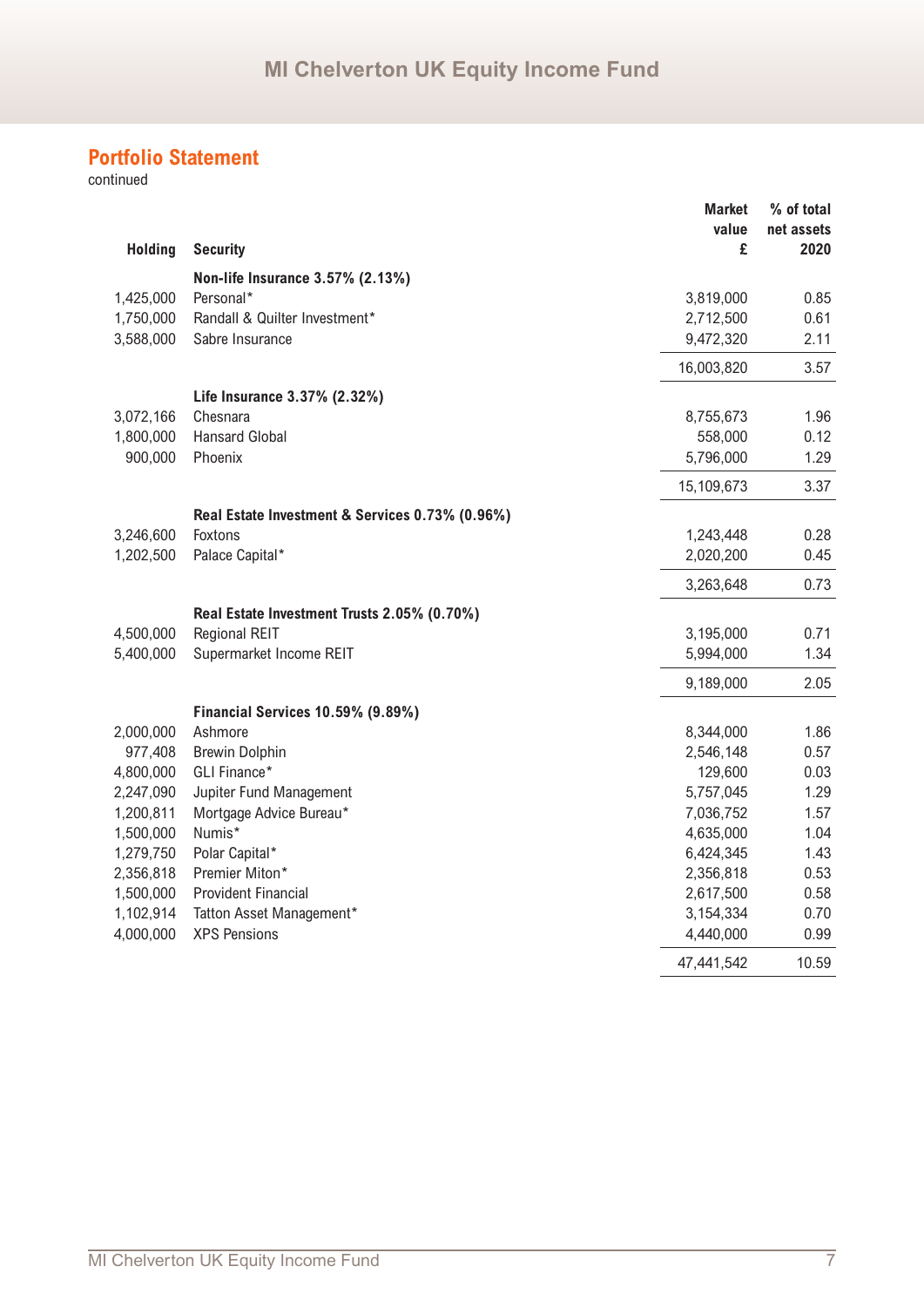continued

| <b>Holding</b> | <b>Security</b><br><b>TECHNOLOGY 3.08% (2.41%)</b> | <b>Market</b><br>value<br>£ | % of total<br>net assets<br>2020 |
|----------------|----------------------------------------------------|-----------------------------|----------------------------------|
|                | Software & Computer Services 3.08% (2.41%)         |                             |                                  |
| 1,080,000      | <b>FDM</b>                                         | 9,709,200                   | 2.17                             |
| 1,750,000      | <b>RM</b>                                          | 4,077,500                   | 0.91                             |
|                |                                                    | 13,786,700                  | 3.08                             |
|                | <b>Investment assets</b>                           | 425,329,407                 | 94.93                            |
|                | Net other assets                                   | 22,737,778                  | 5.07                             |
|                | <b>Net assets</b>                                  | 448,067,185                 | 100.00                           |

All investments are ordinary shares or stock units on a regulated securities market unless otherwise stated. The percentages in brackets show the equivalent % holdings as at 31.12.19.

\*Quoted on the Alternative Investment Market.

Total purchases for the period: £77,956,860 Total sales for the period: £108,589,879

At the period end the Sub-fund did not hold shares in any of the other Sub-funds within the MI Chelverton Equity Fund.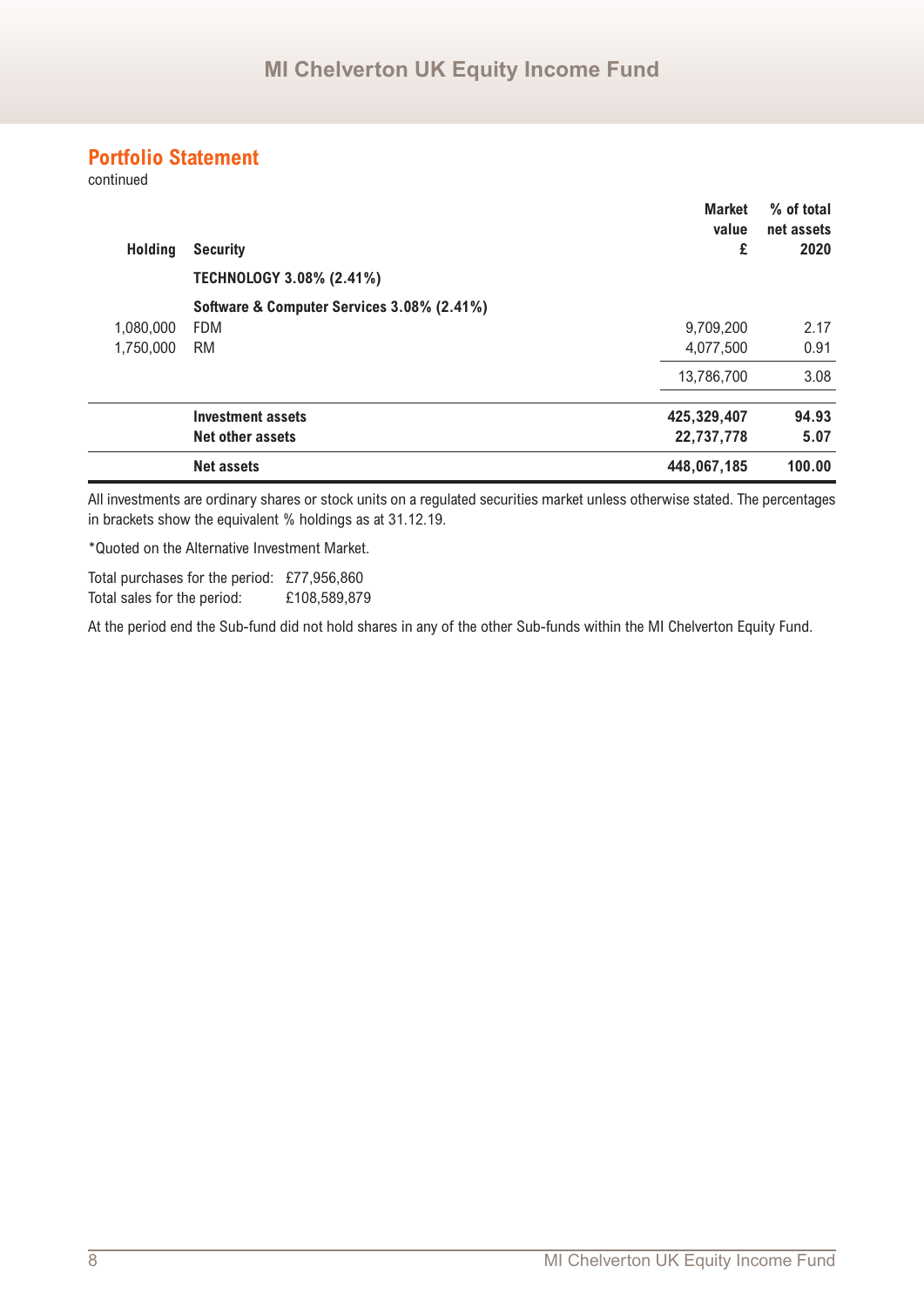## **Change in net assets per share**

|                                   |           | A Income |           |          |  |
|-----------------------------------|-----------|----------|-----------|----------|--|
|                                   | 30.06.20  | 31.12.19 | 31.12.18  | 31.12.17 |  |
| Opening net asset value per share | 115.48    | 98.09    | 120.99    | 102.73   |  |
| Return before operating charges^  | $-34.50$  | 24.39    | $-15.60$  | 25.47    |  |
| Operating charges                 | $-1.47$   | $-1.71$  | $-1.89$   | $-1.86$  |  |
| Return after operating charges^   | $-35.97$  | 22.68    | $-17.49$  | 23.61    |  |
| <b>Distributions</b>              | $-0.72$   | $-5.29$  | $-5.41$   | $-5.35$  |  |
| Closing net asset value per share | 78.79     | 115.48   | 98.09     | 120.99   |  |
| After direct transaction costs of | $-0.09$   | $-0.19$  | $-0.27$   | $-0.29$  |  |
| <b>Performance</b>                |           |          |           |          |  |
| Return after charges              | $-31.15%$ | 23.12%   | $-14.46%$ | 22.98%   |  |
| <b>Other Information</b>          |           |          |           |          |  |
| Closing net asset value           | £41,968   | £73,459  | £76,042   | £38,727  |  |
| Closing number of shares          | 53,265    | 63,614   | 77,521    | 32,009   |  |
| Operating charges                 | 1.63%     | 1.61%    | 1.62%     | 1.62%    |  |
| Ongoing operating charges*        | 1.64%     | 1.61%    | 1.62%     | 1.61%    |  |
| Direct transaction costs          | 0.10%     | 0.18%    | 0.23%     | 0.25%    |  |
| <b>Prices</b>                     |           |          |           |          |  |
| Highest share price               | 116.57    | 117.82   | 126.07    | 123.69   |  |
| Lowest share price                | 61.59     | 98.83    | 99.10     | 103.32   |  |

|                                             | <b>A Accumulation</b> |          |           |          |
|---------------------------------------------|-----------------------|----------|-----------|----------|
|                                             | 30.06.20              | 31.12.19 | 31.12.18  | 31.12.17 |
| Opening net asset value per share           | 222.69                | 180.19   | 211.72    | 171.80   |
| Return before operating charges^            | $-66.47$              | 45.69    | $-28.17$  | 43.08    |
| Operating charges                           | $-2.85$               | $-3.19$  | $-3.36$   | $-3.16$  |
| Return after operating charges <sup>^</sup> | $-69.32$              | 42.50    | $-31.53$  | 39.92    |
| <b>Distributions</b>                        | $-1.39$               | $-9.87$  | $-9.61$   | $-9.06$  |
| Retained distributions on                   |                       |          |           |          |
| accumulation shares                         | 1.39                  | 9.87     | 9.61      | 9.06     |
| Closing net asset value per share           | 153.37                | 222.69   | 180.19    | 211.72   |
| ^After direct transaction costs of          | $-0.17$               | $-0.36$  | $-0.48$   | $-0.49$  |
| <b>Performance</b>                          |                       |          |           |          |
| Return after charges                        | $-31.13%$             | 23.59%   | $-14.89%$ | 23.24%   |
| <b>Other Information</b>                    |                       |          |           |          |
| Closing net asset value                     | £41,912               | £62,026  | £3,375    | £3,966   |
| Closing number of shares                    | 27,327                | 27,853   | 1.873     | 1,873    |
| Operating charges                           | 1.63%                 | 1.61%    | 1.62%     | 1.62%    |
| Ongoing operating charges*                  | 1.64%                 | 1.61%    | 1.62%     | 1.61%    |
| Direct transaction costs                    | 0.10%                 | 0.18%    | 0.23%     | 0.25%    |
| <b>Prices</b>                               |                       |          |           |          |
| Highest share price                         | 224.78                | 224.33   | 222.13    | 212.79   |
| Lowest share price                          | 118.77                | 181.50   | 178.70    | 172.77   |

\*The ACD believes that this operating charge is representative of charges going forward.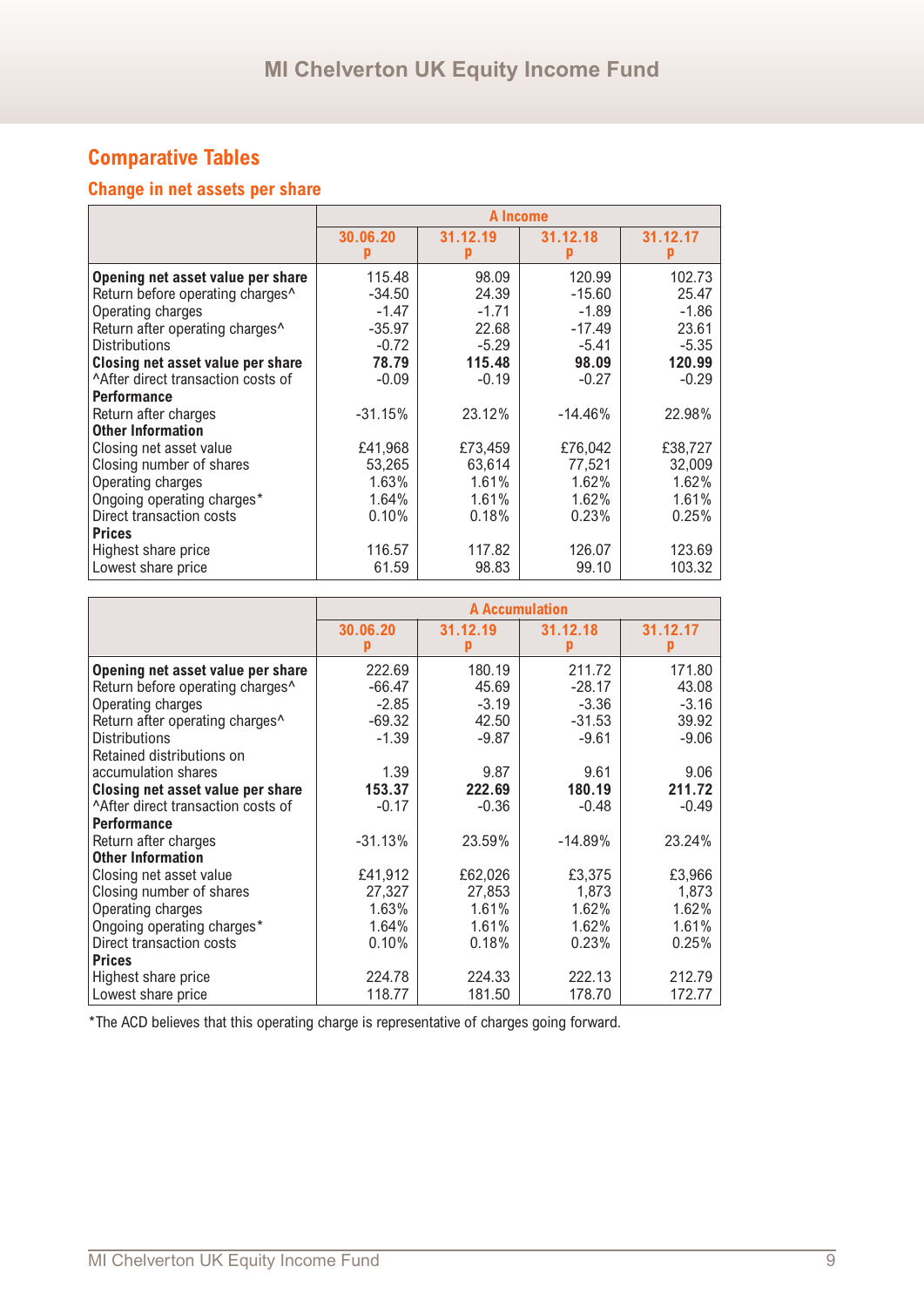continued

#### **Change in net assets per share**

|                                   |              |              | <b>B</b> Income |               |
|-----------------------------------|--------------|--------------|-----------------|---------------|
|                                   | 30.06.20     | 31.12.19     | 31.12.18        | 31.12.17      |
|                                   |              |              |                 |               |
| Opening net asset value per share | 126.77       | 106.88       | 130.84          | 110.26        |
| Return before operating charges^  | $-38.28$     | 26.89        | $-16.98$        | 27.42         |
| Operating charges                 | $-0.88$      | $-1.00$      | $-1.10$         | $-1.08$       |
| Return after operating charges^   | $-39.16$     | 25.68        | $-18.08$        | 26.34         |
| <b>Distributions</b>              | $-0.79$      | $-5.79$      | $-5.88$         | $-5.76$       |
| Closing net asset value per share | 86.82        | 126.77       | 106.88          | 130.84        |
| After direct transaction costs of | $-0.10$      | $-0.21$      | $-0.29$         | $-0.31$       |
| <b>Performance</b>                |              |              |                 |               |
| Return after charges              | $-30.89%$    | 24.02%       | $-13.82\%$      | 23.89%        |
| <b>Other Information</b>          |              |              |                 |               |
| Closing net asset value           | £337,200,543 | £548,703,173 | £413,377,579    | £435,921,073  |
| Closing number of shares          | 388,374,999  | 432,818,274  | 386,778,885     | 333, 175, 583 |
| Operating charges                 | 0.88%        | 0.86%        | 0.87%           | 0.87%         |
| Ongoing operating charges*        | 0.89%        | $0.86\%$     | $0.87\%$        | 0.86%         |
| Direct transaction costs          | 0.10%        | 0.18%        | 0.23%           | 0.25%         |
| <b>Prices</b>                     |              |              |                 |               |
| Highest share price               | 127.97       | 129.70       | 136.85          | 133.99        |
| Lowest share price                | 67.73        | 107.68       | 108.26          | 110.90        |

|                                              | <b>B</b> Accumulation |              |              |              |
|----------------------------------------------|-----------------------|--------------|--------------|--------------|
|                                              | 30.06.20              | 31.12.19     | 31.12.18     | 31.12.17     |
|                                              |                       |              |              |              |
| Opening net asset value per share            | 261.15                | 209.79       | 244.58       | 196.98       |
| Return before operating charges <sup>^</sup> | $-78.82$              | 53.35        | $-32.70$     | 49.56        |
| Operating charges                            | $-1.81$               | $-1.99$      | $-2.09$      | $-1.96$      |
| Return after operating charges <sup>^</sup>  | $-80.63$              | 51.36        | $-34.79$     | 47.60        |
| <b>Distributions</b>                         | $-1.63$               | $-11.52$     | $-11.13$     | $-10.42$     |
| Retained distributions on                    |                       |              |              |              |
| accumulation shares                          | 1.63                  | 11.52        | 11.13        | 10.42        |
| Closing net asset value per share            | 180.52                | 261.15       | 209.79       | 244.58       |
| After direct transaction costs of            | $-0.21$               | $-0.42$      | $-0.55$      | $-0.56$      |
| <b>Performance</b>                           |                       |              |              |              |
| Return after charges                         | $-30.87\%$            | 24.48%       | $-14.22%$    | 24.16%       |
| <b>Other Information</b>                     |                       |              |              |              |
| Closing net asset value                      | £110,782,762          | £175,865,607 | £180,664,786 | £152,909,756 |
| Closing number of shares                     | 61,368,912            | 67,343,222   | 86,118,294   | 62,519,670   |
| Operating charges                            | 0.88%                 | 0.86%        | 0.87%        | 0.87%        |
| Ongoing operating charges*                   | 0.89%                 | $0.86\%$     | 0.87%        | 0.86%        |
| Direct transaction costs                     | 0.10%                 | 0.18%        | 0.23%        | 0.25%        |
| <b>Prices</b>                                |                       |              |              |              |
| Highest share price                          | 263.60                | 263.05       | 257.45       | 245.80       |
| Lowest share price                           | 139.50                | 211.34       | 208.05       | 198.11       |

\*The ACD believes that this operating charge is representative of charges going forward.

Operating charges include indirect costs incurred in the maintenance and running of the Sub-fund, as disclosed (but not limited to) the detailed expenses within the Statement of Total Return. The figures used within this table have been calculated by annualising the expenses incurred against the average Net Asset Value for the accounting period.

The return after charges is calculated as the closing Net Asset Value per share plus the distributions on income shares minus the opening Net Asset Value per share as a % of the opening net asset value per share. The basis of valuation of investments used to calculate net asset value per share complies with requirements of the current Statement of Recommended Practice for UK Authorised Funds. This differs from the basis used to calculate daily published single prices, in which listed investments are valued at 12:00 mid prices.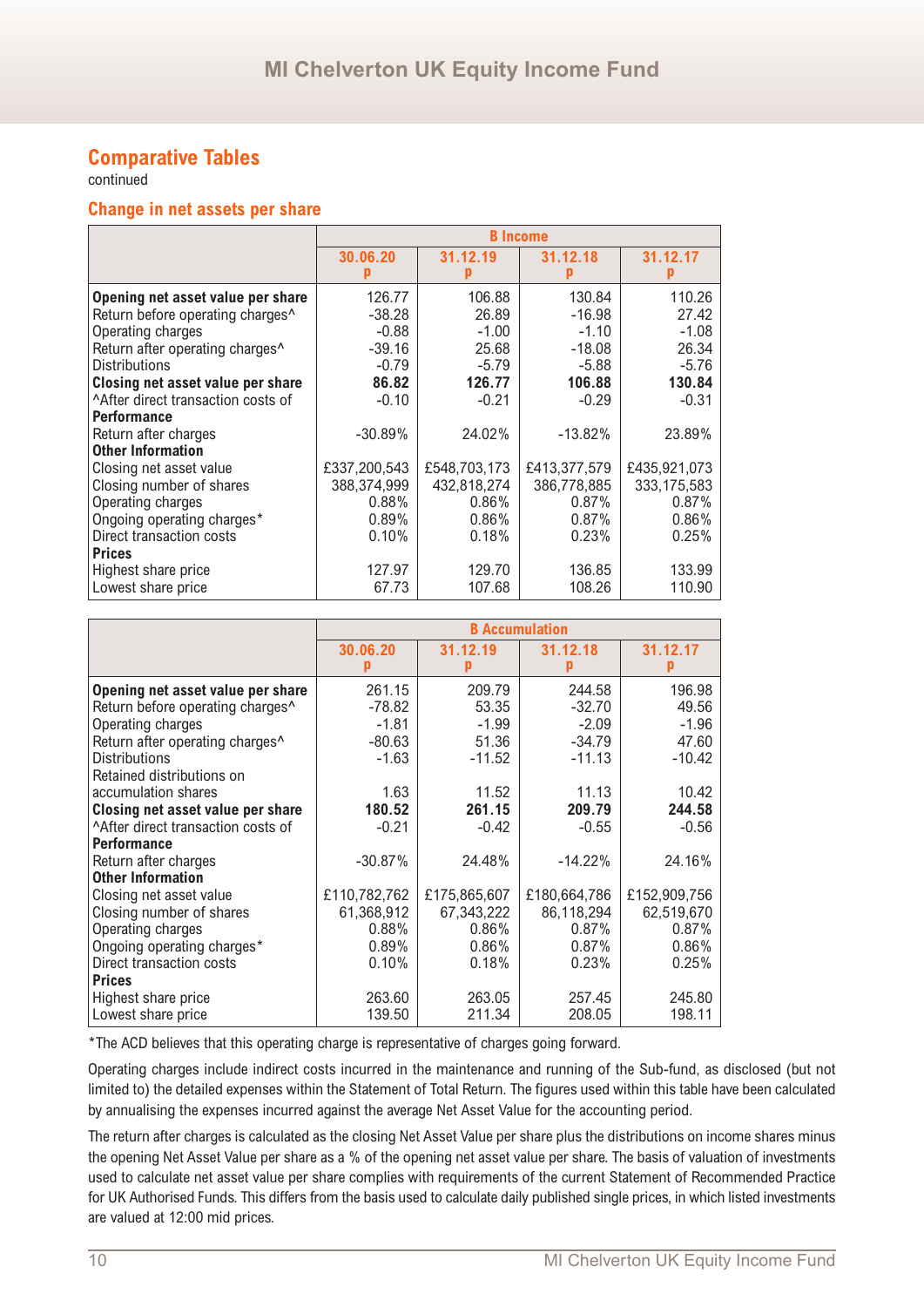#### continued

Direct transaction costs include fees, commissions, transfer taxes and duties in the purchasing and selling of investments, which are offset (where applicable) against any dilution levies charged within the accounting period. The figures used within the table have been calculated against the average Net Asset Value for the accounting period.

## **Risk and Reward Profile**

The risk and reward indicator table demonstrates where the Sub-fund ranks in terms of its potential risk and reward. The higher the rank the greater the potential reward but the greater the risk of losing money. It is based on past data, may change over time and may not be a reliable indication of the future risk profile of the Sub-fund. The shaded area in the table below shows the Sub-fund's ranking on the risk and reward indicator.



This Sub-fund is ranked at 6 because funds of this type have experienced medium to high rises and falls in value in the past. During the period under review the category changed form 4 to 5, this is due to price volatility of the Sub-fund. Please note that even the lowest risk class can lose you money and that extreme market circumstances can mean you suffer severe losses in all cases. The indicator does not take into account the following risks of investing in this Sub-fund:

- This Sub-fund's strategy may cause its volatility to be higher than its peers.
- Smaller company shares can be more difficult to buy and sell as they may trade infrequently, in small volumes and their share price may fluctuate more than that of a larger company.
- In difficult market conditions, the value of some investments may be less predictable than normal and the Sub-fund may not be able to buy and sell these investments at the best time or at a fair price. This could affect the Sub-fund's performance, potentially reducing your returns.
- The level of targeted income is not guaranteed and may not be achieved.
- For further risk information please see the prospectus.

#### **Risk warning**

An investment in an Open Ended Investment Company should be regarded as a medium to long-term investment. Investors should be aware that the price of shares and the revenue from them can fall as well as rise and investors may not receive back the full amount invested. Past performance is not a guide to future performance. Investments denominated in currencies other than the base currency are subject to fluctuation in exchange rates, which can be favourable or unfavourable.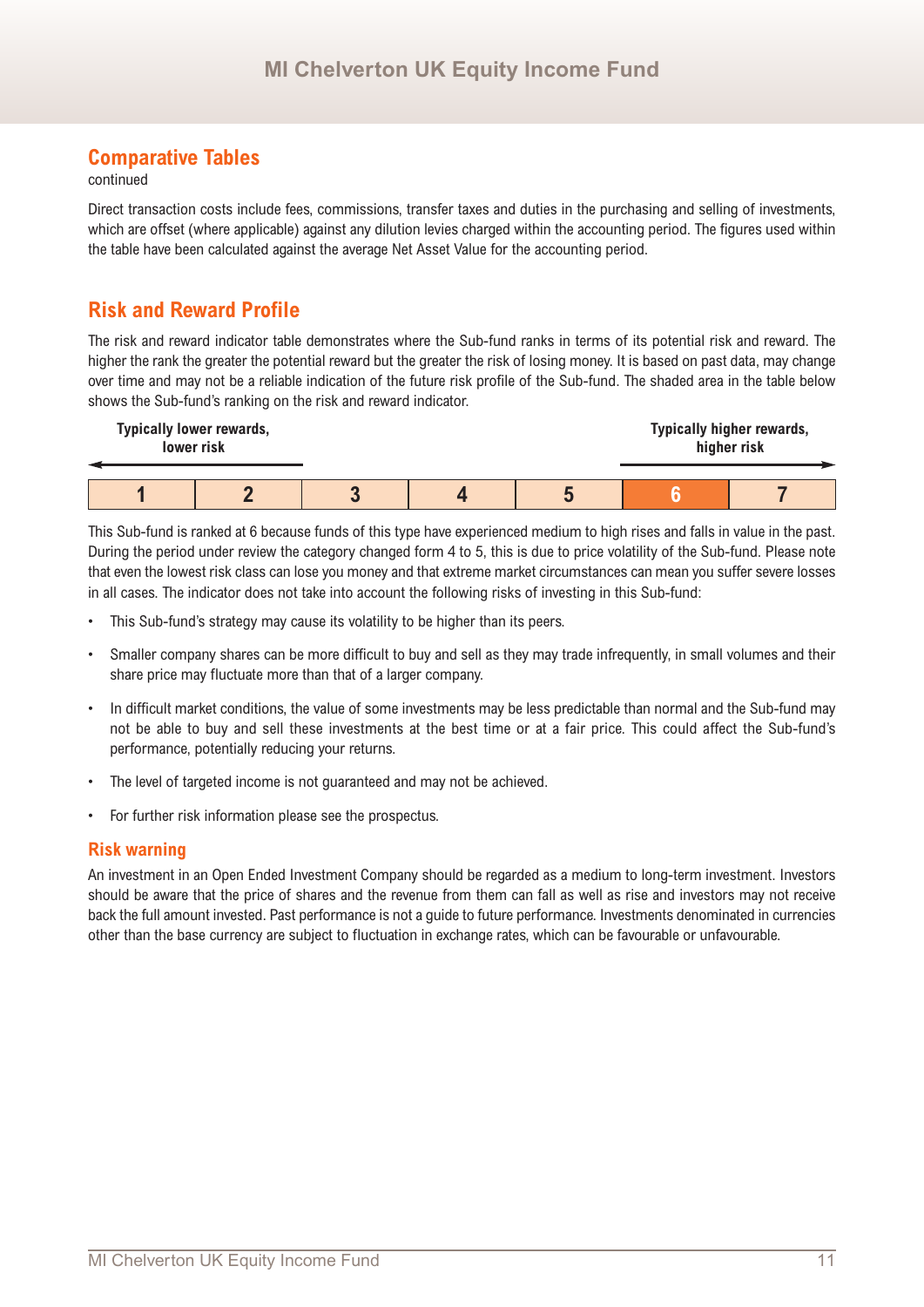## **Statement of Total Return**

for the period ended 30 June 2020

|                                                |             | 30.06.20        |             | 30.06.19       |
|------------------------------------------------|-------------|-----------------|-------------|----------------|
|                                                | £           | £               | £           | £              |
| Income                                         |             |                 |             |                |
| Net capital (losses)/gains                     |             | (228, 488, 042) |             | 38,829,403     |
| Revenue                                        | 4,575,430   |                 | 16,774,850  |                |
| Expenses                                       | (2,445,083) |                 | (2,809,068) |                |
| Interest payable and similar charges           |             |                 |             |                |
| Net revenue before taxation                    | 2,130,347   |                 | 13,965,782  |                |
| Taxation                                       | (80, 140)   |                 | (62, 551)   |                |
| Net revenue after taxation                     |             | 2,050,207       |             | 13,903,231     |
| <b>Total return before distributions</b>       |             | (226, 437, 835) |             | 52,732,634     |
| <b>Distributions</b>                           |             | (4,439,627)     |             | (12, 973, 699) |
| Change in net assets attributable to           |             |                 |             |                |
| <b>Shareholders from investment activities</b> |             | (230, 877, 462) |             | 39,758,935     |

## **Statement of Change in Net Assets Attributable to Shareholders**

for the period ended 30 June 2020

|                                                                                                   | 30.06.20        |                 | 30.06.19     |               |
|---------------------------------------------------------------------------------------------------|-----------------|-----------------|--------------|---------------|
|                                                                                                   | £               | £               | £            | £             |
| <b>Opening net assets attributable to Shareholders</b>                                            |                 | 724,704,265     |              | 594, 121, 782 |
| Amounts receivable on issue of shares                                                             | 65,783,051      |                 | 96,072,206   |               |
| Less: Amounts payable on cancellation of shares                                                   | (112, 569, 091) |                 | (91,705,088) |               |
|                                                                                                   |                 | (46,786,040)    |              | 4,367,118     |
| Change in net assets attributable to Shareholders<br>from investment activities (see Statement of |                 |                 |              |               |
| Total Return above)                                                                               |                 | (230, 877, 462) |              | 39,758,935    |
| Retained distribution on accumulation shares                                                      |                 | 1,026,420       |              | 3,623,345     |
| Unclaimed distributions                                                                           |                 | 2               |              |               |
| Closing net assets attributable to Shareholders                                                   |                 | 448,067,185     |              | 641,871,180   |

The opening net assets attributable to Shareholders for the current period do not equal the closing net assets attributable to Shareholders for the comparative period as they are not consecutive periods.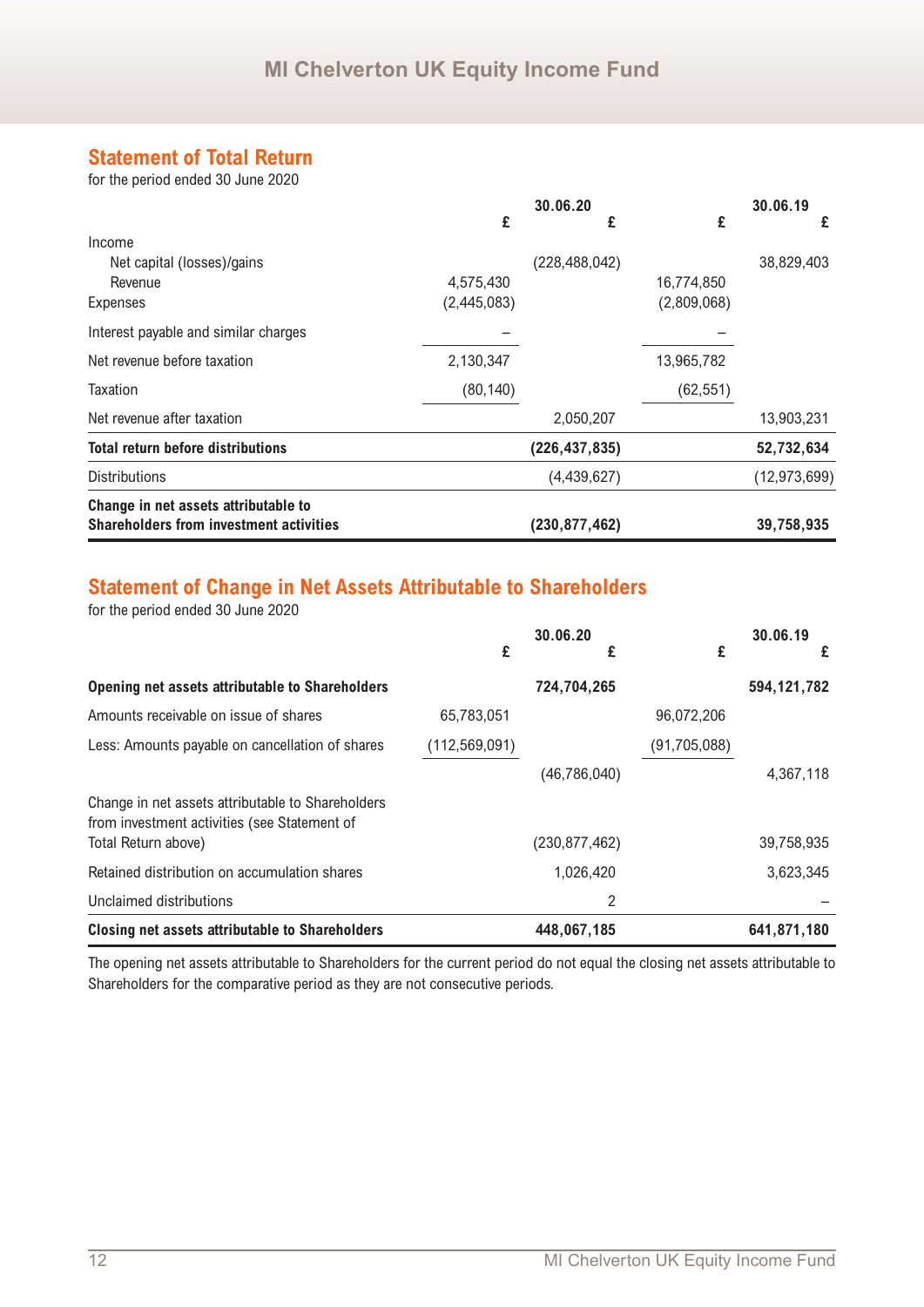## **Balance Sheet**

as at 30 June 2020

|                                                                   |                                | 30.06.20      |                              | 31.12.19      |
|-------------------------------------------------------------------|--------------------------------|---------------|------------------------------|---------------|
| <b>ASSETS</b>                                                     | £                              | £             | £                            | £             |
| <b>Fixed assets</b><br>Investments                                |                                | 425,329,407   |                              | 684,447,110   |
| <b>Current assets</b><br><b>Debtors</b><br>Cash and bank balances | 9,936,096<br>17,102,746        |               | 5,237,430<br>44,771,423      |               |
| <b>Total current assets</b>                                       |                                | 27,038,842    |                              | 50,008,853    |
| <b>Total assets</b>                                               |                                | 452,368,249   |                              | 734,455,963   |
| <b>LIABILITIES</b><br>Investment liabilities                      |                                |               |                              |               |
| <b>Creditors</b><br>Distribution payable<br>Other creditors       | (2, 137, 106)<br>(2, 163, 958) |               | (8,593,689)<br>(1, 158, 009) |               |
| <b>Total creditors</b>                                            |                                | (4, 301, 064) |                              | (9, 751, 698) |
| <b>Total liabilities</b>                                          |                                | (4, 301, 064) |                              | (9, 751, 698) |
| <b>Net assets attributable to Shareholders</b>                    |                                | 448,067,185   |                              | 724,704,265   |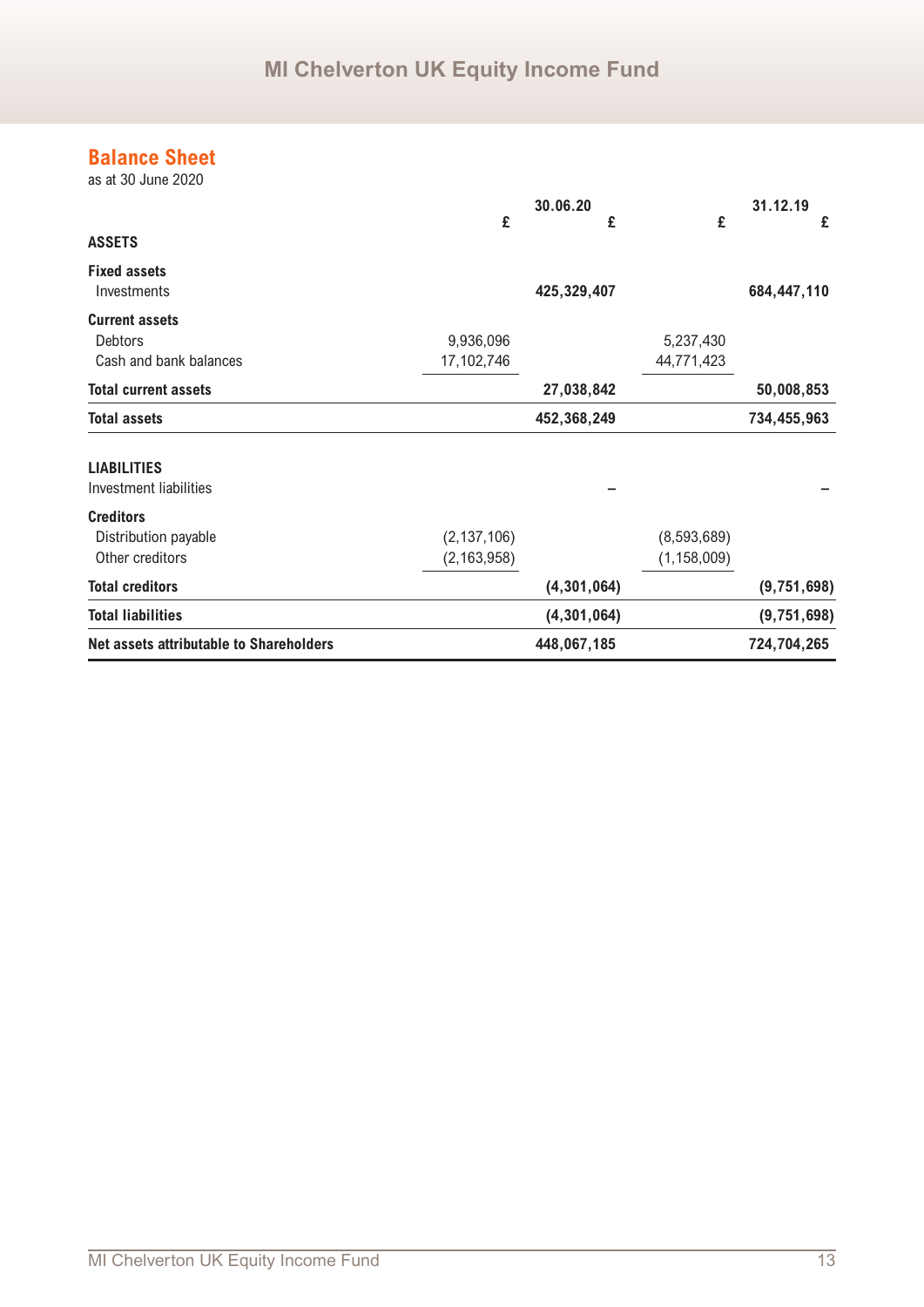## **Distribution Tables**

for the period ended 30 June 2020

#### **Income Share Distributions**

| <b>Share</b><br>class | <b>Distribution</b> | <b>Shares</b> | <b>Net</b><br><b>revenue</b> | <b>Equalisation</b> | <b>Distribution</b><br>paid/payable<br>2020 | <b>Distribution</b><br>paid<br>2019 |
|-----------------------|---------------------|---------------|------------------------------|---------------------|---------------------------------------------|-------------------------------------|
|                       |                     |               | p                            | p                   |                                             |                                     |
| A                     | First interim       | Group 1       | 0.2173                       |                     | 0.2173                                      | 0.8000                              |
|                       |                     | Group 2       | 0.2173                       |                     | 0.2173                                      | 0.8000                              |
|                       | Second interim      | Group 1       | 0.5006                       |                     | 0.5006                                      | 1.5000                              |
|                       |                     | Group 2       | 0.5006                       |                     | 0.5006                                      | 1.5000                              |
| B                     | First interim       | Group 1       | 0.2393                       |                     | 0.2393                                      | 0.8000                              |
|                       |                     | Group 2       |                              | 0.2393              | 0.2393                                      | 0.8000                              |
|                       | Second interim      | Group 1       | 0.5502                       |                     | 0.5502                                      | 1.5000                              |
|                       |                     | Group 2       | 0.1896                       | 0.3606              | 0.5502                                      | 1.5000                              |

#### **Accumulation Share Distributions**

| <b>Share</b><br>class | <b>Distribution</b>             | <b>Shares</b>                            | <b>Net</b><br><b>revenue</b><br>p    | <b>Equalisation</b><br>p | <b>Amount</b><br><b>reinvested</b><br>2020 | <b>Amount</b><br><b>reinvested</b><br>2019 |
|-----------------------|---------------------------------|------------------------------------------|--------------------------------------|--------------------------|--------------------------------------------|--------------------------------------------|
| A                     | First interim<br>Second interim | Group 1<br>Group 2<br>Group 1<br>Group 2 | 0.4194<br>0.4194<br>0.9665<br>0.9665 |                          | 0.4194<br>0.4194<br>0.9665<br>0.9665       | 1.4693<br>1.4693<br>2.7758<br>2.7758       |
| B                     | First interim<br>Second interim | Group 1<br>Group 2<br>Group 1<br>Group 2 | 0.4914<br>1.1367<br>0.3428           | 0.4914<br>0.7939         | 0.4914<br>0.4914<br>1.1367<br>1.1367       | 1.5701<br>1.5701<br>2.9643<br>2.9643       |

First interim period: 01.01.20 - 31.03.20 Second interim period: 01.04.20 - 30.06.20

Group 1: Shares purchased prior to a distribution period Group 2: Shares purchased during a distribution period

#### **Equalisation**

Equalisation applies only to shares purchased during the distribution period (Group 2 shares). It represents accrued revenue included in the purchase price of the shares. After averaging, it is returned with the distribution as a capital repayment. It is not liable to income tax but must be deducted from the cost of the shares for capital gains tax purposes.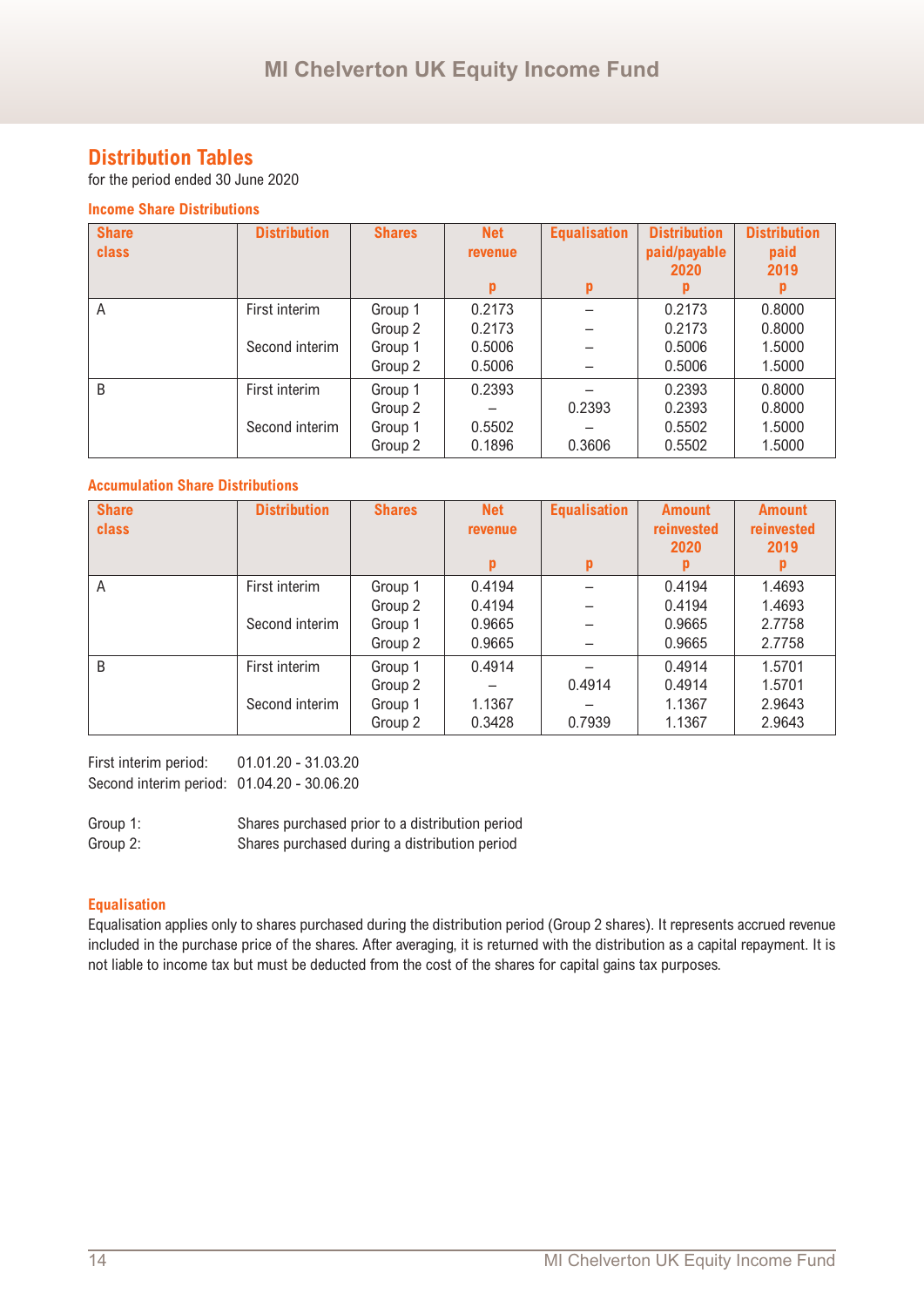## **Investment Objective and Policy**

The objective of the Sub-fund is to achieve long-term capital growth by investing primarily in a portfolio of fully listed and AIM traded UK small and medium sized market capitalised companies equities.

The asset classes in which the Sub-fund is permitted to invest includes transferable securities, money market instruments, warrants, convertibles, cash and near cash and deposits as permitted for UCITS schemes under COLL and in accordance with the Sub-fund's investment powers as summarised in the Prospectus.

#### **Investment Adviser's Report**

for the period ended 30 June 2020

In the six-month period to 30 June 2020, the Sub-fund returned -12.33%, compared to -17.74% for the IA UK All Companies sector (source: Morningstar, NAV to NAV, B Shares Acc, Total Return to 30.06.2020).

2020 saw markets start the year on a positive note, with clarity on the UK political situation post-election and signs of progress towards a thawing of relations between the US and China. However, the dominant macro issue in H1 has been COVID-19. Initially, this was seen as a supply problem, with China shutting down to contain the spread of the virus, impacting those companies and industries relying on Chinese manufactured goods or demand. However, this swiftly evolved to a more serious global demand issue, as societies shut down to contain the spread of the disease, with an enormous impact on economic activity. Unlike previous economic downturns, many companies faced the prospect of either zero or very limited revenue for a period of time, making forward guidance near-impossible.

The efforts made to contain the virus and "flatten the curve", combined with unprecedented fiscal and monetary support saw a sharp market recovery and, as H1 progressed, much of the developed world has slowly emerged from lockdown. Economic activity is recovering, albeit it is still nowhere near previous levels, and progress continues on the medical side, with multiple vaccine candidates undergoing human trials and the emergence of several potential treatments which can reduce mortality.

After the strong rally in Q4 2019, the Sub-fund reduced some of the more highly rated holdings and took advantage of strong inflows to add new positions in Weir, Travis Perkins, Qinetiq, River & Mercantile and Vitec, on what we regarded as attractive valuations. As COVID-19 emerged in China, the Sub-fund reduced its exposure to companies reliant on Chinese manufactured product. As the market downturn became more severe, the Sub-fund added to those stocks most indiscriminately oversold and supported fundraisings where companies looked to shore up their balance sheet for more difficult trading conditions.

As the market bounced, with significant uncertainty surrounding the speed of economic recovery and the potential for further outbreaks, the Sub-fund focused on building positions in those companies that should have robust earnings even in a depressed economic climate. To that end, the Sub-fund added holdings in Zegona Communications, Premier Foods and Advanced Medical Solutions and increased its Augean position.

On the sell side, the Sub-fund received the cash from several bids from this year and last (Consort Medical, Harwood Wealth and Amerisur). The Sub-fund also exited Polypipe and JTC, on a relative valuation basis, and exited Rank, given their exposure to diminished consumer footfall. From a contribution perspective, it has been a very volatile period. The poorest performers were those companies with relatively high levels of leverage and exposure to global GDP, such as Elementis, whilst the strongest performers, such as dotDigital were those stocks with structural growth drivers and less correlation to the economic cycle.

Whilst there remains significant uncertainty regarding COVID-19 as we start the second half of the year, much of the developed world is returning to some semblance of normality, with improvements in both economic activity and consumer and business confidence levels, and we would expect investee companies to start to reissue earnings guidance, which has been broadly absent since Q1.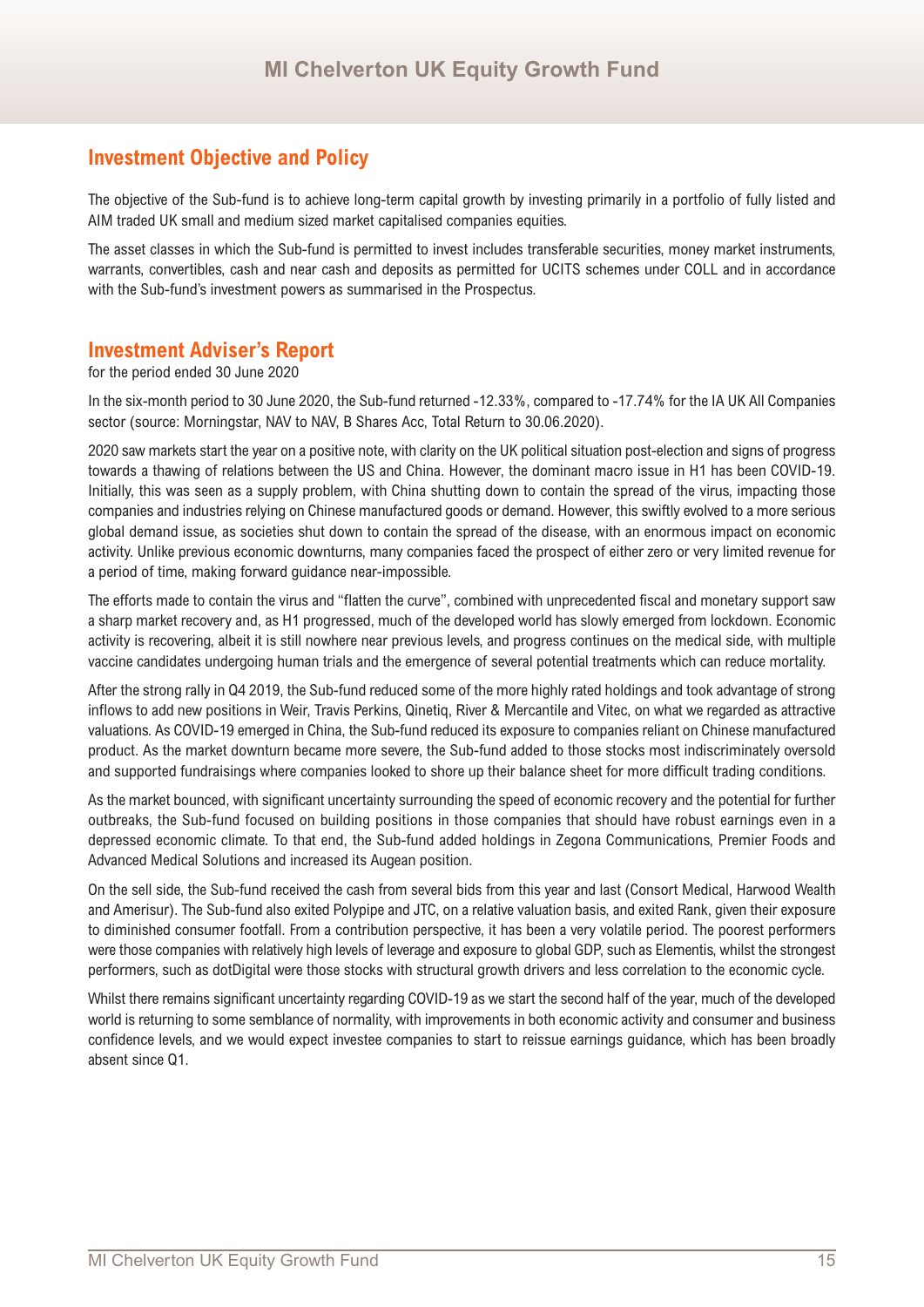as at 30 June 2020

|                |                                                 | <b>Market</b><br>value | % of total<br>net assets |
|----------------|-------------------------------------------------|------------------------|--------------------------|
| <b>Holding</b> | <b>Security</b>                                 | £                      | 2020                     |
|                | OIL & GAS 3.05% (4.09%)                         |                        |                          |
|                | Oil & Gas Producers 3.05% (4.09%)               |                        |                          |
| 10,000,000     | Diversified Gas & Oil                           | 9,590,000              | 1.56                     |
| 8,000,000      | Jadestone Energy*                               | 5,120,000              | 0.83                     |
| 333,512,667    | Reabold Resources*                              | 2,034,427              | 0.33                     |
| 180,000        | Rockrose Energy                                 | 2,012,400              | 0.33                     |
|                |                                                 | 18,756,827             | 3.05                     |
|                | <b>BASIC MATERIALS 2.56% (4.29%)</b>            |                        |                          |
|                | Chemicals 2.34% (3.96%)                         |                        |                          |
| 10,600,000     | Elementis                                       | 6,762,800              | 1.10                     |
| 2,750,000      | Synthomer                                       | 7,650,500              | 1.24                     |
|                |                                                 | 14,413,300             | 2.34                     |
|                | Mining 0.22% (0.33%)                            |                        |                          |
| 8,650,000      | Harvest Minerals*                               | 242,200                | 0.04                     |
| 55,959,275     | Savannah Resources*                             | 1,119,186              | 0.18                     |
|                |                                                 | 1,361,386              | 0.22                     |
|                | <b>INDUSTRIALS 31.95% (27.89%)</b>              |                        |                          |
|                | Construction & Materials 4.46% (7.05%)          |                        |                          |
| 2,579,900      | Eurocell                                        | 4,127,840              | 0.67                     |
| 15,000,000     | Sigmaroc*                                       | 6,450,000              | 1.05                     |
| 3,500,000      | Tyman                                           | 6,636,000              | 1.08                     |
| 5,500,000      | Volution                                        | 10,202,500             | 1.66                     |
|                |                                                 | 27,416,340             | 4.46                     |
|                | Aerospace & Defence 2.85% (3.29%)               |                        |                          |
| 2,940,000      | Chemring                                        | 7,114,800              | 1.16                     |
| 2,100,103      | Qinetiq                                         | 6,245,706              | 1.01                     |
| 1,670,555      | Senior                                          | 1,166,883              | 0.19                     |
| 150,000        | <b>Ultra Electronics</b>                        | 2,997,000              | 0.49                     |
|                |                                                 | 17,524,389             | 2.85                     |
|                | Electronic & Electrical Equipment 5.24% (5.11%) |                        |                          |
| 3,500,000      | <b>Morgan Advanced Materials</b>                | 8,435,000              | 1.37                     |
| 3,250,000      | Strix*                                          | 6,233,500              | 1.02                     |
| 3,750,000      | <b>TT Electronics</b>                           | 6,093,750              | 0.99                     |
| 3,000,000      | Volex*                                          | 4,440,000              | 0.72                     |
| 4,850,000      | Xaar                                            | 2,667,500              | 0.43                     |
| 125,000        | XP Power                                        | 4,375,000              | 0.71                     |
|                |                                                 | 32,244,750             | 5.24                     |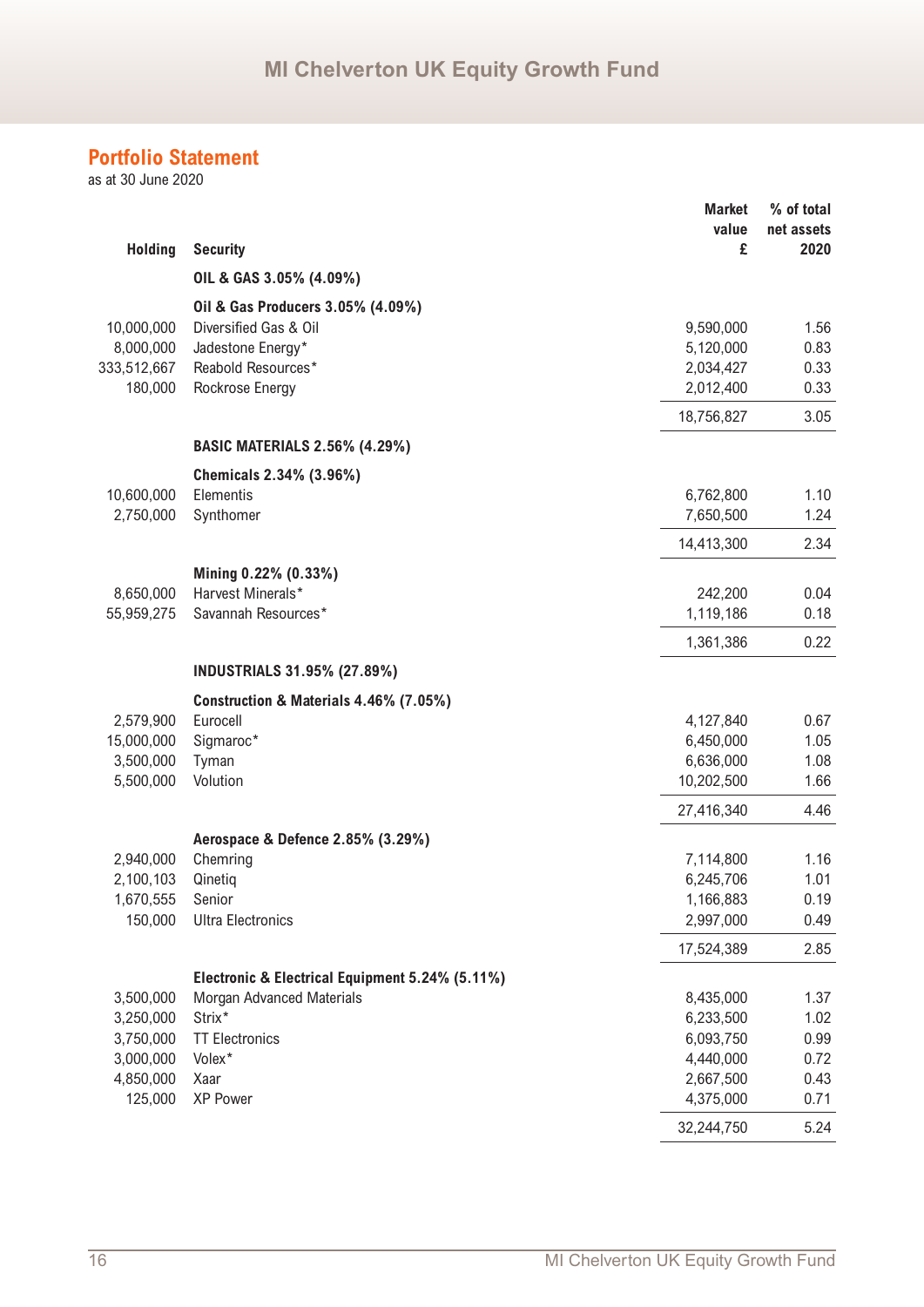|                |                                                   | <b>Market</b> | % of total |
|----------------|---------------------------------------------------|---------------|------------|
|                |                                                   | value         | net assets |
| <b>Holding</b> | <b>Security</b>                                   | £             | 2020       |
|                | Industrial Engineering 5.58% (1.87%)              |               |            |
| 500,000        | Bodycote                                          | 3,130,000     | 0.51       |
| 9,450,000      | Severfield                                        | 5,481,000     | 0.89       |
| 2,250,000      | Somero Enterprises*                               | 4,770,000     | 0.78       |
| 4,000,000      | <b>Trifast</b>                                    | 4,500,000     | 0.73       |
| 1,050,000      | Vitec                                             | 7,098,000     | 1.16       |
| 875,000        | Weir                                              | 9,305,625     | 1.51       |
|                |                                                   | 34,284,625    | 5.58       |
|                | <b>Support Services 13.82% (10.57%)</b>           |               |            |
| 4,250,000      | Altitude*                                         | 1,147,500     | 0.19       |
| 3,637,332      | Augean*                                           | 6,547,198     | 1.07       |
| 7,968,639      | Boku*                                             | 7,649,893     | 1.24       |
| 1,176,830      | De La Rue Placing                                 | 1,294,513     | 0.21       |
| 4,000,000      | Equinti                                           | 5,792,000     | 0.94       |
| 6,472,500      | FRP Advisory*                                     | 7,896,450     | 1.28       |
| 1,250,000      | Inchcape                                          | 6,125,000     | 1.00       |
| 4,747,500      | Inspired Energy*                                  | 807,075       | 0.13       |
| 2,500,000      | <b>IWG</b>                                        | 6,625,000     | 1.08       |
| 665,166        | Marlowe*                                          | 3,325,830     | 0.54       |
| 413,834        | Marlowe Placing*                                  | 1,978,127     | 0.32       |
| 1,850,000      | Renew*                                            | 8,195,500     | 1.33       |
| 2,300,000      | Restore*                                          | 7,866,000     | 1.28       |
| 6,660,458      | <b>RPS</b>                                        | 3,243,643     | 0.53       |
| 2,500,000      | <b>Sthree</b>                                     | 6,750,000     | 1.10       |
| 525,000        | <b>Travis Perkins</b>                             | 5,908,875     | 0.96       |
| 533,566        | <b>VP</b>                                         | 3,788,319     | 0.62       |
|                |                                                   | 84,940,923    | 13.82      |
|                | <b>CONSUMER GOODS 5.82% (2.47%)</b>               |               |            |
|                | Beverages 0.52% (0.00%)                           |               |            |
| 1,375,000      | <b>Stock Spirits</b>                              | 3,203,750     | 0.52       |
|                | Food Producers 2.81% (0.86%)                      |               |            |
| 1,250,000      | MP Evans*                                         | 6,750,000     | 1.10       |
| 15,000,000     | Premier Foods                                     | 10,500,000    | 1.71       |
|                |                                                   | 17,250,000    | 2.81       |
|                | Household Goods & Home Construction 0.45% (0.00%) |               |            |
| 550,000        | IG Design*                                        | 2,761,000     | 0.45       |
|                | Leisure Goods 1.33% (1.61%)                       |               |            |
| 2,400,000      | Codemasters*                                      | 8,160,000     | 1.33       |
|                | Personal Goods 0.71% (0.00%)                      |               |            |
| 2,250,000      | Inspecs*                                          | 4,365,000     | 0.71       |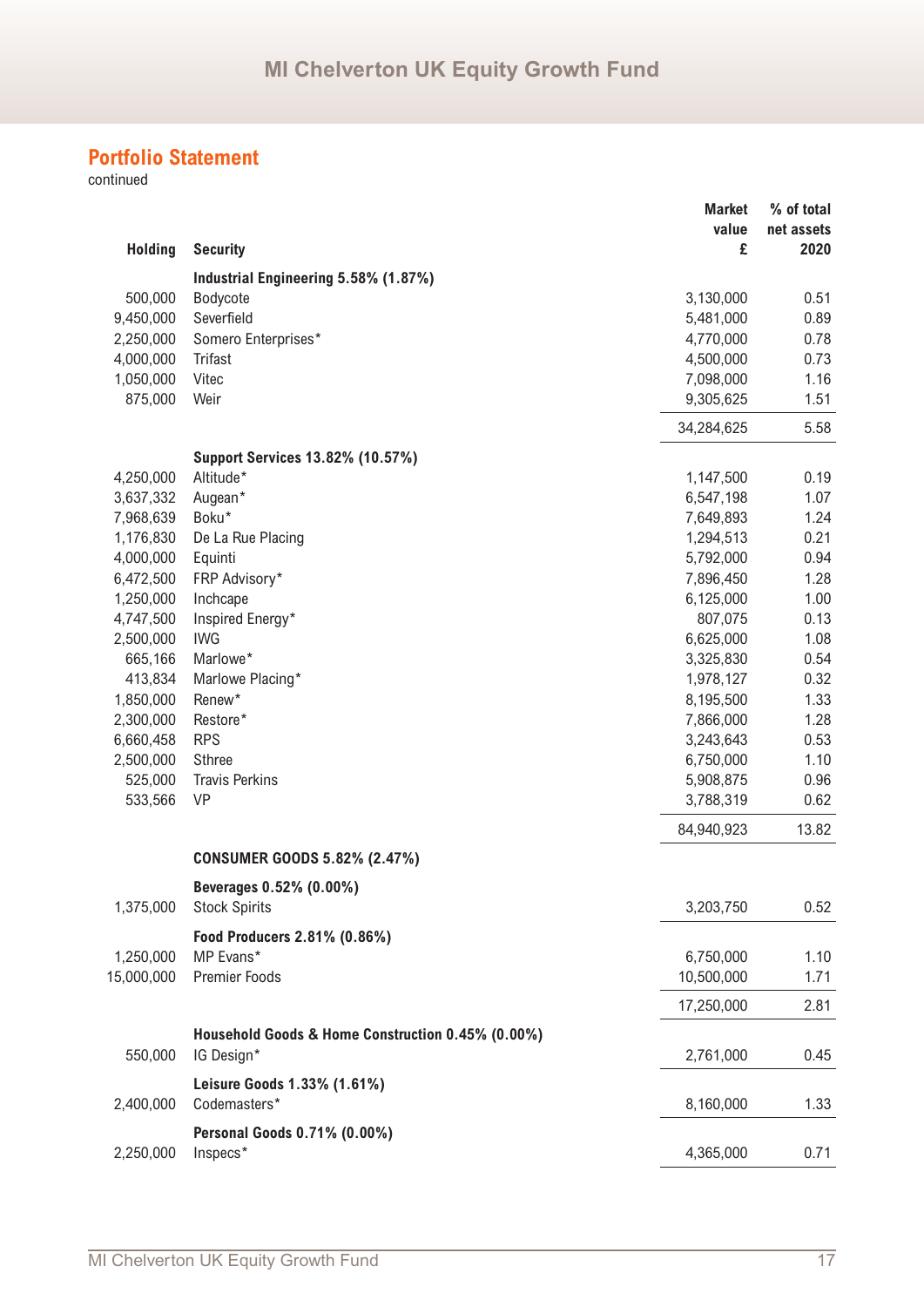|                |                                                | <b>Market</b> | % of total         |
|----------------|------------------------------------------------|---------------|--------------------|
|                |                                                | value<br>£    | net assets<br>2020 |
| <b>Holding</b> | <b>Security</b>                                |               |                    |
|                | <b>HEALTH CARE 13.05% (10.43%)</b>             |               |                    |
|                | Health Care Equipment & Services 3.26% (2.67%) |               |                    |
| 2,750,000      | Advanced Medical Solutions*                    | 6,462,500     | 1.05               |
| 450,000        | Convatec                                       | 880,200       | 0.14               |
| 14,840,000     | <b>EKF Diagnostics*</b>                        | 6,232,800     | 1.01               |
| 7,777,778      | Polarean Imaging*                              | 2,022,222     | 0.33               |
| 860,000        | Renalytix Al*                                  | 4,472,000     | 0.73               |
|                |                                                | 20,069,722    | 3.26               |
|                | Pharmaceuticals & Biotechnology 9.79% (7.76%)  |               |                    |
| 12,000,000     | Alliance Pharma*                               | 8,940,000     | 1.45               |
| 4,750,000      | Amryt Pharma*                                  | 7,362,500     | 1.20               |
| 1,200,000      | Amryt Pharma European Medicines Agency CVR     |               |                    |
| 1,200,000      | Amryt Pharma Food and Drug Adminstration CVR   |               |                    |
| 1,200,000      | Amryt Pharma Revenue CVR                       |               |                    |
| 3,407,500      | Angle*                                         | 1,976,350     | 0.32               |
| 2,625,000      | Avacta*                                        | 2,835,000     | 0.46               |
| 1,565,611      | Clinigen*                                      | 12,556,200    | 2.04               |
| 38,701         | Dechra Pharmaceuticals                         | 1,100,656     | 0.18               |
| 4,827,500      | Diurnal*                                       | 1,448,250     | 0.24               |
| 2,250,000      | Eco Animal Health*                             | 5,400,000     | 0.88               |
| 1,575,000      | MaxCyte*                                       | 2,992,500     | 0.49               |
| 825,000        | MaxCyte New Common*                            | 1,427,250     | 0.23               |
| 2,340,190      | Oncimmune*                                     | 2,925,238     | 0.48               |
| 4,000,000      | Oxford Biodynamics*                            | 2,360,000     | 0.38               |
| 2,925,000      | Shield Therapeutics*                           | 2,603,250     | 0.42               |
| 375,259        | <b>Summit Therapeutics ADR</b>                 | 898,969       | 0.15               |
| 3,500,000      | Synairgen*                                     | 1,365,000     | 0.22               |
| 24,900,000     | Yourgene Health*                               | 3,984,000     | 0.65               |
|                |                                                | 60,175,163    | 9.79               |
|                | <b>CONSUMER SERVICES 11.93% (12.13%)</b>       |               |                    |
|                | <b>General Retailers 2.10% (3.21%)</b>         |               |                    |
| 1,500,000      | <b>B&amp;M European Value Retail</b>           | 5,962,500     | 0.97               |
| 2,250,000      | <b>DFS Furniture</b>                           | 3,708,000     | 0.60               |
| 7,320,000      | <b>Topps Tiles</b>                             | 3,220,800     | 0.53               |
|                |                                                | 12,891,300    | 2.10               |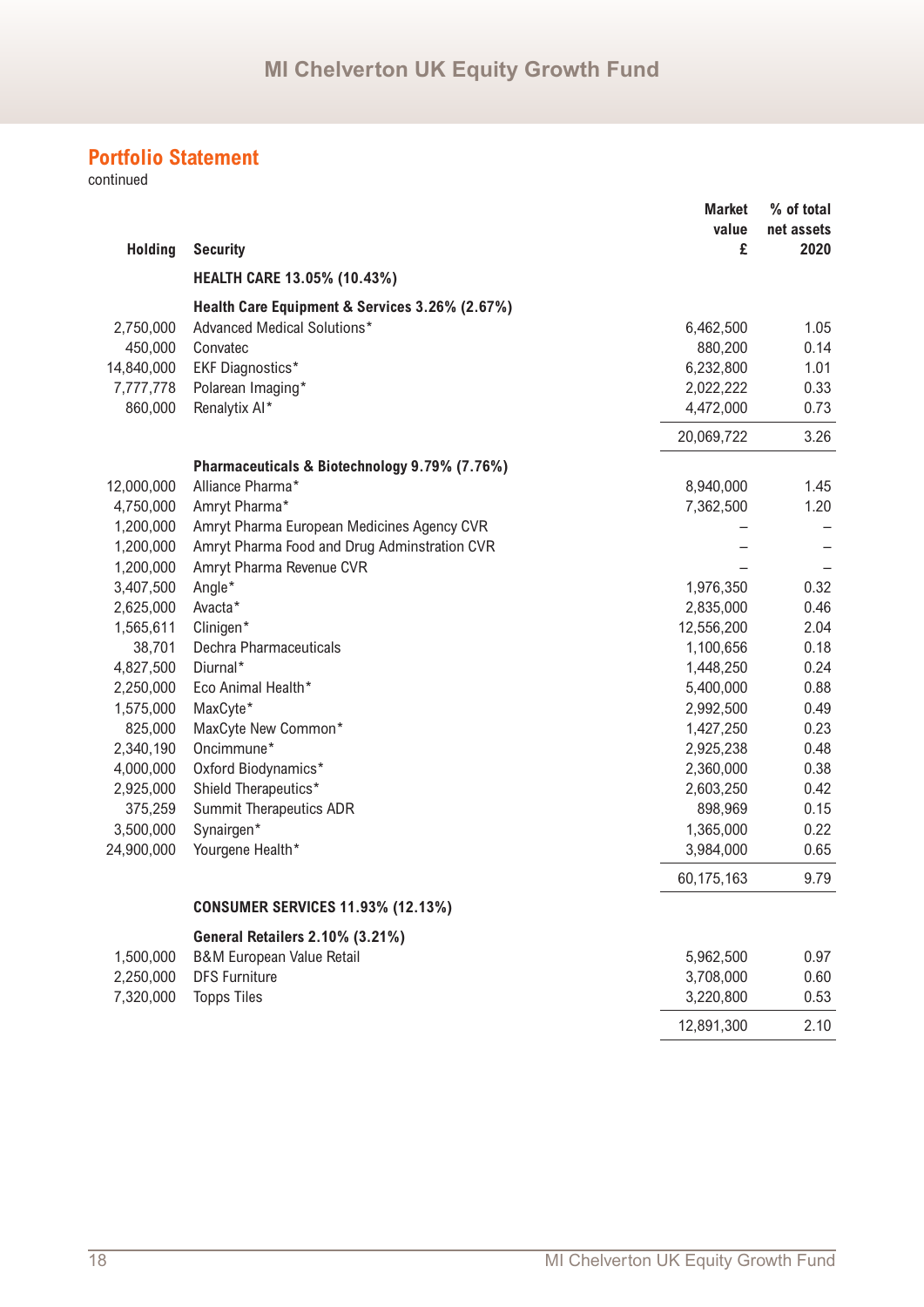|                        |                                                 | <b>Market</b><br>value<br>£ | % of total<br>net assets<br>2020 |
|------------------------|-------------------------------------------------|-----------------------------|----------------------------------|
| <b>Holding</b>         | <b>Security</b>                                 |                             |                                  |
|                        | Media 7.74% (5.82%)                             |                             |                                  |
| 2,000,000              | Ascential                                       | 5,788,000                   | 0.94                             |
| 900,000                | Euromoney Institutional Investor                | 7,065,000                   | 1.15                             |
| 1,000,000<br>4,920,800 | Future<br>Goco                                  | 12,720,000<br>4,743,651     | 2.07<br>0.77                     |
| 40,000,000             | Minds Plus Machines*                            | 2,200,000                   | 0.36                             |
| 2,550,000              | Mirriad Advertising*                            | 510,000                     | 0.08                             |
| 1,500,000              | Next Fifteen Communications*                    | 5,310,000                   | 0.87                             |
| 858,334                | Ocean Outdoor                                   | 4,376,420                   | 0.71                             |
| 750,000                | Pebble*                                         | 750,000                     | 0.12                             |
| 2,750,000              | Tremor International*                           | 4,097,500                   | 0.67                             |
|                        |                                                 | 47,560,571                  | 7.74                             |
|                        | Travel & Leisure 2.09% (3.10%)                  |                             |                                  |
| 950,000                | Gamesys                                         | 8,151,000                   | 1.33                             |
| 100,000                | On the Beach                                    | 294,500                     | 0.05                             |
| 1,000,000              | <b>Revolution Bars</b>                          | 238,000                     | 0.04                             |
| 600,000                | <b>Revolution Bars Unavailable Shares</b>       | 142,800                     | 0.02                             |
| 4,361,764              | Safestay*                                       | 697,882                     | 0.11                             |
| 2,060,412              | Ten Entertainment                               | 3,296,659                   | 0.54                             |
|                        |                                                 | 12,820,841                  | 2.09                             |
|                        | TELECOMMUNICATIONS 1.86% (0.00%)                |                             |                                  |
|                        | Fixed Line Telecommunications 1.86% (0.00%)     |                             |                                  |
| 1,125,000              | Maintel*                                        | 2,171,250                   | 0.36                             |
| 8,250,000              | Zegona Communications                           | 9,240,000                   | 1.50                             |
|                        |                                                 | 11,411,250                  | 1.86                             |
|                        | <b>FINANCIALS 9.36% (10.55%)</b>                |                             |                                  |
|                        | Real Estate Investment & Services 0.38% (0.00%) |                             |                                  |
| 5,000,000              | Inland Homes*                                   | 2,350,000                   | 0.38                             |
|                        | <b>Financial Services 8.98% (10.55%)</b>        |                             |                                  |
| 1,270,000              | AFH Financial*                                  | 4,368,800                   | 0.71                             |
| 841,601                | Alpha FX*                                       | 6,059,527                   | 0.99                             |
| 1,000,000              | Aquis Exchange*                                 | 3,460,000                   | 0.56                             |
| 500,000                | Brooks Macdonald*                               | 8,000,000                   | 1.30                             |
| 2,228,521              | Curtis Banks*                                   | 5,125,598                   | 0.84                             |
| 547,200                | Liontrust Asset Management                      | 7,140,960                   | 1.16                             |
| 15,000,000             | Mercia Asset Management*                        | 2,700,000                   | 0.44                             |
| 2,575,000              | River & Mercantile                              | 4,725,125                   | 0.77                             |
| 2,000,000              | Tatton Asset Management*                        | 5,720,000                   | 0.93                             |
| 7,340,202              | Tungsten*                                       | 2,348,865                   | 0.38                             |
| 5,000,000              | <b>XPS Pensions</b>                             | 5,550,000                   | 0.90                             |
|                        |                                                 | 55,198,875                  | 8.98                             |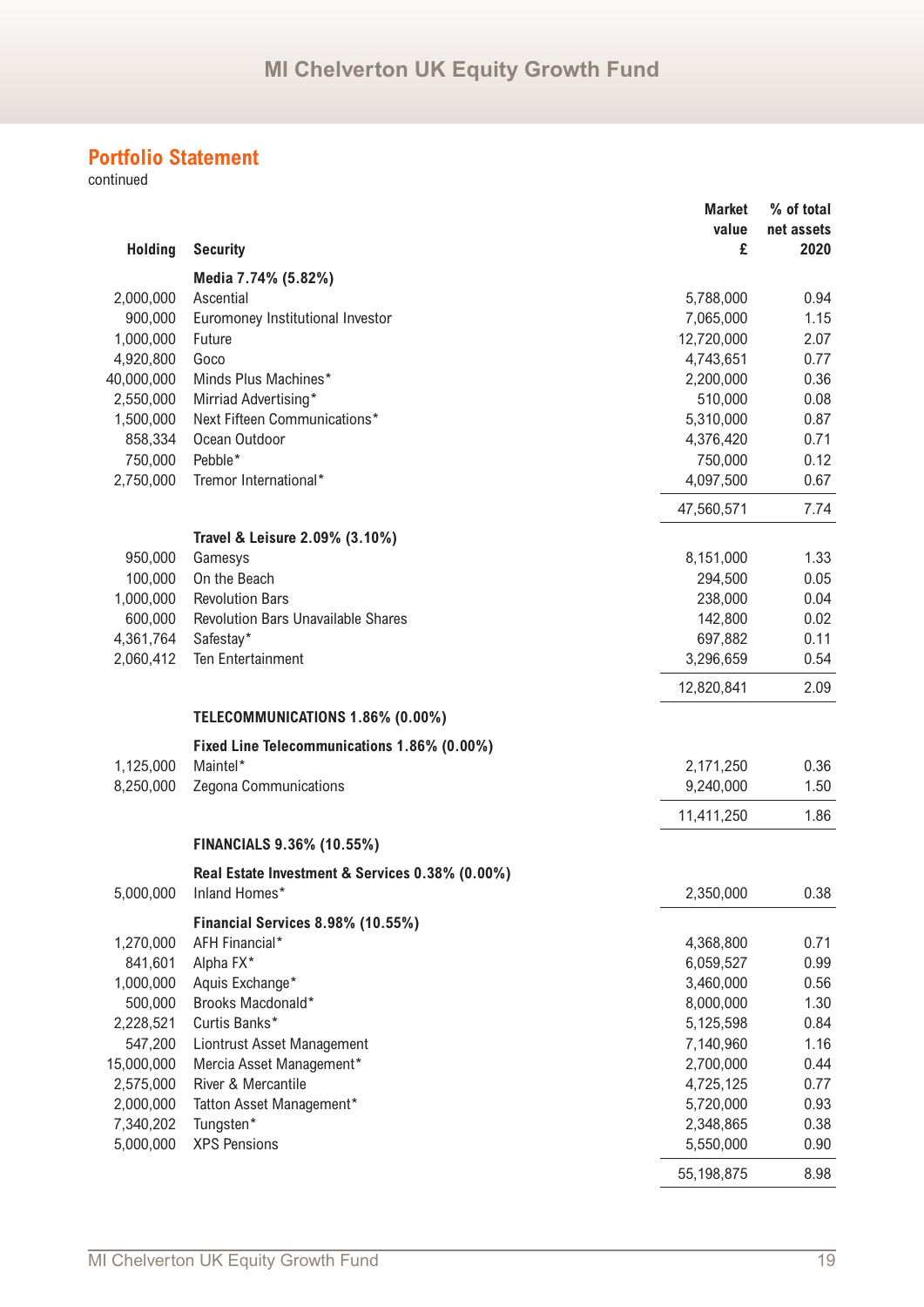continued

|                |                                               | <b>Market</b><br>value    | % of total<br>net assets |
|----------------|-----------------------------------------------|---------------------------|--------------------------|
| <b>Holding</b> | <b>Security</b>                               | £                         | 2020                     |
|                | TECHNOLOGY 15.44% (19.97%)                    |                           |                          |
|                | Software & Computer Services 14.35% (17.87%)  |                           |                          |
| 4,616,576      | Access Intelligence*                          | 2,631,448                 | 0.43                     |
| 1,344,230      | Accesso Technology*                           | 3,629,421                 | 0.59                     |
| 1,200,000      | Aptitude Software                             | 4,044,000                 | 0.66                     |
| 5,710,000      | Attraqt*                                      | 1,484,600                 | 0.24                     |
| 1,593,500      | Blancco Technology*                           | 3,059,520                 | 0.50                     |
| 11,000,000     | CentralNic*                                   | 9,460,000                 | 1.54                     |
| 1,420,000      | Cloudcall*                                    | 1,121,800                 | 0.18                     |
| 2,500,000      | D4t4 Solutions*                               | 5,550,000                 | 0.90                     |
| 10,000,000     | dotDigital*                                   | 10,200,000                | 1.66                     |
| 777,500        | Eagle Eye Solutions*                          | 1,290,650                 | 0.21                     |
| 7,500,000      | Eckoh*                                        | 4,650,000                 | 0.76                     |
| 2,375,000      | Essensys*                                     | 3,443,750                 | 0.56                     |
| 3,000,000      | Ideagen*                                      | 5,550,000                 | 0.90                     |
| 2,750,000      | IMImobile*                                    | 7,975,000                 | 1.30                     |
| 925,000        | Instem*                                       | 4,070,000                 | 0.66                     |
| 75,000         | Instem Placing*                               | 326,250                   | 0.05                     |
| 7,000,000      | Netcall*                                      | 2,450,000                 | 0.40                     |
| 2,000,000      | Pelatro*                                      | 1,320,000                 | 0.22                     |
| 1,750,000      | SDL                                           | 8,750,000                 | 1.42                     |
| 318,705        | Sopheon*                                      | 2,199,065                 | 0.36                     |
| 800,000        | Wandisco*                                     | 4,976,000                 | 0.81                     |
|                |                                               | 88,181,504                | 14.35                    |
|                | Technology Hardware & Equipment 1.08% (2.10%) |                           |                          |
| 2,849,934      | Amino Technologies*                           | 4,018,407                 | 0.66                     |
| 2,297,411      | Quixant*                                      | 2,596,074                 | 0.42                     |
|                |                                               | 6,614,481                 | 1.08                     |
|                | <b>Investment assets</b>                      |                           | 95.01                    |
|                | <b>Net other assets</b>                       | 583,955,997<br>30,700,580 | 4.99                     |
|                | <b>Net assets</b>                             | 614,656,577               | 100.00                   |

All investments are ordinary shares or stock units on a regulated securities market unless otherwise stated. The percentages in brackets show the equivalent % holdings as at 31.12.19.

\*Quoted on the Alternative Investment Market.

Total purchases for the period: £302,834,263 Total sales for the period: £93,981,181

At the period end the Sub-fund did not hold shares in any of the other Sub-funds within the MI Chelverton Equity Fund.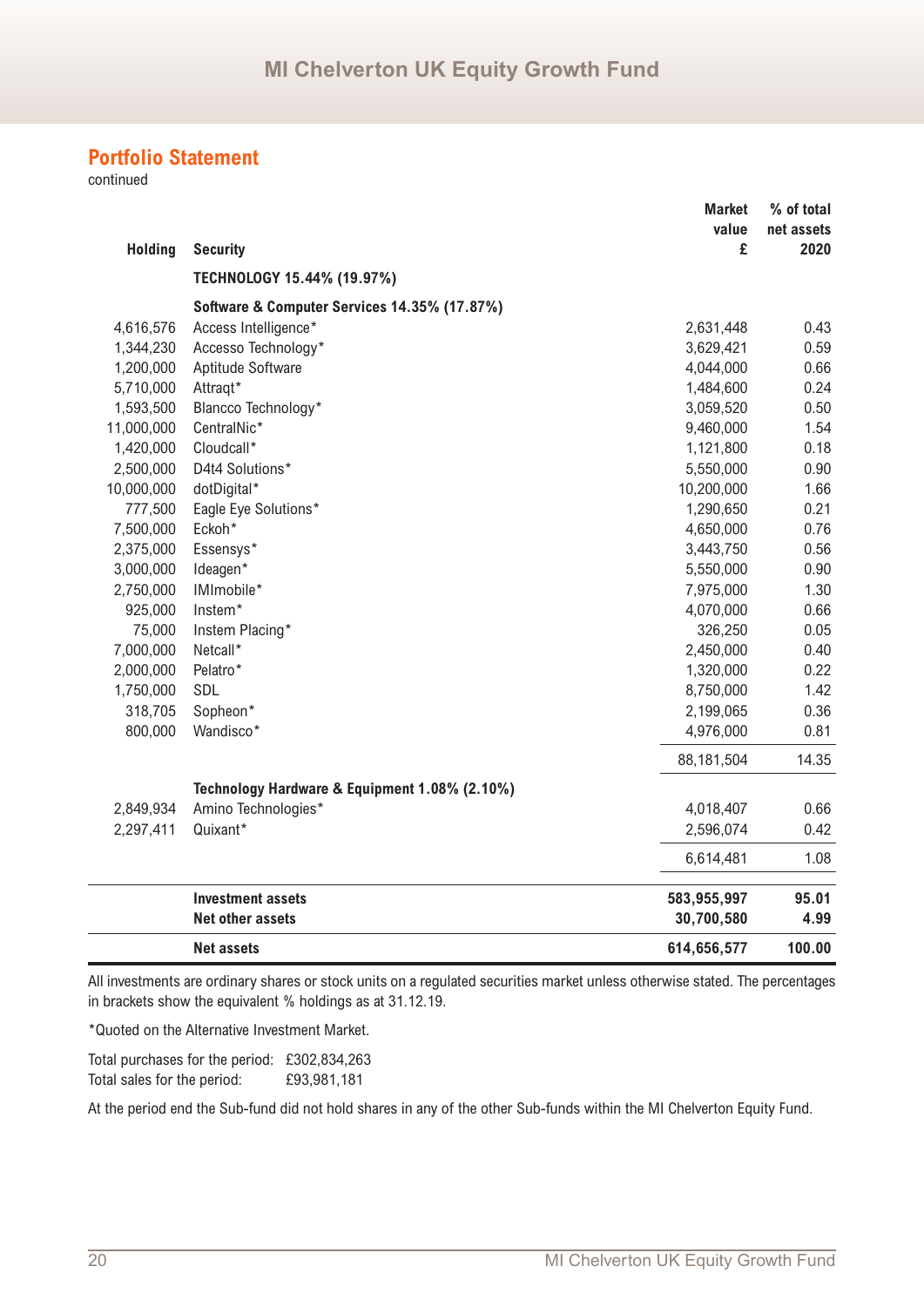## **Change in net assets per share**

|                                              | <b>A Accumulation</b> |            |            |          |
|----------------------------------------------|-----------------------|------------|------------|----------|
|                                              | 30.06.20              | 31.12.19   | 31.12.18   | 31.12.17 |
| Opening net asset value per share            | 197.33                | 140.97     | 156.74     | 117.94   |
| Return before operating charges <sup>^</sup> | $-22.65$              | 59.11      | $-13.06$   | 41.24    |
| Operating charges                            | $-2.82$               | $-2.75$    | $-2.71$    | $-2.44$  |
| Return after operating charges^              | $-25.47$              | 56.36      | $-15.77$   | 38.80    |
| <b>Distributions</b>                         | 0.00                  | $-0.99$    | $-0.61$    | $-0.49$  |
| Retained distributions on                    |                       |            |            |          |
| accumulation shares                          | 0.00                  | 0.99       | 0.61       | 0.49     |
| Closing net asset value per share            | 171.86                | 197.33     | 140.97     | 156.74   |
| After direct transaction costs of            | $-0.40$               | $-0.50$    | $-0.71$    | $-0.85$  |
| <b>Performance</b>                           |                       |            |            |          |
| Return after charges                         | $-12.91%$             | 39.98%     | $-10.06\%$ | 32.90%   |
| <b>Other Information</b>                     |                       |            |            |          |
| Closing net asset value                      | £2,567,155            | £1,892,262 | £1,209,685 | £427,906 |
| Closing number of shares                     | 1,493,780             | 958,913    | 858,093    | 273,009  |
| Operating charges                            | 1.62%                 | 1.65%      | 1.69%      | 1.75%    |
| Direct transaction costs                     | 0.23%                 | 0.30%      | 0.44%      | 0.61%    |
| <b>Prices</b>                                |                       |            |            |          |
| Highest share price                          | 202.05                | 199.43     | 168.89     | 158.01   |
| Lowest share price                           | 125.53                | 142.65     | 141.36     | 119.47   |

\*The Investment Manager currently rebates the Sub-funds's operating charges in excess of 1.75% of the average Net Asset Value of the Sub-fund.

|                                              | <b>B</b> Income |             |               |             |
|----------------------------------------------|-----------------|-------------|---------------|-------------|
|                                              | 30.06.20        | 31.12.19    | 31.12.18<br>p | 31.12.17    |
| Opening net asset value per share            | 252.18          | 181.06      | 201.85        | 152.54      |
| Return before operating charges <sup>^</sup> | $-29.76$        | 75.94       | $-16.62$      | 53.13       |
| Operating charges                            | $-1.94$         | $-1.94$     | $-1.95$       | $-1.81$     |
| Return after operating charges <sup>^</sup>  | $-31.70$        | 74.00       | $-18.57$      | 51.32       |
| <b>Distributions</b>                         | 0.00            | $-2.88$     | $-2.22$       | $-2.01$     |
| Closing net asset value per share            | 220.48          | 252.18      | 181.06        | 201.85      |
| After direct transaction costs of            | $-0.51$         | $-0.65$     | $-0.91$       | $-1.10$     |
| <b>Performance</b>                           |                 |             |               |             |
| Return after charges                         | $-12.57%$       | 40.87%      | $-9.18%$      | 33.64%      |
| <b>Other Information</b>                     |                 |             |               |             |
| Closing net asset value                      | £87,860,210     | £75,374,659 | £48,945,867   | £27,478,150 |
| Closing number of shares                     | 39,849,346      | 29,889,421  | 27,033,291    | 13,612,918  |
| Operating charges                            | 0.87%           | $0.90\%$    | 0.94%         | 1.00%       |
| Direct transaction costs                     | 0.23%           | 0.30%       | 0.44%         | 0.61%       |
| <b>Prices</b>                                |                 |             |               |             |
| Highest share price                          | 258.47          | 257.75      | 218.51        | 205.73      |
| Lowest share price                           | 160.81          | 183.23      | 183.74        | 154.54      |

\*The Investment Manager currently the Sub-fund's operating charges if in excess of 1.00% of the average Net Asset Value of the Sub-Fund.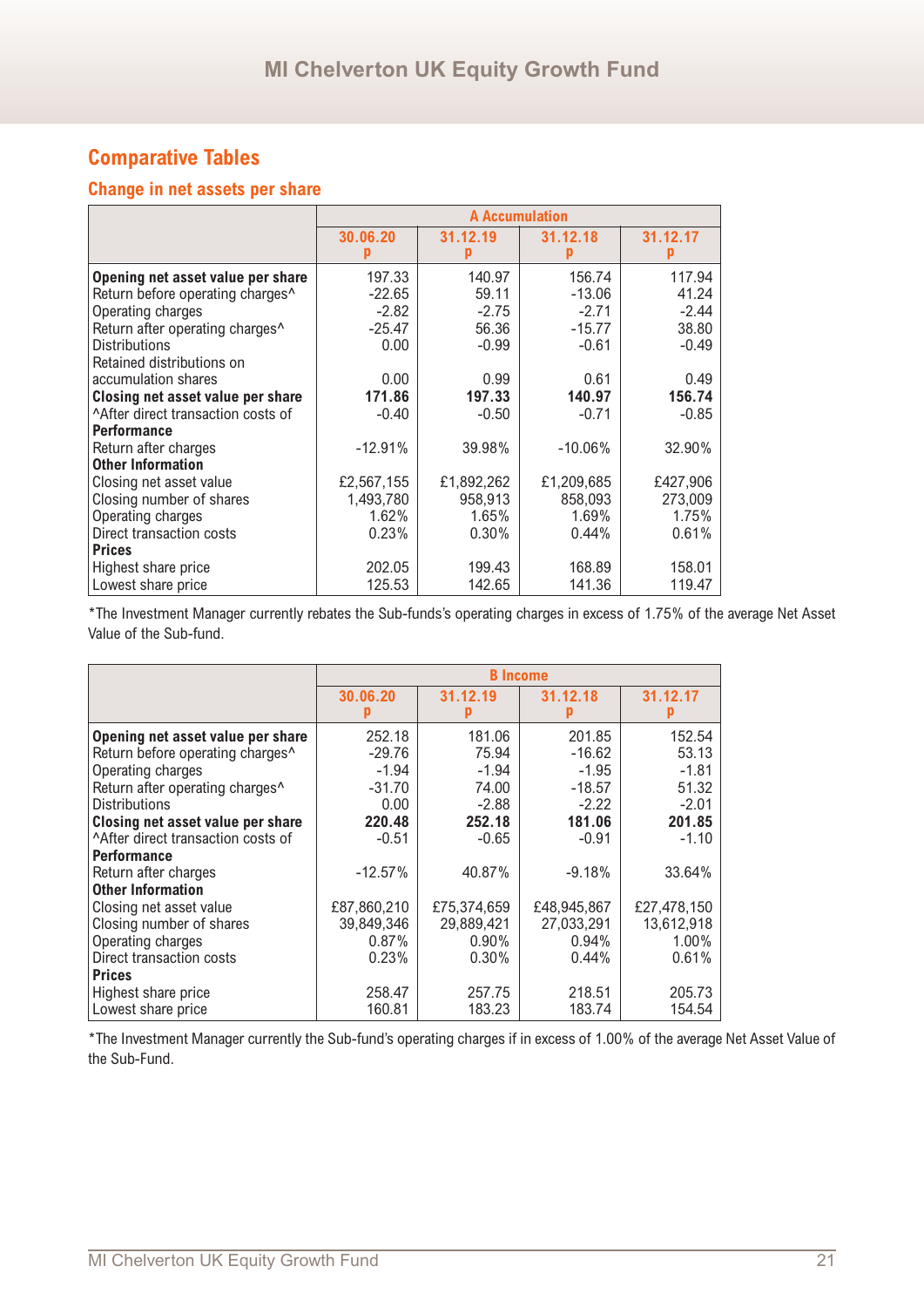continued

#### **Change in net assets per share**

|                                              |              |              | <b>B</b> Accumulation |              |
|----------------------------------------------|--------------|--------------|-----------------------|--------------|
|                                              | 30.06.20     | 31.12.19     | 31.12.18              | 31.12.17     |
| Opening net asset value per share            | 266.46       | 189.17       | 208.35                | 155.92       |
| Return before operating charges <sup>^</sup> | $-131.48$    | 79.31        | $-17.16$              | 54.28        |
| Operating charges                            | $-2.05$      | $-2.02$      | $-2.02$               | $-1.85$      |
| Return after operating charges <sup>^</sup>  | $-133.53$    | 77.29        | $-19.18$              | 52.43        |
| <b>Distributions</b>                         | 0.00         | $-3.01$      | $-2.29$               | $-2.05$      |
| Retained distributions on                    |              |              |                       |              |
| accumulation shares                          | 0.00         | 3.01         | 2.29                  | 2.05         |
| Closing net asset value per share            | 232.93       | 266.46       | 189.17                | 208.35       |
| After direct transaction costs of            | $-0.54$      | $-0.67$      | $-0.94$               | $-1.13$      |
| <b>Performance</b>                           |              |              |                       |              |
| Return after charges                         | $-50.11%$    | 40.86%       | $-9.21%$              | 33.63%       |
| <b>Other information</b>                     |              |              |                       |              |
| Closing net asset value                      | £524,229,212 | £398,901,114 | £209,248,861          | £111,440,133 |
| Closing number of shares                     | 225,059,218  | 149,704,799  | 110,614,754           | 53,487,749   |
| Operating charges                            | $0.87\%$     | $0.90\%$     | $0.94\%$              | 1.00%        |
| Direct transaction costs                     | 0.23%        | $0.30\%$     | 0.44%                 | 0.61%        |
| <b>Prices</b>                                |              |              |                       |              |
| Highest share price                          | 273.08       | 269.25       | 225.53                | 210.26       |
| Lowest share price                           | 169.89       | 191.41       | 189.64                | 157.94       |

\*The Investment Manager currently the Sub-fund's operating charges if in excess of 1.00% of the average Net Asset Value of the Sub-Fund.

Operating charges include indirect costs incurred in the maintenance and running of the Sub-fund, as disclosed (but not limited to) the detailed expenses within the Statement of Total Return. The figures used within this table have been calculated by annualising the expenses incurred against the average Net Asset Value for the accounting period.

The return after charges is calculated as the closing Net Asset Value per share plus the distributions on income shares minus the opening Net Asset Value per share as a % of the opening net asset value per share. The basis of valuation of investments used to calculate net asset value complies with requirements of the current Statement of Recommended Practice for UK Authorised Funds. This differs from the basis used to calculate daily published single prices, in which listed investments are valued at 12:00 mid prices.

Direct transaction costs include fees, commissions, transfer taxes and duties in the purchasing and selling of investments, which are offset (where applicable) against any dilution levies charged within the accounting period. The figures used within the table have been calculated against the average Net Asset Value for the accounting period.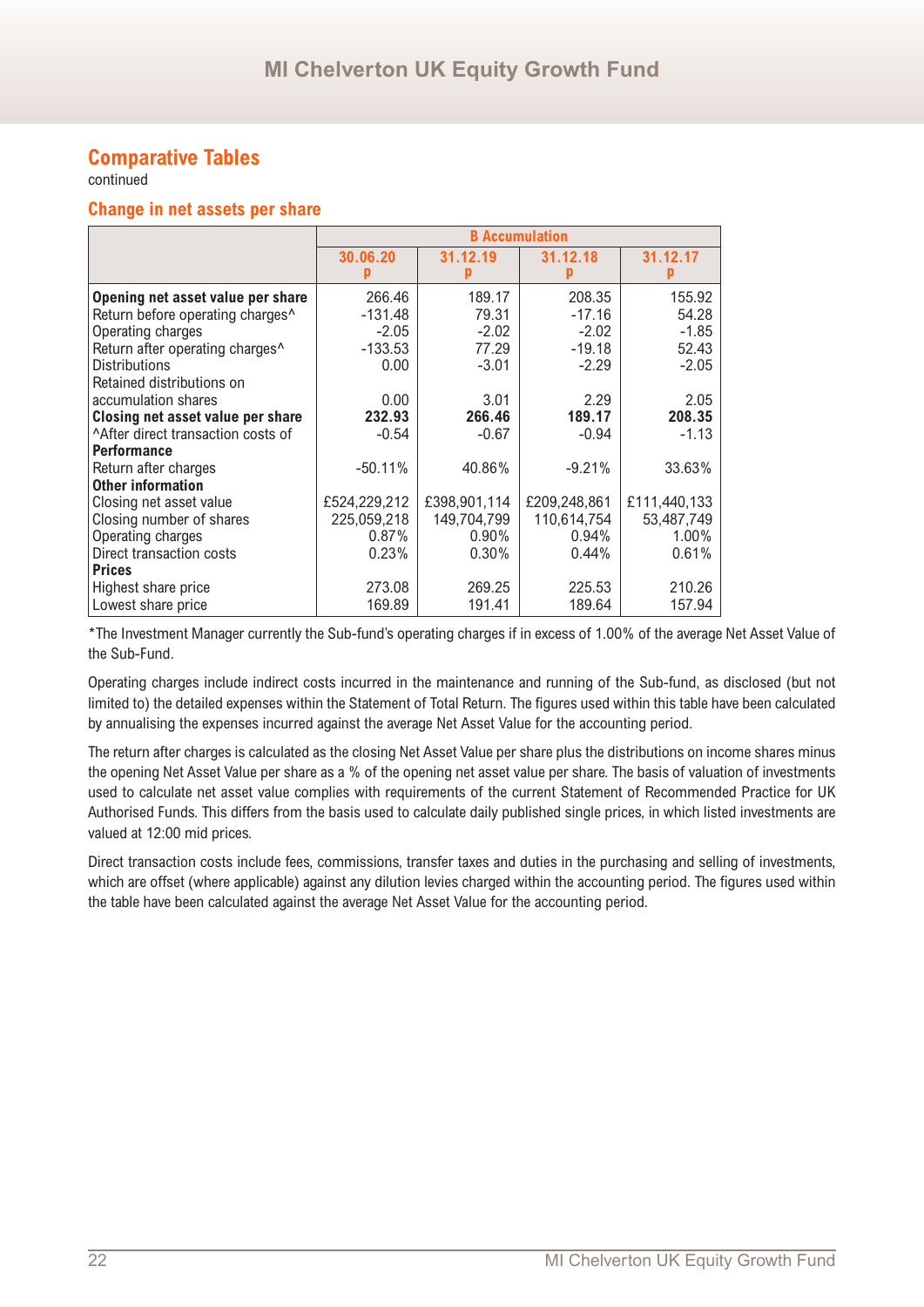## **Risk and reward profile**

The risk and reward indicator table demonstrates where the Sub-fund ranks in terms of its potential risk and reward. The higher the rank the greater the potential reward but the greater the risk of losing money. It is based on past data, may change over time and may not be a reliable indication of the future risk profile of the Sub-fund. The shaded area in the table below shows the Sub-fund's ranking on the risk and reward indicator.



Classes B (Income and Accumulation) are ranked 5 because funds of this type have experienced medium to high rises and falls in value in the past. Please note that even the lowest risk class can lose you money and that extreme market circumstances can mean you suffer severe losses in all cases.



Class A Accumulation is ranked 6 because funds of this type have experienced medium to high rises and falls in value in the past. Please note that even the lowest risk class can lose you money and that extreme market circumstances can mean you suffer severe losses in all cases.

The two indicators above do not take into account the following risks of investing in this Sub-fund:

- Smaller company shares can be more difficult to buy and sell as they may trade infrequently, in small volumes and their share price may fluctuate more than that of a larger company.
- In difficult market conditions, the value of some investments may be less predictable than normal and the Sub-fund may not be able to buy and sell these investments at the best time or at a fair price. This could affect the Sub-fund's performance, potentially reducing your returns.
- The level of targeted income is not guaranteed and may not be achieved.
- For further risk information please see the prospectus.

#### **Risk warning**

An investment in an Open Ended Investment Company should be regarded as a medium to long-term investment. Investors should be aware that the price of shares and the revenue from them can fall as well as rise and investors may not receive back the full amount invested. Past performance is not a guide to future performance. Investments denominated in currencies other than the base currency are subject to fluctuation in exchange rates, which can be favourable or unfavourable.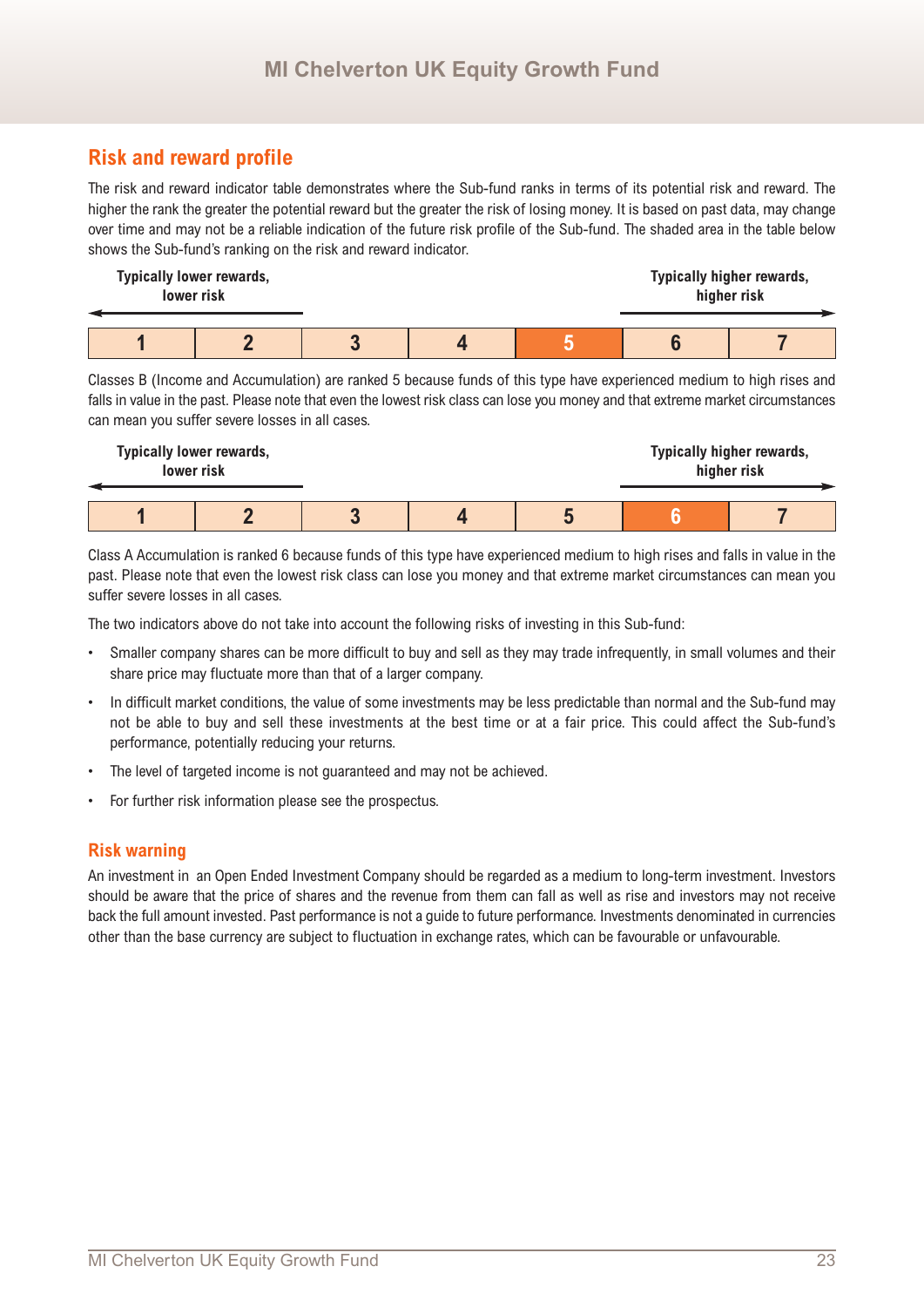## **Statement of Total Return**

for the period ended 30 June 2020

|                                                | 30.06.20    |                |             | 30.06.19   |
|------------------------------------------------|-------------|----------------|-------------|------------|
|                                                | £           | £              | £           | £          |
| Income                                         |             |                |             |            |
| Net capital (losses)/gains                     |             | (62, 162, 166) |             | 46,774,587 |
| Revenue                                        | 1,827,990   |                | 4,230,068   |            |
| Expenses                                       | (2,361,611) |                | (1,438,535) |            |
| Interest payable and similar charges           |             |                |             |            |
| Net (expense)/revenue before taxation          | (533, 621)  |                | 2,791,533   |            |
| Taxation                                       | (73, 303)   |                | (55, 280)   |            |
| Net (expense)/revenue after taxation           |             | (606, 924)     |             | 2,736,253  |
| <b>Total return before distributions</b>       |             | (62, 769, 090) |             | 49,510,840 |
| <b>Distributions</b>                           |             | 619            |             | (40, 374)  |
| Change in net assets attributable to           |             |                |             |            |
| <b>Shareholders from investment activities</b> |             | (62, 768, 471) |             | 49,470,466 |

## **Statement of Change in Net Assets Attributable to Shareholders**

for the period ended 30 June 2020

|                                                                                                   | £               | 30.06.20<br>£  | £            | 30.06.19<br>£ |
|---------------------------------------------------------------------------------------------------|-----------------|----------------|--------------|---------------|
| Opening net assets attributable to Shareholders                                                   |                 | 476,168,035    |              | 259,404,413   |
| Amounts receivable on issue of shares                                                             | 328,660,877     |                | 74,399,587   |               |
| Less: Amounts payable on cancellation of shares                                                   | (127, 403, 864) |                | (52,602,930) |               |
|                                                                                                   |                 | 201,257,013    |              | 21,796,657    |
| Change in net assets attributable to Shareholders<br>from investment activities (see Statement of |                 |                |              |               |
| Total Return above)                                                                               |                 | (62, 768, 471) |              | 49,470,466    |
| <b>Closing net assets attributable to Shareholders</b>                                            |                 | 614,656,577    |              | 330,671,536   |

The opening net assets attributable to Shareholders for the current period do not equal the closing net assets attributable to Shareholders for the comparative period as they are not consecutive periods.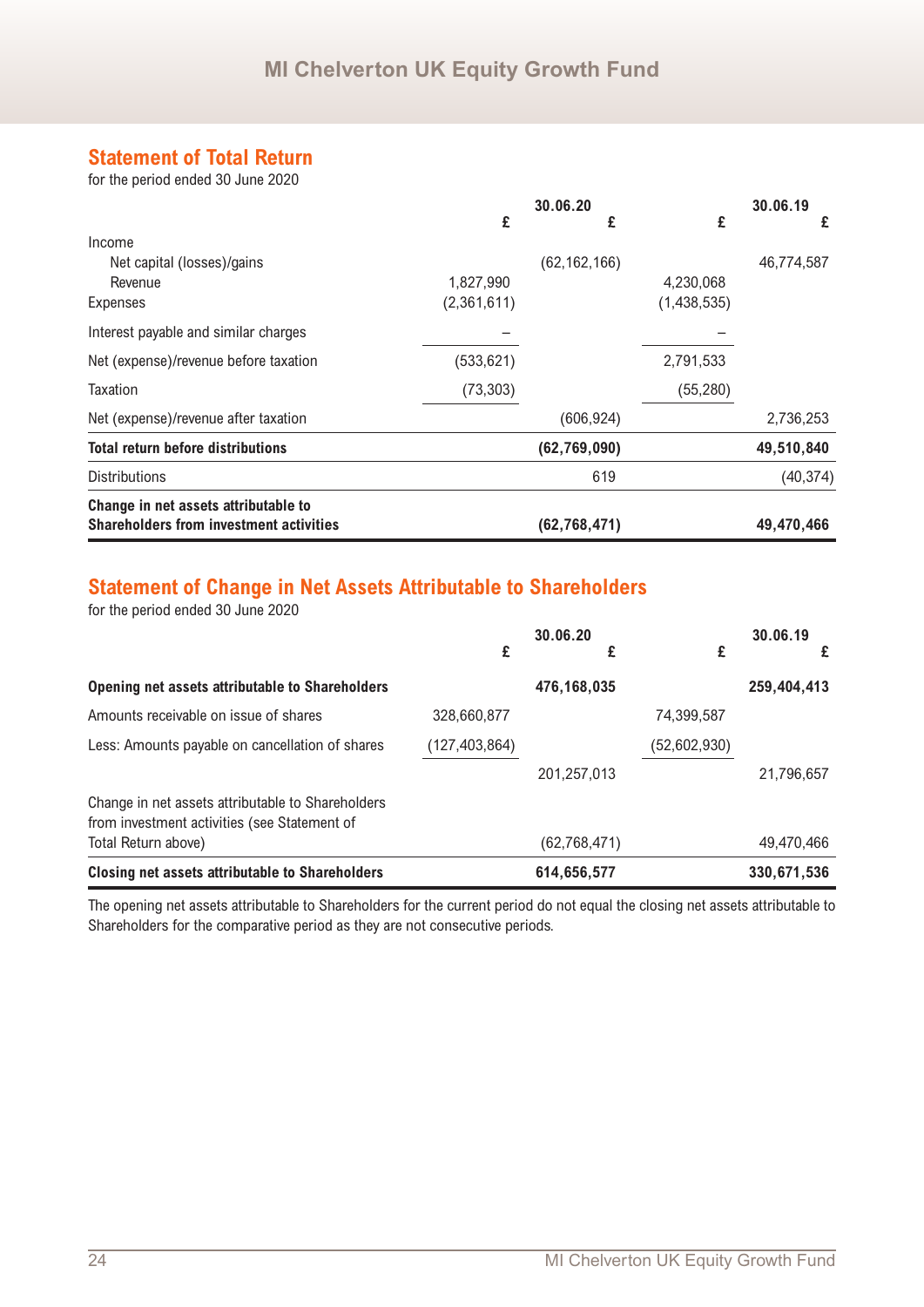## **Balance Sheet**

as at 30 June 2020

|                                                                                       | £                         | 30.06.20<br>£ | £                         | 31.12.19<br>£ |
|---------------------------------------------------------------------------------------|---------------------------|---------------|---------------------------|---------------|
| <b>ASSETS</b>                                                                         |                           |               |                           |               |
| <b>Fixed assets</b><br>Investments                                                    |                           | 583,955,997   |                           | 437,235,517   |
| <b>Current assets</b><br><b>Debtors</b><br>Cash and bank balances                     | 5,390,031<br>33,212,818   |               | 9,453,610<br>34,943,972   |               |
| <b>Total current assets</b>                                                           |                           | 38,602,849    |                           | 44,397,582    |
| <b>Total assets</b>                                                                   |                           | 622,558,846   |                           | 481,633,099   |
| <b>LIABILITIES</b><br><b>Investment liabilities</b>                                   |                           |               |                           |               |
| <b>Creditors</b><br><b>Bank overdrafts</b><br>Distribution payable<br>Other creditors | (207, 519)<br>(7,694,750) |               | (863, 535)<br>(4,601,529) |               |
| <b>Total creditors</b>                                                                |                           | (7,902,269)   |                           | (5,465,064)   |
| <b>Total liabilities</b>                                                              |                           | (7,902,269)   |                           | (5,465,064)   |
| <b>Net assets attributable to Shareholders</b>                                        |                           | 614,656,577   |                           | 476,168,035   |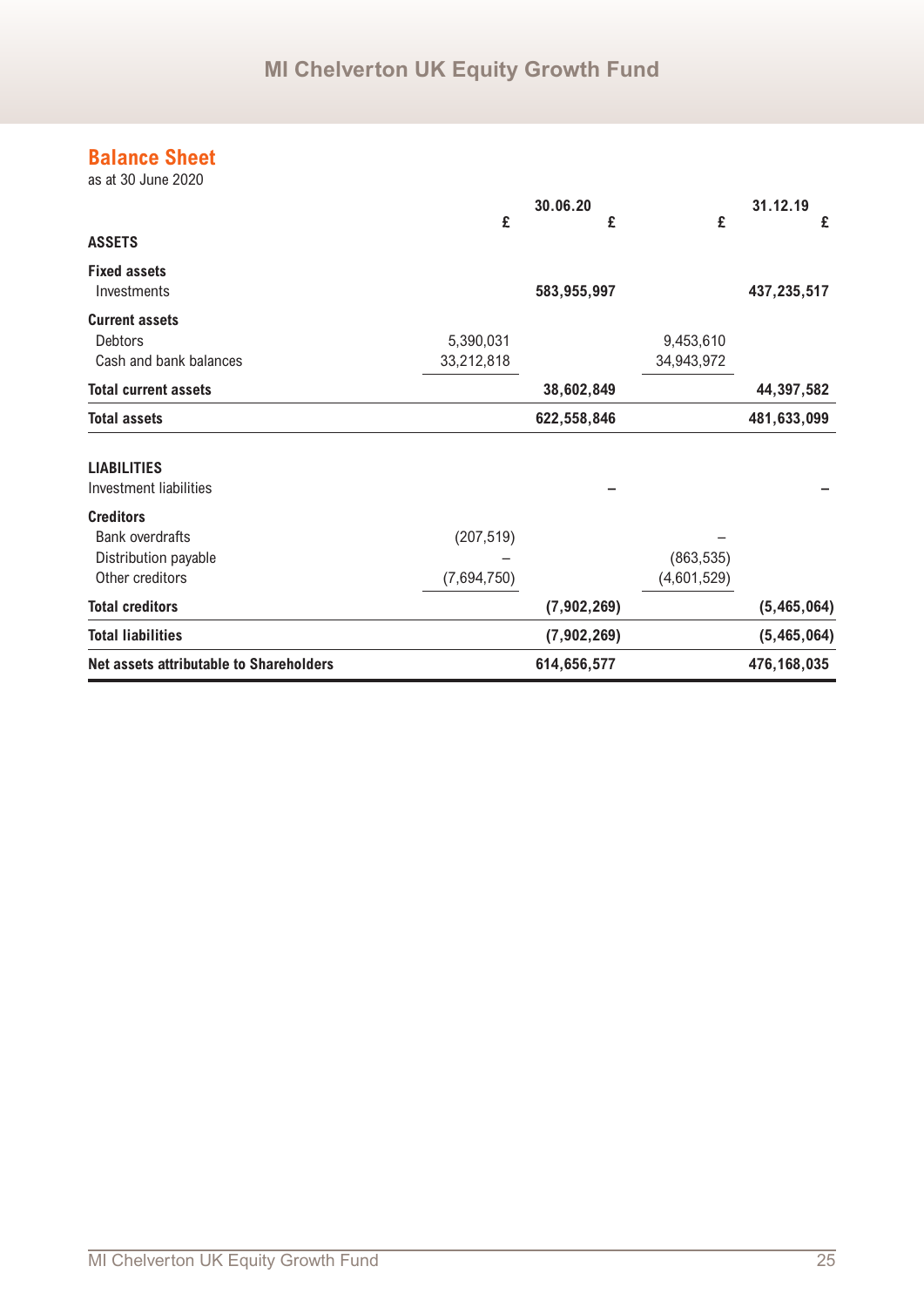## **Investment Objective and Policy**

The objective of the Sub-fund is to achieve long-term capital growth.

The Sub-fund will invest primarily in a portfolio of fully listed companies that trade on Continental European stock exchanges.

The policy will be to select a focused portfolio across all ranges of capitalisation, business sectors and countries of Europe.

The asset classes in which the Sub-fund may invest includes transferable securities, money market instruments, warrants, convertibles, cash and near cash and deposits as permitted for UCITS schemes under COLL and in accordance with the Subfund's investment powers as summarised in the Prospectus.

## **Investment Adviser's Report**

for the period ended 30 June 2020

During the course of 2019, equity markets moved from being glass half-empty to glass half-full - so to see some profit taking at the start of 2020 would not have been a surprise. What the markets did not see was a global pandemic which shut down large parts of societies, closed economies and gave markets one of the sharpest falls and subsequent rebounds on record. Tumultuous about covers it.

In response to the Covid19 induced recession authorities stepped up to the plate and delivered what was requested of them. Monetary authorities doubled down on the enormous monetary expansion which has now gone exponential. Governments played their part with support programs for corporates and employment generally. Stock markets reaction, especially the rapid bounce back, speak as much to the monetary stimulus from the Federal Reserves and the European Central Bank as they do to economic or earnings optimism.

The fund was down 7.1% in the first 6 months of 2020 and this was an underperformance of the MSCI Europe x-UK which fell 2.1% in the period. As we have done since launch we faced a headwind from the ongoing outperformance of quality growth business models which continue to rerate to unprecedented levels. We are confident in our ability to recoup underperformance. Our approach favours traditional principles such as cash flow and balance sheet analysis as well as valuation discipline. These features can fall out of favour for periods of time and whilst society, economies, business models all evolve and change, these principles we believe will return to favour and the current manias will recede.

Our best performing stocks were again in the technology sector. Our two mid-cap semiconductor equipment suppliers, ASM International and BE Semiconductor Industries were our top two contributors to performance in the period as the pandemic only reinforced existing trends in the technology sector. Proact IT, a data storage specialist also contributed strongly. Our worst performing stocks were companies most exposed to recessionary conditions. ING and Bank of Ireland in the banking sector, TGS Nopec Geophysical as gatherer of seismic data for the energy sector and lastminute.com in the travel industry.

We were active during the period as opportunities were presented by the volatility. We have improved the long-term growth profile of the portfolio on what we regard as reasonable cash-based valuations. Our exposure to the technology investment cycle has increased over the period and we now have 27% of the fund directly exposed to this theme. Much of our exposure here is in the IT service sector. We regard these companies as modern day hi-tech pick and shovel providers. There is significant unrealised value in this area. New purchases included Ordina (Benelux IT services), Procat IT (data storage), Reply (Italian IT services) and Prosus (exposure to Chinese online commerce).

Making way were companies whose investment cases we felt had completely changed as a result of the pandemic – typically balance sheet analysis was a strong feature of the reason to sell. The disposals included Bank of Ireland, lastminute.com, Saras (Italian refiner) and GAM Holding (asset manager).

Markets have concluded that the monetary experiments are going to end well, resultant debt burdens can be managed and that economies will recover decisively. We are less sure, and the temptation is to be bearish. Fortunately, we don't need to make such macro calls with a fully invested fund. Our portfolio is delivering meaningfully higher growth than the market at a cash flow discount to the market. All with a lower financial risk profile. As markets work their way through the implications of the recession and recovery we are confident we will work our way up the league tables.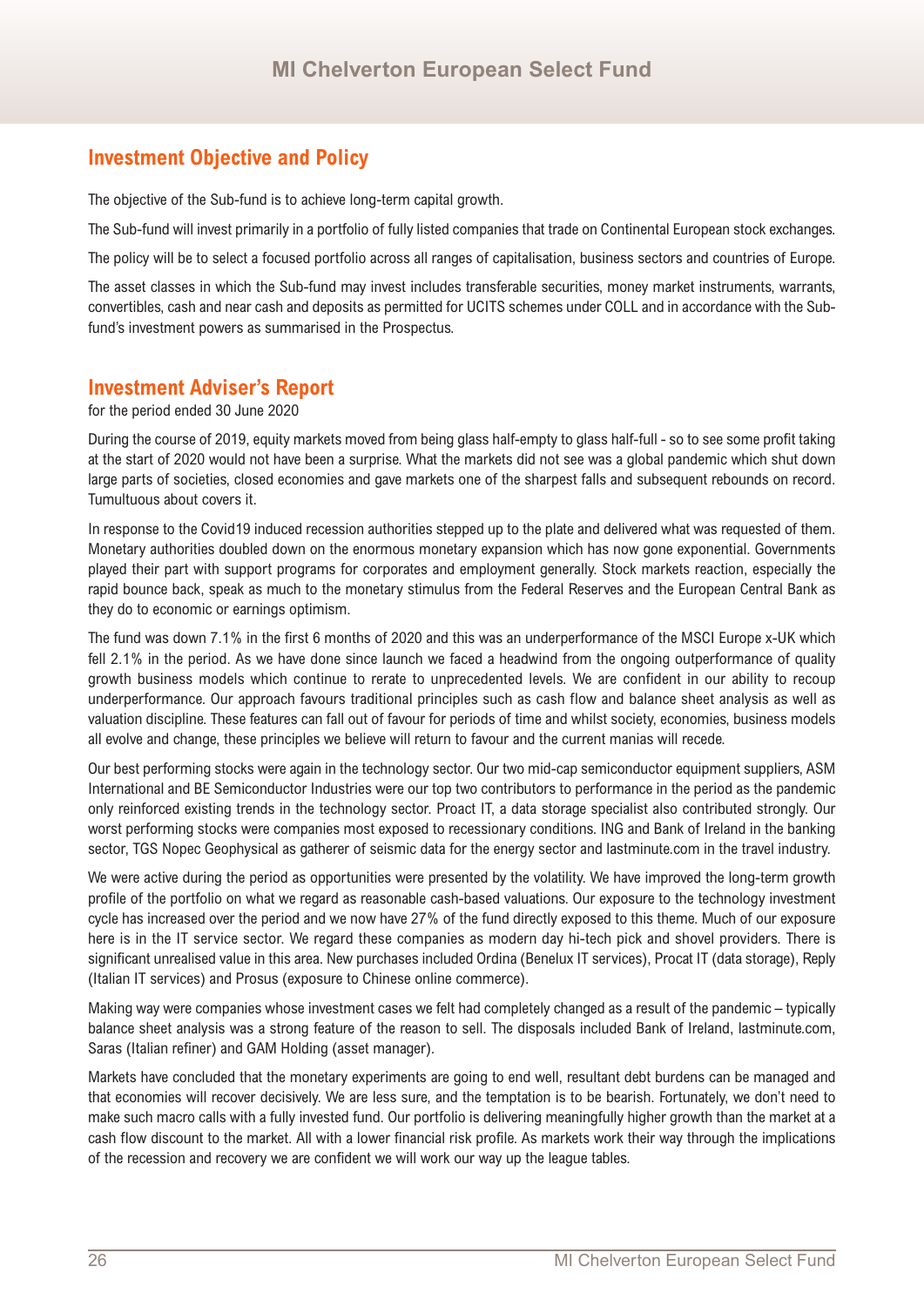as at 30 June 2020

|                 |                                                                                      | <b>Market</b><br>value | % of total<br>net assets |
|-----------------|--------------------------------------------------------------------------------------|------------------------|--------------------------|
| <b>Holding</b>  | <b>Security</b>                                                                      | £                      | 2020                     |
|                 | OIL & GAS 2.98% (9.56%)                                                              |                        |                          |
|                 | Oil & Gas Producers 2.21% (4.49%)                                                    |                        |                          |
| 1,585           | Total                                                                                | 48,943                 | 2.21                     |
| 1,460           | Oil Equipment, Services & Distribution 0.77% (5.07%)<br><b>TGS Nopec Geophysical</b> | 17,068                 | 0.77                     |
|                 | <b>BASIC MATERIALS 3.39% (4.12%)</b>                                                 |                        |                          |
|                 | Chemicals 3.39% (4.12%)                                                              |                        |                          |
| 4,000           | Hexpol                                                                               | 23,871                 | 1.08                     |
| 552             | ICF Warrants 31.07.24                                                                | 55                     | 0.00                     |
| 7,200           | Recticel                                                                             | 51,246                 | 2.31                     |
|                 |                                                                                      | 75,172                 | 3.39                     |
|                 | <b>INDUSTRIALS 17.44% (15.54%)</b>                                                   |                        |                          |
|                 | Construction & Materials 1.50% (2.25%)                                               |                        |                          |
| 770             | HeidelbergCement Group                                                               | 33,275                 | 1.50                     |
|                 | Electronic & Electrical Equipment 4.03% (1.17%)                                      |                        |                          |
| 275             | Barco                                                                                | 39,221                 | 1.77                     |
| 2,400           | Signify                                                                              | 50,155                 | 2.26                     |
|                 |                                                                                      | 89,376                 | 4.03                     |
|                 | Industrial Engineering 2.37% (2.27%)                                                 |                        |                          |
| 160             | Kardex                                                                               | 23,587                 | 1.06                     |
| 1,380           | Valmet                                                                               | 29,015                 | 1.31                     |
|                 |                                                                                      | 52,602                 | 2.37                     |
|                 | Industrial Transportation 0.00% (1.86%)                                              |                        |                          |
|                 | <b>Support Services 9.54% (7.99%)</b>                                                |                        |                          |
| 370             | Amadeus Fire                                                                         | 36,929                 | 1.67                     |
| 4,190           | Arcadis                                                                              | 61,092                 | 2.76                     |
| 10,800<br>5,100 | Cpl Resources*<br>Rejlers                                                            | 68,721<br>44,524       | 3.10<br>2.01             |
|                 |                                                                                      | 211,266                | 9.54                     |
|                 | CONSUMER GOODS 14.26% (15.04%)                                                       |                        |                          |
|                 | Automobiles & Parts 1.20% (0.00%)                                                    |                        |                          |
| 1,500           | Nokian Renkaat                                                                       | 26,609                 | 1.20                     |
|                 | Food Producers 4.24% (4.12%)                                                         |                        |                          |
| 970             | Danone                                                                               | 54,280                 | 2.45                     |
| 4,800           | The Grieg Seafood                                                                    | 39,624                 | 1.79                     |
|                 |                                                                                      | 93,904                 | 4.24                     |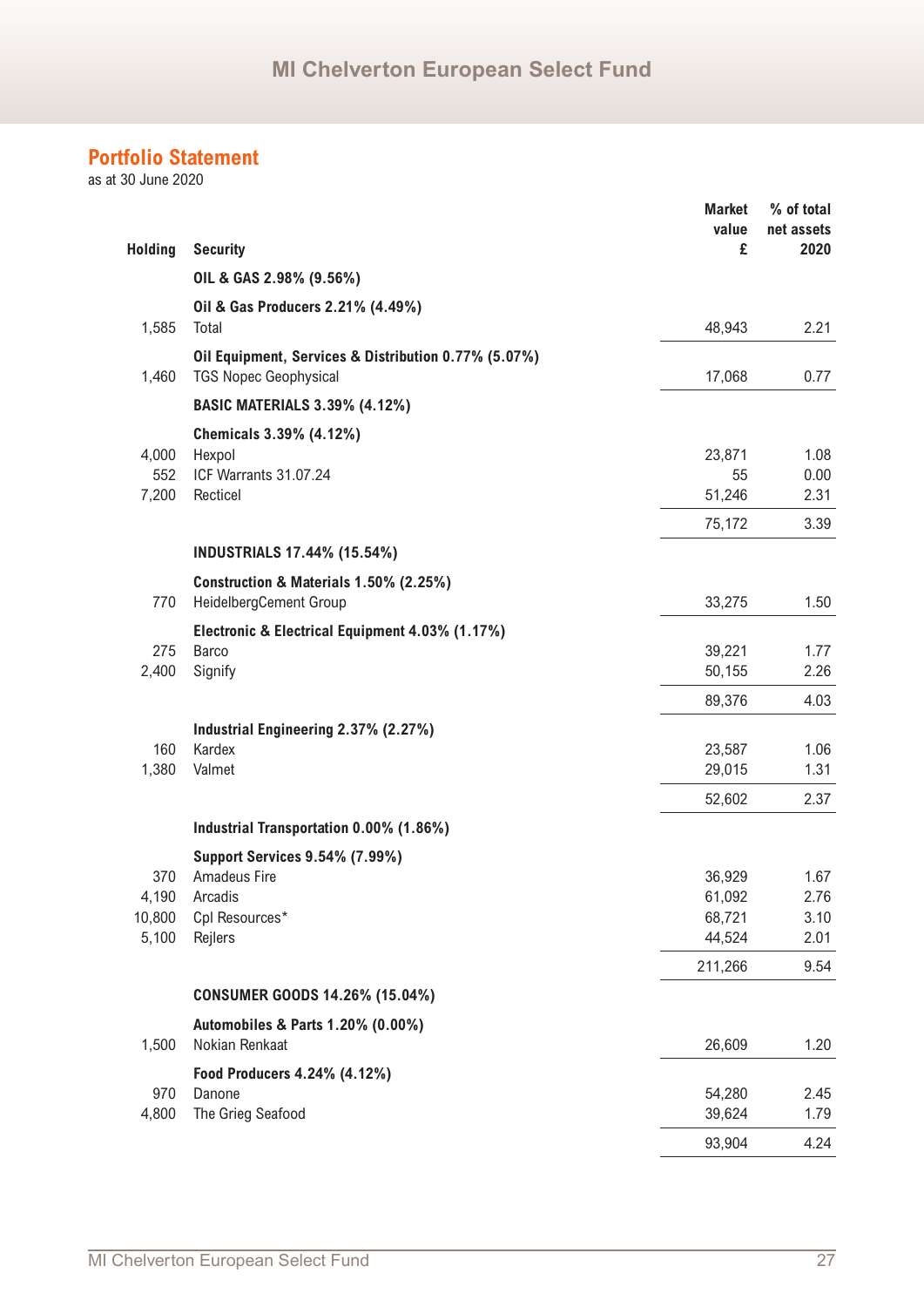| <b>Holding</b> | <b>Security</b>                                   | <b>Market</b><br>value<br>£ | % of total<br>net assets<br>2020 |
|----------------|---------------------------------------------------|-----------------------------|----------------------------------|
|                | Household Goods & Home Construction 3.55% (5.70%) |                             |                                  |
| 270            | Groupe SEB                                        | 36,103                      | 1.63                             |
| 1,530          | Kaufman & Broad                                   | 42,627                      | 1.92                             |
|                |                                                   | 78,730                      | 3.55                             |
|                | Leisure Goods 0.00% (1.12%)                       |                             |                                  |
|                | Personal Goods 5.27% (1.77%)                      |                             |                                  |
| 95             | Adidas                                            | 20,173                      | 0.91                             |
| 1,470          | Moncler                                           | 45,472                      | 2.05                             |
| 1,190          | Unilever                                          | 51,100                      | 2.31                             |
|                |                                                   | 116,745                     | 5.27                             |
|                | Tobacco 0.00% (2.33%)                             |                             |                                  |
|                | <b>HEALTH CARE 14.20% (14.13%)</b>                |                             |                                  |
|                | Health Care Equipment & Services 0.00% (2.38%)    |                             |                                  |
|                | Pharmaceuticals & Biotechnology 14.20% (11.75%)   |                             |                                  |
| 930            | <b>Bayer</b>                                      | 55,617                      | 2.51                             |
| 1,110          | Novartis                                          | 78,140                      | 3.53                             |
| 950<br>265     | Novo Nordisk<br>Roche                             | 49,751                      | 2.24                             |
| 690            | Sanofi                                            | 74,296<br>56,851            | 3.35<br>2.57                     |
|                |                                                   | 314,655                     | 14.20                            |
|                | <b>CONSUMER SERVICES 6.80% (6.63%)</b>            |                             |                                  |
|                | Food & Drug Retailers 2.54% (0.00%)               |                             |                                  |
| 2,550          | Koninklijke Ahold Delhaize                        | 56,211                      | 2.54                             |
|                | General Retailers 2.02% (2.08%)                   |                             |                                  |
| 1,000          | D'ieteren                                         | 44,814                      | 2.02                             |
|                | Media 2.24% (1.87%)                               |                             |                                  |
| 2,650          | Relx                                              | 49,623                      | 2.24                             |
|                | Travel & Leisure 0.00% (2.68%)                    |                             |                                  |
|                | FINANCIALS 7.98% (16.56%)                         |                             |                                  |
| 7,000          | Banks 3.76% (12.05%)<br><b>ING</b>                | 39,438                      | 1.78                             |
| 5,700          | Svenska Handelsbanken                             | 43,761                      | 1.98                             |
|                |                                                   | 83,199                      | 3.76                             |
|                | Non-life Insurance 2.06% (2.11%)                  |                             |                                  |
| 160            | Zurich Insurance                                  | 45,671                      | 2.06                             |
|                | Financial Services 2.16% (2.40%)                  |                             |                                  |
| 5,150          | <b>UBS</b>                                        | 47,924                      | 2.16                             |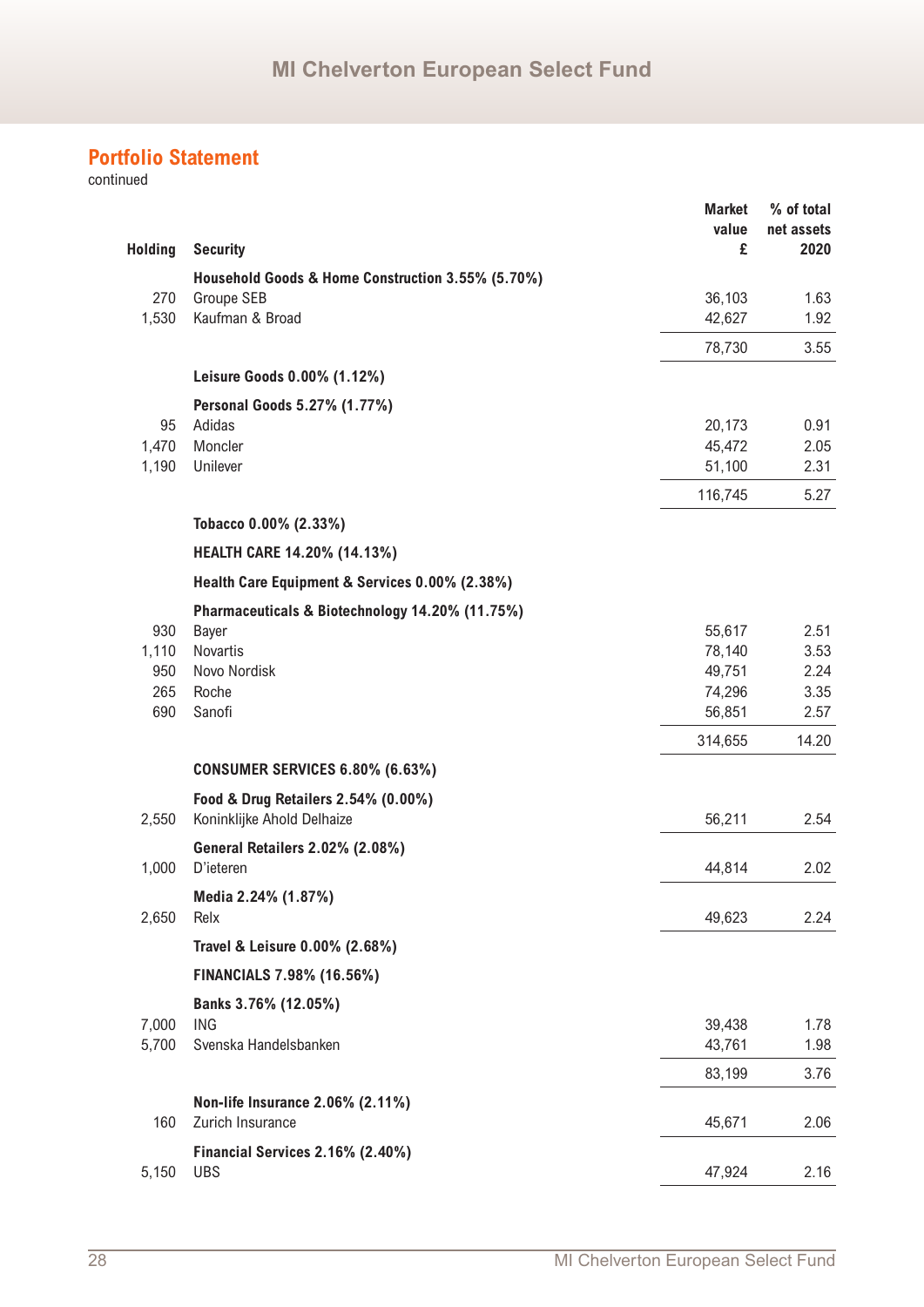continued

|                |                                               | <b>Market</b> | % of total         |
|----------------|-----------------------------------------------|---------------|--------------------|
| <b>Holding</b> | <b>Security</b>                               | value<br>£    | net assets<br>2020 |
|                | TECHNOLOGY 26.65% (14.66%)                    |               |                    |
|                | Software & Computer Services 18.75% (8.80%)   |               |                    |
| 1,191          | Cegedim                                       | 31,071        | 1.40               |
| 1,439          | Infotel                                       | 44,867        | 2.02               |
| 5,400          | Know It                                       | 72,521        | 3.27               |
| 17,606         | Ordina                                        | 28,999        | 1.31               |
| 2,670          | Proact IT                                     | 40,404        | 1.82               |
| 650            | Prosus                                        | 48,887        | 2.21               |
| 344            | Reply                                         | 22,467        | 1.01               |
| 7,470          | Silli Solutions                               | 59,076        | 2.67               |
| 2,610          | Sword                                         | 67,261        | 3.04               |
|                |                                               | 415,553       | 18.75              |
|                | Technology Hardware & Equipment 7.90% (5.86%) |               |                    |
| 660            | <b>ASM</b> International                      | 82,493        | 3.73               |
| 1,820          | <b>BE Semiconductor Industries</b>            | 65,597        | 2.96               |
| 1,220          | STMicroelectronics                            | 26,838        | 1.21               |
|                |                                               | 174,928       | 7.90               |
|                | <b>Investment assets</b>                      | 2,076,268     | 93.70              |
|                | <b>Net other assets</b>                       | 139,548       | 6.30               |
|                | <b>Net assets</b>                             | 2,215,816     | 100.00             |

All investments are ordinary shares or stock units on a regulated securities market unless otherwise stated. The percentages in brackets show the equivalent % holdings as at 31.12.19.

\*Quoted on the Alternative Investment Market.

Total purchases for the period: £1,447,207 Total sales for the period: £1,061,745

At the period end the Sub-fund did not hold shares in any of the other Sub-funds within the MI Chelverton Equity Fund.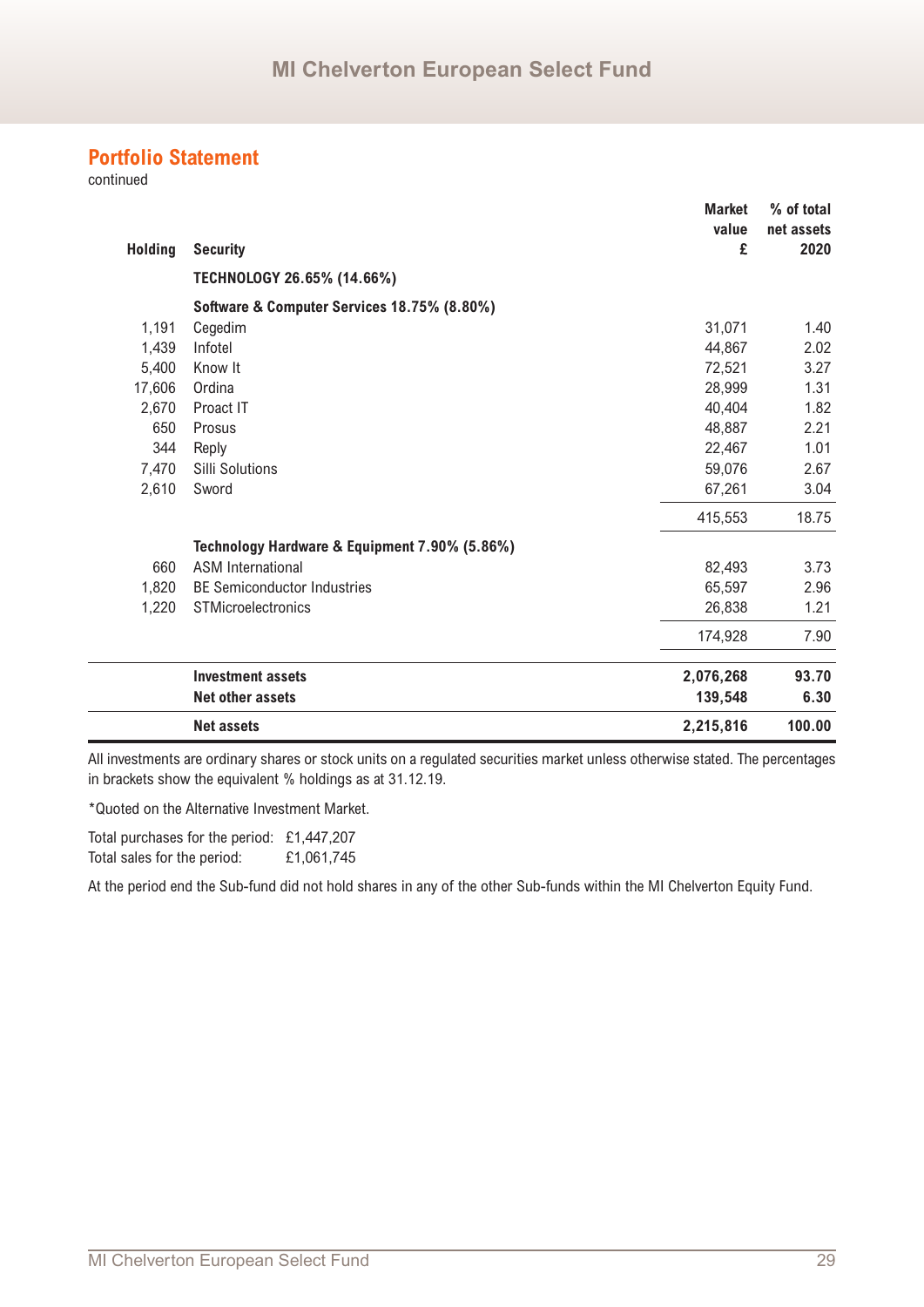## **Change in net assets per share**

|                                              |          | A Income      |            |
|----------------------------------------------|----------|---------------|------------|
|                                              | 30.06.20 | 31.12.19<br>p | 31.12.18   |
| Opening net asset value per share            | 100.00^^ | 81.68         | 100.00+    |
| Return before operating charges <sup>^</sup> | 11.68    | 14.20         | $-15.15$   |
| Operating charges                            | $-0.49$  | $-0.30$       | $-0.72$    |
| Return after operating charges^              | 11.19    | 13.90         | $-15.87$   |
| <b>Distributions</b>                         | $-1.09$  | 0.00          | $-2.45$    |
| Redemption payment                           | 0.00     | $-95.58$      | 0.00       |
| Closing net asset value per share            | 110.10   | 0.00          | 81.68      |
| After direct transaction costs of            | $-0.12$  | $-0.06$       | $-0.27$    |
| <b>Performance</b>                           |          |               |            |
| Return after charges                         | 11.19%   | 17.02%        | $-15.87\%$ |
| <b>Other Information</b>                     |          |               |            |
| Closing net asset value                      | £18,717  |               | £20,420    |
| Closing number of shares                     | 17,000   |               | 25,000     |
| Operating charges                            | 0.50%    | 0.75%         | 0.75%      |
| Ongoing operating charges*                   | 0.50%    | 0.75%         | 0.75%      |
| Direct transaction costs                     | 0.12%    | $0.06\%$      | 0.28%      |
| <b>Prices</b>                                |          |               |            |
| Highest share price                          | 112.70   | 95.58         | 103.10     |
| Lowest share price                           | 81.21    | 81.68         | 80.88      |

†A Income shares launched 13 March 2018

^A Income share class disinvested on 11 June 2019. The return after charges at the date of disinvestment was 17.02% ^^A Income share class was reinvested 12 March 2020

|                                              |           | <b>B</b> Income |           |
|----------------------------------------------|-----------|-----------------|-----------|
|                                              | 30.06.20  | 31.12.19        | 31.12.18  |
| Opening net asset value per share            | 103.59    | 82.00           | 100.00†   |
| Return before operating charges <sup>^</sup> | $-6.38$   | 24.80           | $-15.17$  |
| Operating charges                            | $-0.92$   | $-0.94$         | $-0.96$   |
| Return after operating charges^              | $-7.30$   | 23.86           | $-16.13$  |
| <b>Distributions</b>                         | $-0.87$   | $-2.27$         | $-1.87$   |
| Closing net asset value per share            | 95.42     | 103.59          | 82.00     |
| After direct transaction costs of            | $-0.11$   | $-0.13$         | $-0.27$   |
| <b>Performance</b>                           |           |                 |           |
| Return after charges                         | $-7.04\%$ | 29.10%          | $-16.13%$ |
| <b>Other Information</b>                     |           |                 |           |
| Closing net asset value                      | £596,864  | £303,279        | £250,454  |
| Closing number of shares                     | 625,497   | 292,776         | 305,448   |
| Operating charges*                           | $1.00\%$  | $1.00\%$        | 1.00%     |
| Direct transaction costs                     | 0.12%     | 0.14%           | 0.28%     |
| <b>Prices</b>                                |           |                 |           |
| Highest share price                          | 105.95    | 105.02          | 103.18    |
| Lowest share price                           | 70.43     | 82.11           | 80.99     |

†B Income shares launched 8 March 2018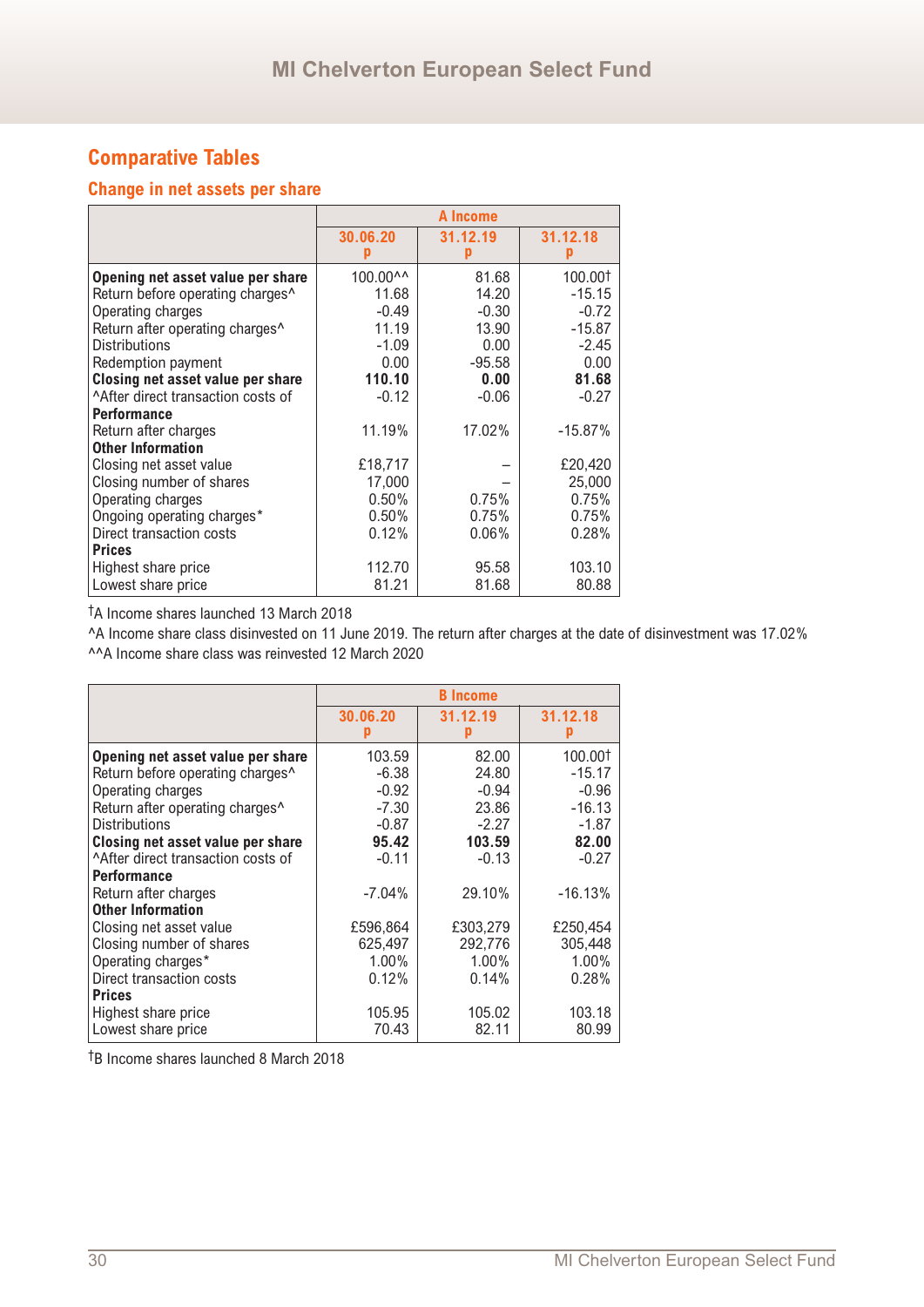continued

#### **Change in net assets per share**

|                                             |            | <b>B</b> Accumulation |            |
|---------------------------------------------|------------|-----------------------|------------|
|                                             | 30.06.20   | 31.12.19              | 31.12.18   |
| Opening net asset value per share           | 109.26     | 84.46                 | 100.00+    |
| Return before operating charges^            | $-6.72$    | 25.78                 | $-14.56$   |
| Operating charges                           | $-0.97$    | $-0.98$               | $-0.98$    |
| Return after operating charges <sup>^</sup> | $-7.69$    | 24.80                 | $-15.54$   |
| <b>Distributions</b>                        | $-0.89$    | $-2.37$               | $-2.24$    |
| Retained distributions on                   |            |                       |            |
| accumulation shares                         | 0.89       | 2.37                  | 2.24       |
| Closing net asset value per share           | 101.57     | 109.26                | 84.46      |
| After direct transaction costs of           | $-0.12$    | $-0.14$               | $-0.27$    |
| <b>Performance</b>                          |            |                       |            |
| Return after charges                        | $-7.04%$   | 29.36%                | $-15.54%$  |
| <b>Other Information</b>                    |            |                       |            |
| Closing net asset value                     | £1,600,235 | £1,530,627            | £1,188,222 |
| Closing number of shares                    | 1,575,502  | 1,400,961             | 1,406,882  |
| Operating charges*                          | $1.00\%$   | 1.00%                 | 1.00%      |
| Direct transaction costs                    | 0.12%      | 0.14%                 | 0.28%      |
| <b>Prices</b>                               |            |                       |            |
| Highest share price                         | 111.76     | 110.63                | 104.62     |
| Lowest share price                          | 74.28      | 84.43                 | 83.34      |

†B Accumulation shares launched 6 March 2018

\*Chelverton Asset Management Ltd (the "Investment Manager") has agreed to rebate the expenses of the Sub-fund (i.e. those expressly set out on the applicable Prospectus that have been reasonably incurred, including transaction charges and synthetic ongoing charges), in the annual management charge, in excess of 0.50% (for the A Income Share Class) and 1.00% (for the B Income and B Accumulation Share Class) of the average Net Asset Value over each accounting period.

Operating charges include indirect costs incurred in the maintenance and running of the Sub-fund, as disclosed (but not limited to) the detailed expenses within the Statement of Total Return. The figures used within this table have been calculated by annualising the expenses incurred against the average Net Asset Value for the accounting period.

The return after charges is calculated as the closing Net Asset Value per share plus the distributions on income shares minus the opening Net Asset Value per share as a % of the opening net asset value per share. The basis of valuation of investments used to calculate net asset value per share complies with requirements of the current Statement of Recommended Practice for UK Authorised Funds. This differs from the basis used to calculate daily published single prices, in which listed investments are valued at 12:00 mid prices.

Direct transaction costs include fees, commissions, transfer taxes and duties in the purchasing and selling of investments, which are offset (where applicable) against any dilution levies charged within the accounting period. The figures used within the table have been calculated against the average Net Asset Value for the accounting period.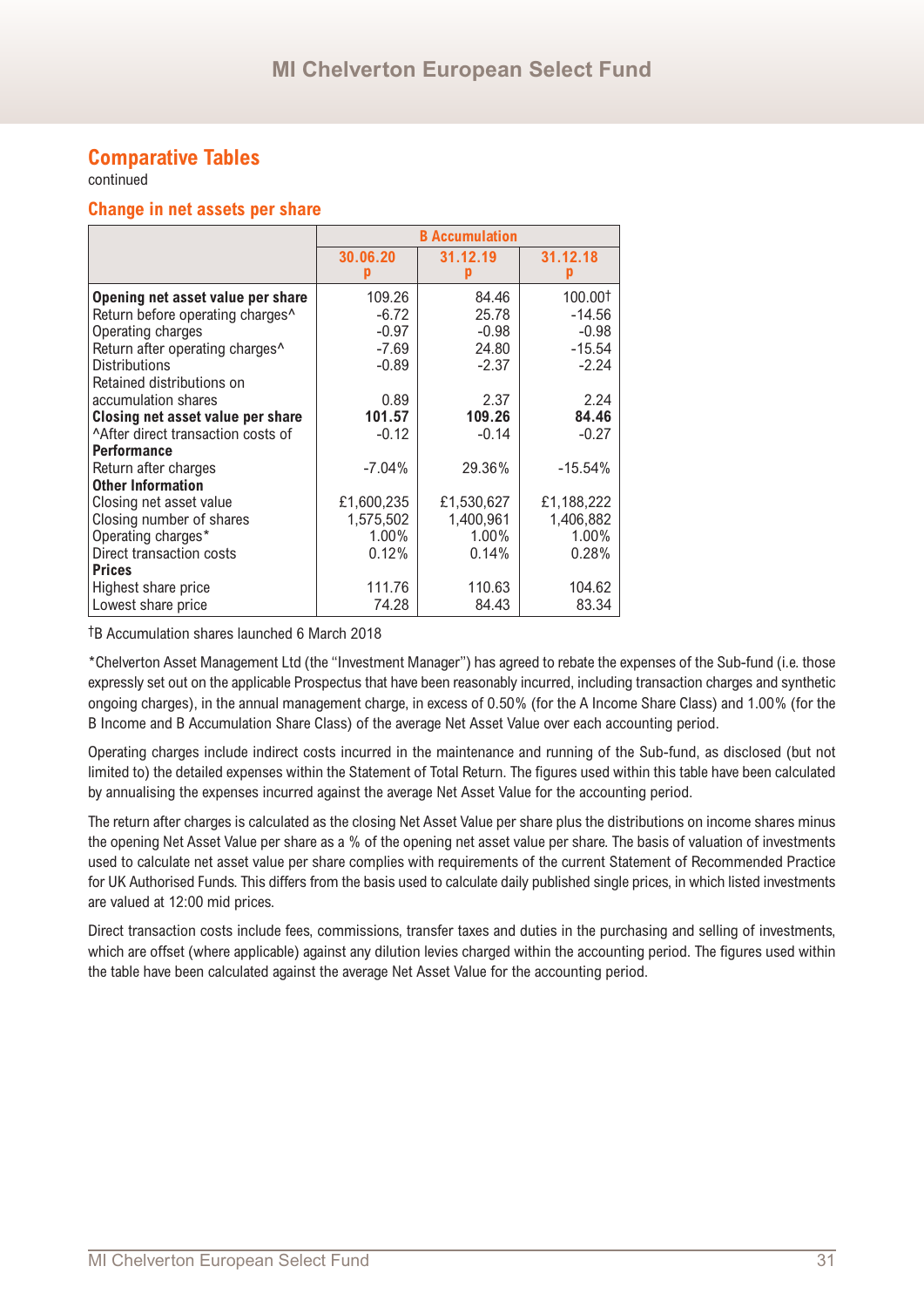## **Risk and Reward Profile**

The risk and reward indicator table demonstrates where the Sub-fund ranks in terms of its potential risk and reward. The higher the rank the greater the potential reward but the greater the risk of losing money. It is based on past data, may change over time and may not be a reliable indication of the future risk profile of the Sub-fund. The shaded area in the table below shows the Sub-fund's ranking on the risk and reward indicator.

| <b>Typically lower rewards,</b><br>lower risk |  |  |     | Typically higher rewards,<br>higher risk |
|-----------------------------------------------|--|--|-----|------------------------------------------|
|                                               |  |  | - 1 |                                          |

This Sub-fund is ranked at 6 because funds of this type have experienced medium to high rises and falls in value in the past. Please note that even the lowest risk class can lose you money and that extreme market circumstances can mean you suffer severe losses in all cases. The indicator does not take into account the following risks of investing in this Sub-fund:

- Investing overseas can bring additional returns and spread risk to different markets. There are risks, however, that changes in currency exchange rates may cause the value of the investment to decrease or increase.
- For further risk information please see the prospectus.

#### **Risk warning**

An investment in an Open Ended Investment Company should be regarded as a medium to long-term investment. Investors should be aware that the price of shares and the revenue from them can fall as well as rise and investors may not receive back the full amount invested. Past performance is not a guide to future performance. Investments denominated in currencies other than the base currency are subject to fluctuation in exchange rates, which can be favourable or unfavourable.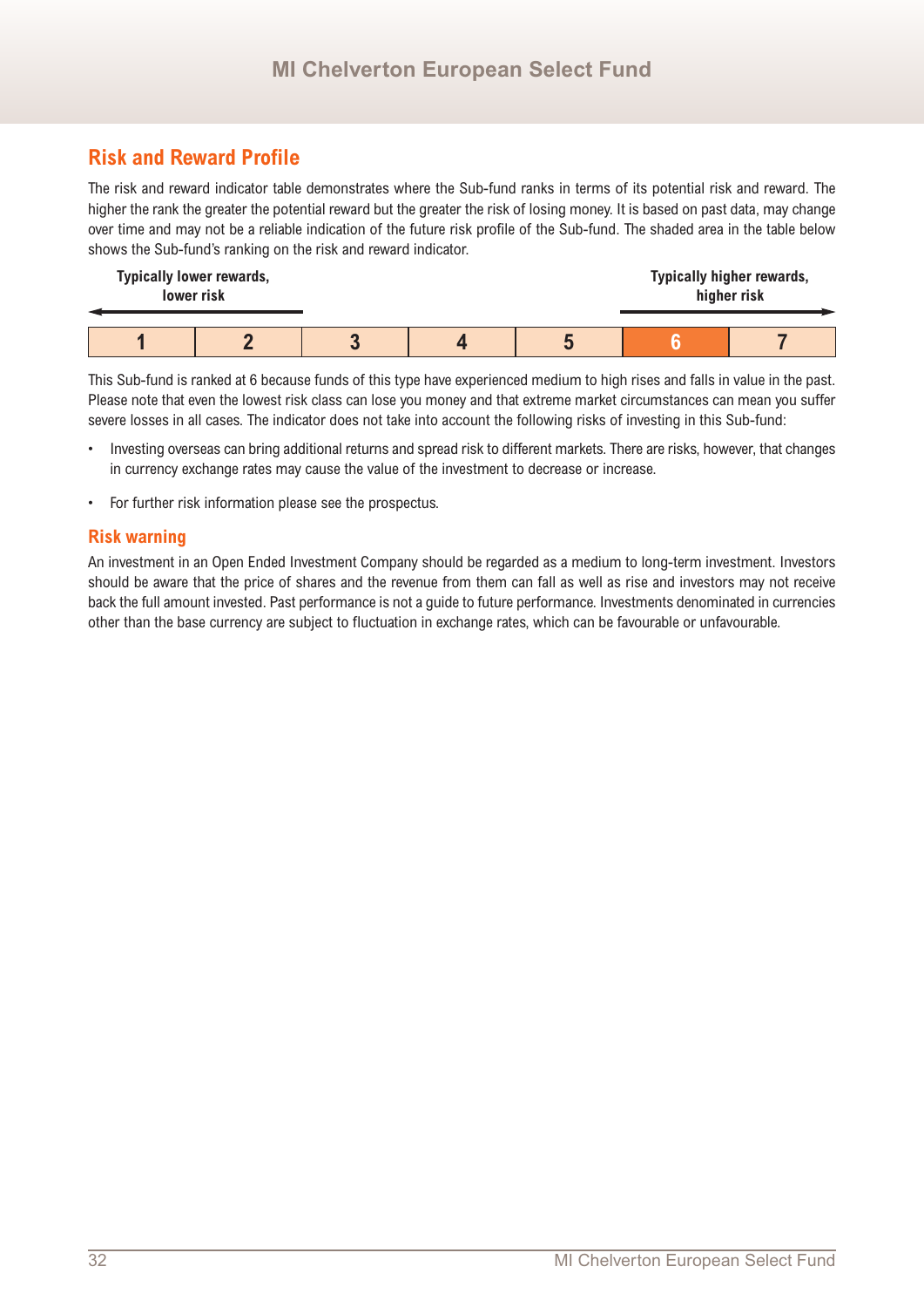## **Statement of Total Return**

for the period ended 30 June 2020

|                                                |          | 30.06.20  |         | 30.06.19  |
|------------------------------------------------|----------|-----------|---------|-----------|
|                                                | £        | £         | £       | £         |
| Income                                         |          |           |         |           |
| Net capital (losses) /gains                    |          | (80, 161) |         | 225,747   |
| Revenue                                        | 26,349   |           | 44,914  |           |
| <b>Expenses</b>                                | (5, 399) |           | (5,027) |           |
| Interest payable and similar charges           |          |           |         |           |
| Net revenue before taxation                    | 20,950   |           | 39,887  |           |
| Taxation                                       | (1,828)  |           | (3,659) |           |
| Net revenue after taxation                     |          | 19,122    |         | 36,228    |
| <b>Total return before distributions</b>       |          | (61, 039) |         | 261,975   |
| <b>Distributions</b>                           |          | (19, 123) |         | (36, 228) |
| Change in net assets attributable to           |          |           |         |           |
| <b>Shareholders from investment activities</b> |          | (80, 162) |         | 225,747   |

## **Statement of Change in Net Assets Attributable to Shareholders**

for the period ended 30 June 2020

|                                                                                                   | 30.06.20   |           | 30.06.19   |            |
|---------------------------------------------------------------------------------------------------|------------|-----------|------------|------------|
|                                                                                                   | £          | £         | £          | £          |
| <b>Opening net assets attributable to Shareholders</b>                                            |            | 1,833,906 |            | 1,459,096  |
| Amounts receivable on issue of shares                                                             | 869,238    |           | 55,417     |            |
| Less: Amounts payable on cancellation of shares                                                   | (421, 583) |           | (168, 456) |            |
|                                                                                                   |            | 447,655   |            | (113, 039) |
| Dilution levy                                                                                     |            | 376       |            |            |
| Change in net assets attributable to Shareholders<br>from investment activities (see Statement of |            |           |            |            |
| Total Return above)                                                                               |            | (80, 162) |            | 225,747    |
| Retained distribution on accumulation shares                                                      |            | 14,041    |            | 29,546     |
| Closing net assets attributable to Shareholders                                                   |            | 2,215,816 |            | 1,601,350  |

The opening net assets attributable to Shareholders for the current period do not equal the closing net assets attributable to Shareholders for the comparative period as they are not consecutive periods.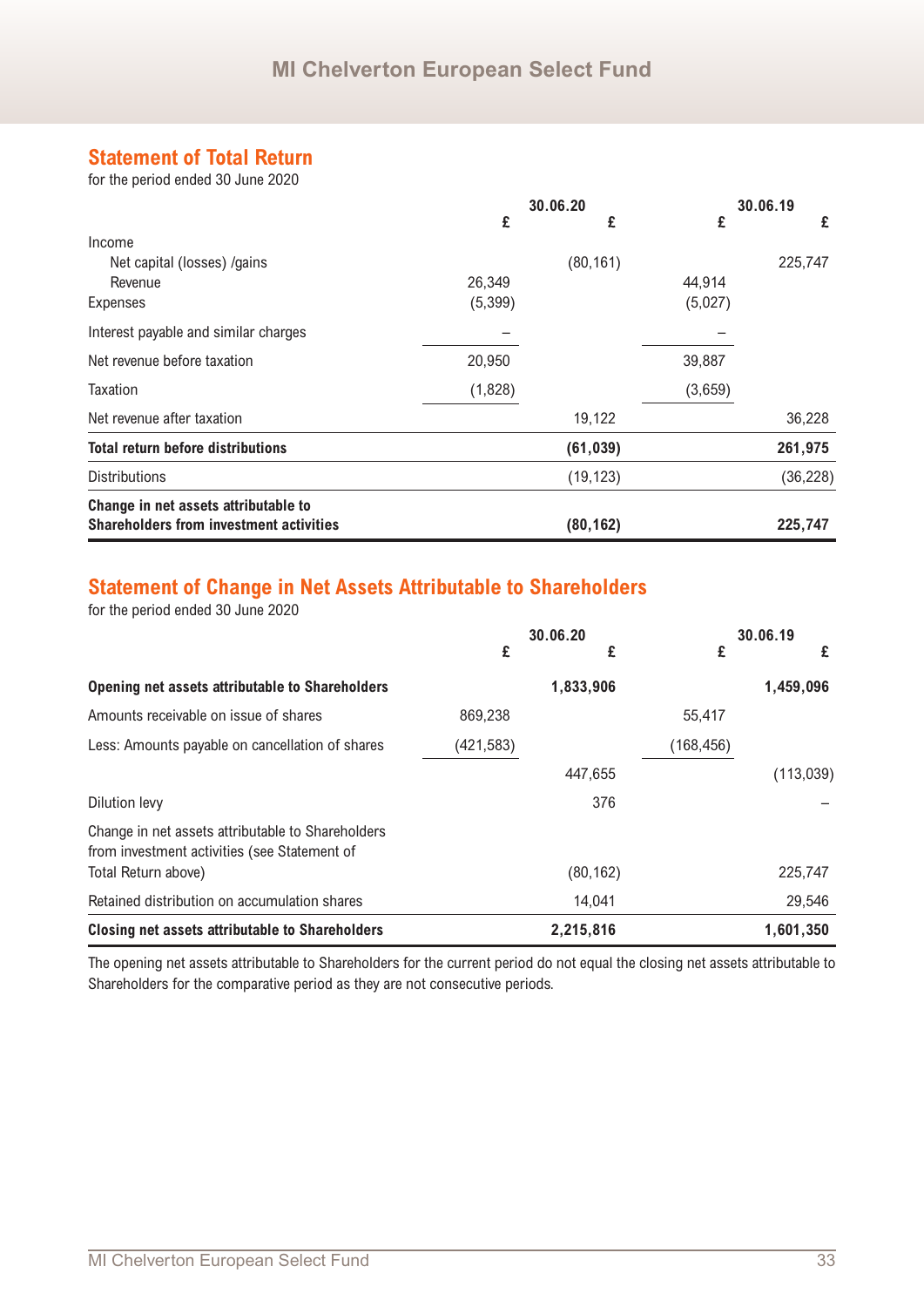## **Balance Sheet**

as at 30 June 2020

|                                                                   |                      | 30.06.20  |                    | 31.12.19  |
|-------------------------------------------------------------------|----------------------|-----------|--------------------|-----------|
| <b>ASSETS</b>                                                     | £                    | £         | £                  | £         |
| <b>Fixed assets</b><br>Investments                                |                      | 2,076,268 |                    | 1,764,926 |
| <b>Current assets</b><br><b>Debtors</b><br>Cash and bank balances | 19,504<br>139,010    |           | 12,089<br>81,962   |           |
| <b>Total current assets</b>                                       |                      | 158,514   |                    | 94,051    |
| <b>Total assets</b>                                               |                      | 2,234,782 |                    | 1,858,977 |
| <b>LIABILITIES</b><br>Investment liabilities                      |                      |           |                    |           |
| <b>Creditors</b><br>Distribution payable<br>Other creditors       | (5,643)<br>(13, 323) |           | (393)<br>(24, 678) |           |
| <b>Total creditors</b>                                            |                      | (18, 966) |                    | (25, 071) |
| <b>Total liabilities</b>                                          |                      | (18, 966) |                    | (25, 071) |
| Net assets attributable to Shareholders                           |                      | 2,215,816 |                    | 1,833,906 |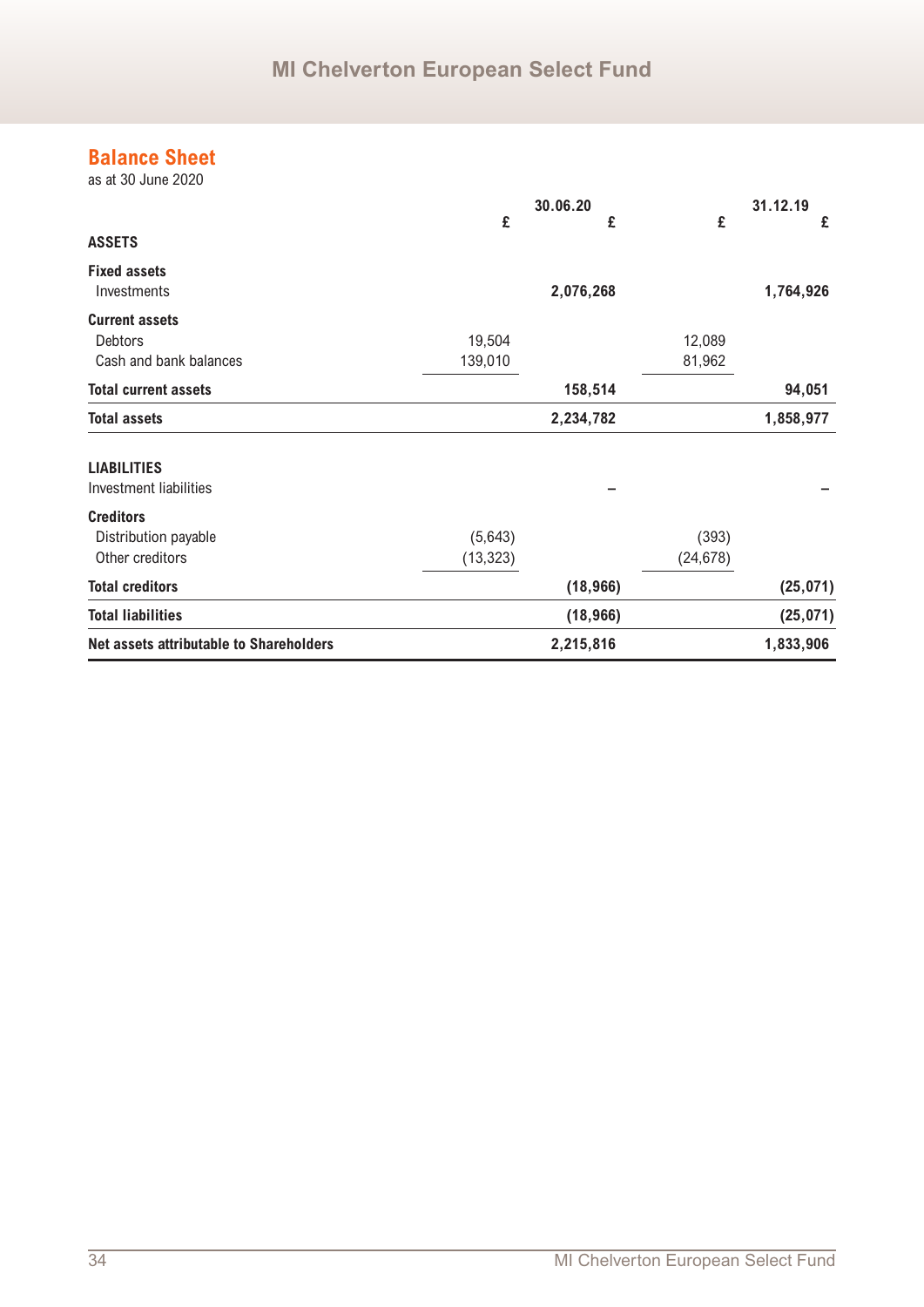## **Distribution Tables**

for the period ended 30 June 2020

#### **Income Share Distributions**

| <b>Share</b> | <b>Distribution</b> | <b>Shares</b> | <b>Net</b>     | <b>Equalisation</b> | <b>Distribution</b> | <b>Distribution</b> |
|--------------|---------------------|---------------|----------------|---------------------|---------------------|---------------------|
| class        |                     |               | <b>revenue</b> |                     | payable             | paid                |
|              |                     |               |                |                     | 2020                | 2019                |
|              |                     |               |                |                     |                     |                     |
| $A^{\wedge}$ | Interim             | Group 1       | 1.0889         |                     | 1.0889              |                     |
|              |                     | Group 2       | 1.0889         |                     | 1.0889              |                     |
| B            | Interim             | Group 1       | 0.8726         |                     | 0.8726              | 2.1377              |
|              |                     | Group 2       | 0.7235         | 0.1491              | 0.8726              | 2.1377              |

#### **Accumulation Share Distributions**

| <b>Share</b><br>class | <b>Distribution</b> | <b>Shares</b>      | <b>Net</b><br><b>revenue</b> | <b>Equalisation</b> | <b>Amount</b><br>reinvested<br>2020 | <b>Amount</b><br>reinvested<br>2019 |
|-----------------------|---------------------|--------------------|------------------------------|---------------------|-------------------------------------|-------------------------------------|
|                       |                     |                    |                              |                     |                                     |                                     |
|                       | Interim             | Group 1<br>Group 2 | 0.8912<br>0.8584             | -<br>0.0328         | 0.8912<br>0.8912                    | 2.2317<br>2.2317                    |

^A Income share class disinvested on 11 June 2019 and reinvested on 12 March 2020.

Interim period: 01.01.20 - 30.06.20

| Group 1: | Shares purchased prior to a distribution period |
|----------|-------------------------------------------------|
| Group 2: | Shares purchased during a distribution period   |

#### **Equalisation**

Equalisation applies only to shares purchased during the distribution period (Group 2 shares). It represents accrued revenue included in the purchase price of the shares. After averaging, it is returned with the distribution as a capital repayment. It is not liable to income tax but must be deducted from the cost of the shares for capital gains tax purposes.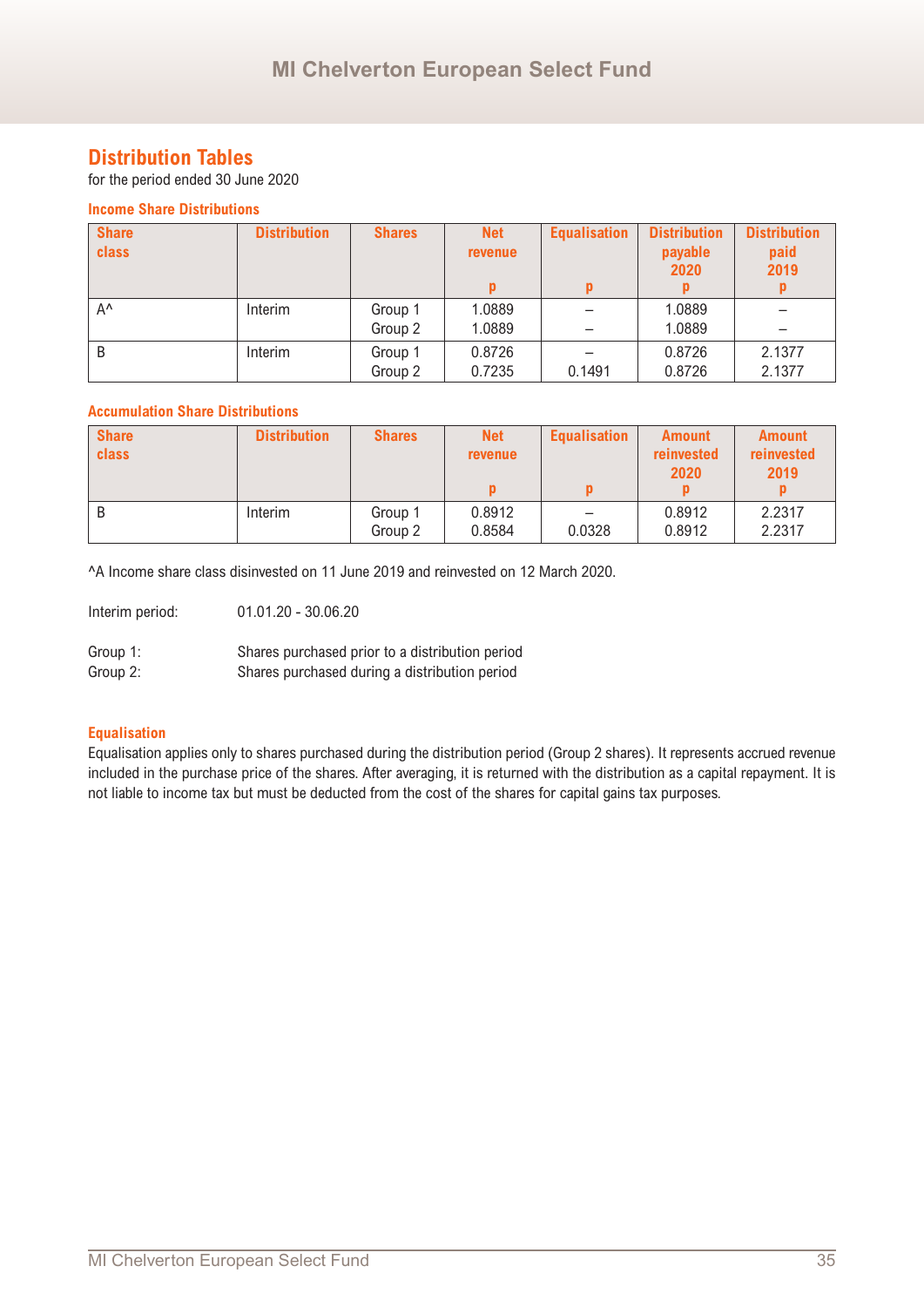## **General information**

#### **Authorised status and structure of the Company**

MI Chelverton Equity Fund (the "Company") is structured as an Investment Company with Variable Capital ("ICVC"), under regulation 12 (Authorisation) of the OEIC Regulations (Open-Ended Investment Companies Regulations 2001 (SI 2001/1228)).

The Company does not intend to have an interest in immovable property.

The Company is authorised and regulated in the UK by the Financial Conduct Authority ("FCA") as a UCITS Retail Scheme and "Umbrella Company" under the COLL Sourcebook.

The Company was incorporated in England and Wales on 04 April 2006 under registration number IC000431. The Shareholders are not liable for the debts of the Company.

The Company currently has 3 Sub-funds, which are detailed below:

MI Chelverton UK Equity Income Fund MI Chelverton UK Equity Growth Fund MI Chelverton European Select Fund

#### **Head Office**

Hamilton Centre, Rodney Way, Chelmsford, Essex CM1 3BY

#### **Address for Service**

The Head Office is the address in the United Kingdom for service on the Company of notices or other documents required or authorised to be served on it.

#### **Base Currency**

The base currency of the Company is Pounds Sterling.

#### **Share Capital**

The minimum share capital of the Company is £1 and the maximum is £100,000,000,000. Shares in the Company have no par value. The share capital of the Company at all times equals the sum of the net asset value of the Sub-fund.

#### **Classes of Shares**

The Instrument of Incorporation allows each Fund to issue different classes of shares in respect of any Sub-fund.

The Sub-funds' currently has the following classes of shares available for investment:

|                                     |            |            |            | <b>Share Class</b> |  |  |
|-------------------------------------|------------|------------|------------|--------------------|--|--|
|                                     |            |            |            |                    |  |  |
| <b>Sub-funds</b>                    | <b>Inc</b> | <b>Acc</b> | <b>Inc</b> | Acc                |  |  |
| MI Chelverton UK Equity Income Fund | ✔          | ✔          |            |                    |  |  |
| MI Chelverton UK Equity Growth Fund |            | ✔          |            |                    |  |  |
| MI Chelverton European Select Fund  |            |            |            |                    |  |  |

The Company may issue both Income and Accumulation Shares.

Holders of Income shares are entitled to be paid the revenue attributable to such shares in respect of each annual accounting period in the currency of the relevant share class.

Holders of Accumulation shares are not entitled to be paid the revenue attributable to such shares, but that revenue is retained and accumulated for the benefit of shareholders and is reflected in the price of shares.

#### **Valuation Point**

The scheme property of the Company and each Sub-Fund will normally be valued at 12.00 on each dealing day for the purpose of calculating the price at which shares in the Company may be issued, sold, repurchased or redeemed.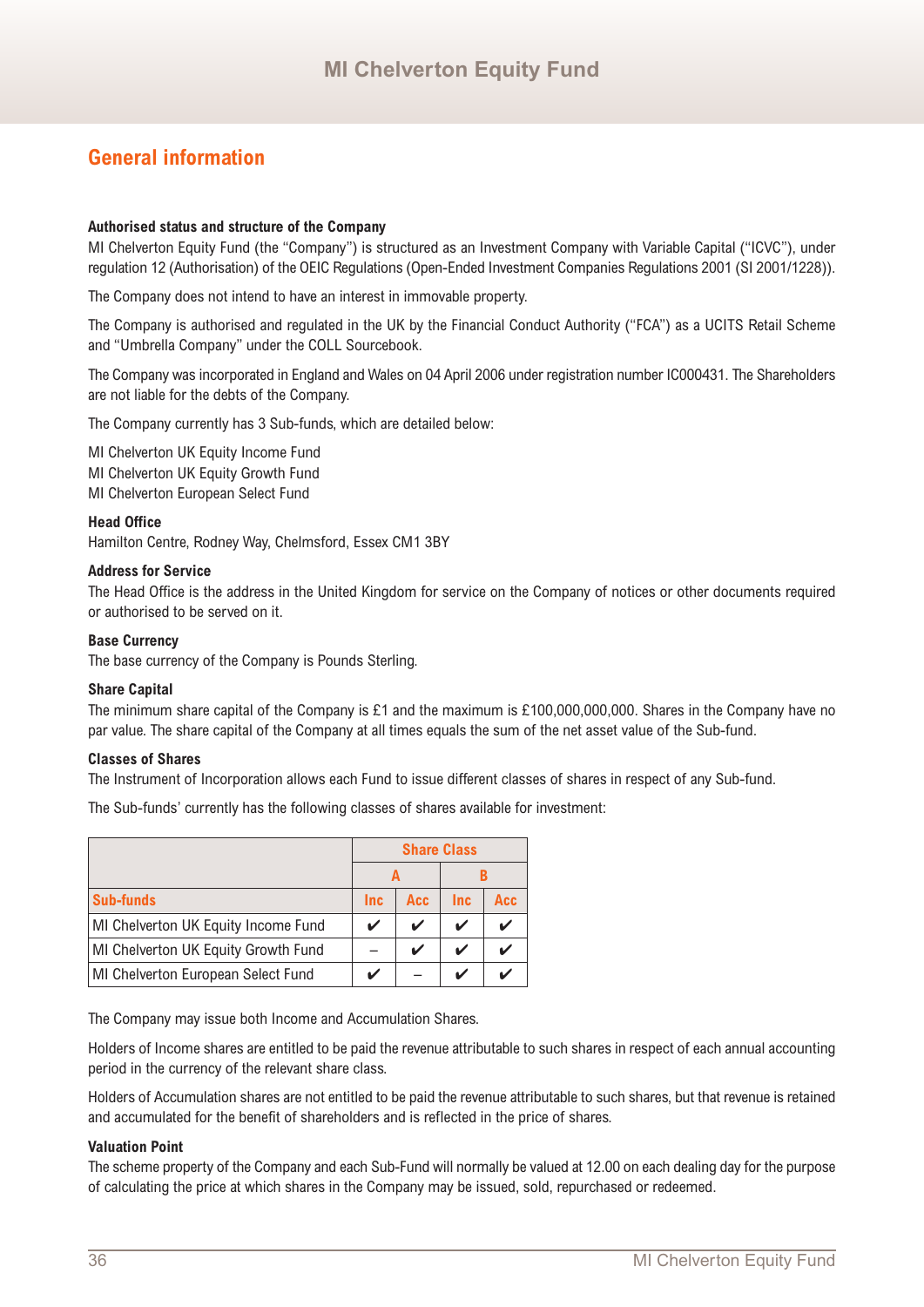## **General information**

continued

#### **Valuation Point (continued)**

For the purpose of the pricing of units, a business day is defined as a day on which the dealing office of the ACD is open for the buying and selling of shares. The ACD may at any time during a business day carry out an additional valuation of the property of the Fund if the ACD considers it desirable to do so, with the Depositary's approval.

#### **Buying, Redeeming and Switching of Shares**

The ACD will accept orders for the purchase, sale and switching of shares on normal business days between 08:30 and 16:30. Instructions to buy or sell shares may either be in writing to:

Hamilton Centre, Rodney Way, Chelmsford, Essex CM1 3BY Or by telephone to: 0345 305 4217

The ACD has the right to establish facilities for recording telephone calls made or received on this telephone line.

A contract note giving details of the shares purchased will be issued no later than the next business day after the business day on which an application to purchase shares is received and instrumented by the ACD. Certificates will not be issued in respect of shares. Ownership of shares will be evidenced by an entry on the register of shareholders.

#### **Pricing Basis**

There is a single price for buying, selling and switching shares in a Sub-fund which represents the Net Asset Value of the Sub-fund concerned. The share price is calculated on a forward pricing basis, that is at the next Valuation Point after the purchase or redemption is deemed to be accepted by the ACD.

The prices of shares are published daily on www.maitlandgroup.com. Neither the ACD nor the Company can be held responsible for any errors in the publication of the prices. The shares in the Company will be issued and redeemed on a forward pricing basis which means that the price will not necessarily be the same as the published price.

#### **Other Information**

The Instrument of Incorporation, Prospectus, Key Investor Information Document and the most recent interim and annual reports may be inspected at the office of the Company which is also the Head Office of the Company. Copies may be obtained free of charge upon application. They are also available from the website of the Company, the details of which are given in the directory of this report.

Shareholders who have complaints about the operation of the Company should in the first instance contact the ACD, or, following that, may make their complaint direct to the Financial Ombudsman Service, Exchange Tower, London E14 9SR.

#### **Risk Warning**

An investment in an open ended investment company with Variable Capital should be regarded as a medium to long-term investment. Investors should be aware that the price of shares and the revenue from them can fall as well as rise and investors may not receive back the full amount invested. Past performance is not a guide to future performance. Investments denominated in currencies other than the base currency are subject to fluctuation in exchange rates, which can be favourable or unfavourable.

#### **Post Balance Sheet Events**

#### ACD Statement Regarding COVID-19

Notwithstanding the challenges arising from the impact of the COVID-19 virus, the ACD continues to operate, administer and price the Sub-funds in accordance with FCA regulatory requirements and in accordance with relevant accounting standards. At the time of writing, investment markets are experiencing high levels of daily volatility and it is likely that this volatility will continue for the foreseeable future.

The ACD will continue to monitor fund liquidity and market volatility to ensure the Sub-funds are managed in the best interests of shareholders and to ensure that the Sub-funds remain a going concern. Where appropriate the ACD will value assets on a "fair value" basis in accordance with the Regulations.

As stated in the Prospectus, the Sub-funds should be considered as a long-term investment and the ACD emphasises the importance for investors to seek professional advice when considering their investment in the Sub-funds.